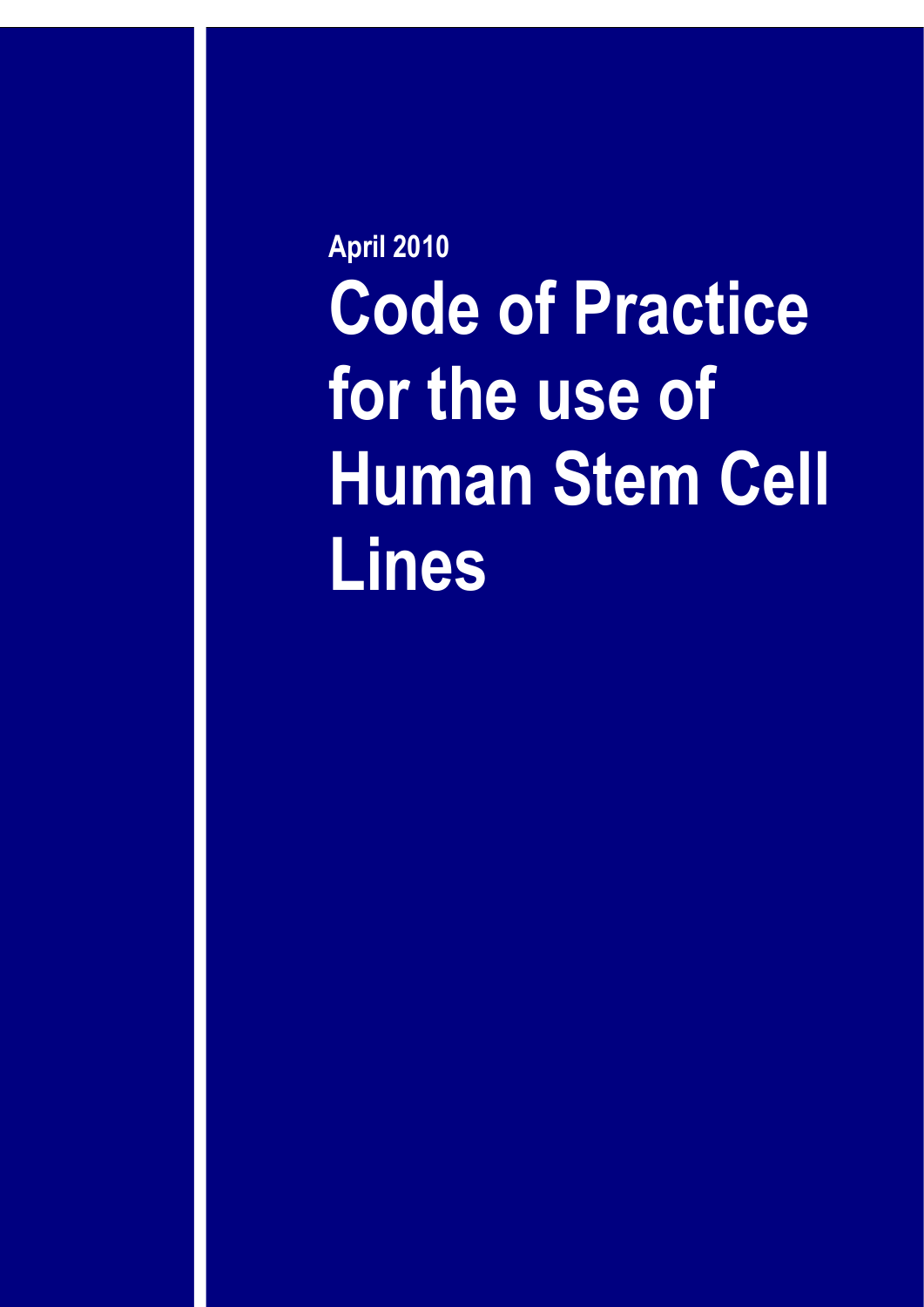## **Foreword**

This Code provides guidance on best practice for those working with stem cell lines and specifies oversight mechanisms for research involving human embryonic stem cell lines. It also sets out the requirements for the activities of the UK Stem Cell Bank in relation to procuring, storing and distributing human stem cell lines in order to support research that will help improve understanding of human development and disease and aid the generation of strategies to treat serious disease.

The UK Stem Cell Bank was established in 2003 in response to Government recommendations to facilitate the sharing and use of quality controlled human stem cell lines by the clinical and research communities. The Bank is overseen by an independent Steering Committee (the Steering Committee for the UK Stem Cell Bank and for the Use of Stem Cell Lines – hereafter called the Steering Committee), which has developed this Code of Practice to explain the role of the Steering Committee and to provide guidance and assistance on best practice to those working with stem cell lines.

In the UK, research involving human embryos, including the generation of human embryonic stem cell lines, is under statutory control by the Human Fertilisation and Embryology Authority (HFEA). Embryonic stem cell lines once established are not embryos and the Government has passed legislation that establishes that research involving such cell lines does not need the same level of regulation to which embryo research is subject to by the HFEA. However, as the generation of embryonic stem cell lines involves the destruction of human embryos, oversight in the form of a Steering Committee was recommended to ensure that research is conducted within an ethical framework that is transparent to the public and is in keeping with HFEA regulations. The oversight mechanisms governing research involving established human embryonic stem cell lines and this Code of Practice are voluntary. However, adherence is a HFEA licensing requirement in the UK and there is an expectation by Government that they are adhered to. In addition scientists have a desire for there to be ethical oversight of all work involving human embryonic stem cells. Other pluripotent stem cell lines, whether fetal, adult or those generated through induced pluripotency, are not subject to the same level of oversight by the Steering Committee, although the ethical considerations in relation to their derivation and use are covered within this Code of Practice.

This Code of Practice should be regarded as an evolving document which will be revised and updated in line with both practice and the requirements arising from relevant UK and EU legislation such as the Human Tissue Act and the EU Tissue and Cells Directive.

Comments on this document are welcomed and should be forwarded to: **[stemcellsecretary@headoffice.mrc.ac.uk.](mailto:stemcellsecretary@headoffice.mrc.ac.uk)**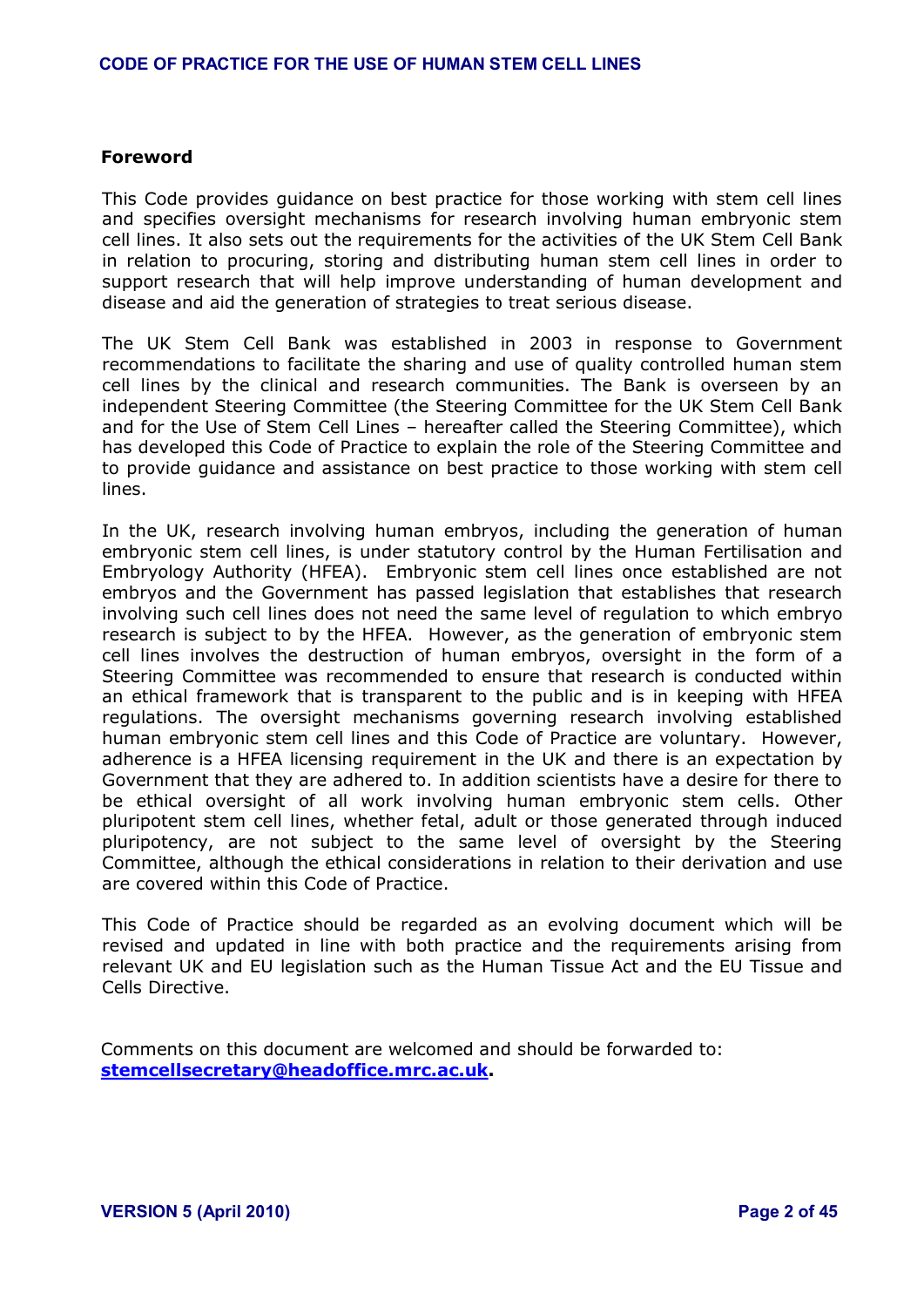| <b>Contents</b> |                                                                                                                        |                |
|-----------------|------------------------------------------------------------------------------------------------------------------------|----------------|
| 1.              | <b>Purpose of the Code of Practice</b>                                                                                 | 6              |
| 2.              | <b>Definition of Stem Cells</b>                                                                                        | 6              |
| 2.1             | Stem cells                                                                                                             | 6              |
|                 | 2.1.1 Embryonic Stem Cells                                                                                             | 6              |
|                 | 2.1.2 Embryonic Germ Cells                                                                                             | 7              |
|                 | 2.1.3 Somatic Stem Cells                                                                                               | $\overline{7}$ |
|                 | 2.1.4 Induced Pluripotent Stem Cells                                                                                   | 8              |
|                 | 2.1.5 The relationship between embryonic stem cells and other stem cells                                               | 8              |
| 2.2             | <b>Stem Cell Lines</b>                                                                                                 | 8              |
| 2.3             | The relationship of the Code of Practice to different types of stem cell                                               | 9              |
| 3.              | Legislation governing the establishment and use of human stem<br>cell lines                                            | 9              |
| 3.1             | The Human Tissue Act (2004)                                                                                            | 9              |
| 3.2             | The European Union Tissue and Cells Directives                                                                         | 10             |
| 3.3             | The Human Fertilisation and Embryology (HFE) Act (1990, 2001 and<br>2008)                                              | 10             |
| 3.4             | Medicines for Human Use (Clinical trials) Regulations 2004                                                             | 12             |
| 3.5             | EC Regulation on Advanced Therapy Medicinal Products 2007                                                              | 12             |
| 3.6             | Clinical trials involving the use of human stem cell lines - the role of<br>the Gene Therapy Advisory Committee (GTAC) | 12             |
| 3.7             | Overview of regulatory requirements                                                                                    | 13             |
| 4.              | The UK Stem Cell Bank and its Principles of Operation                                                                  | 13             |
| 4.1             | <b>Ethical Principles</b>                                                                                              | 14             |
| 4.2             | <b>Quality Assurance</b>                                                                                               | 15             |
|                 | 4.2.1 The UK Stem Cell Bank Quality Management System                                                                  | 15             |
|                 | 4.2.2 Role of Staff and External Advisors                                                                              | 16             |
|                 | 4.2.3 Facilities and Procedures                                                                                        | 17             |
| 4.3             | Operation of the Stem Cell Bank                                                                                        | 17             |
|                 | 4.3.1 Deposit of Stem Cell Lines                                                                                       | 17             |
|                 | 4.3.2 Banking of Stem Cell Lines                                                                                       | 18             |
|                 | 4.3.3 Qualification and Testing of Stem Cell Lines                                                                     | 18             |
|                 | 4.3.4 Storage and Distribution of Stem Cell Lines                                                                      | 19             |
|                 | 4.3.5 Recall and Disposal of Stem Cell Lines                                                                           | 19             |
|                 | 4.3.6 Inventory of Stem Cell Lines                                                                                     | 20             |
|                 | 4.3.7 Assessment of Risk and Contingency Planning                                                                      | 20             |
|                 | 4.3.8 Health and Safety                                                                                                | 21             |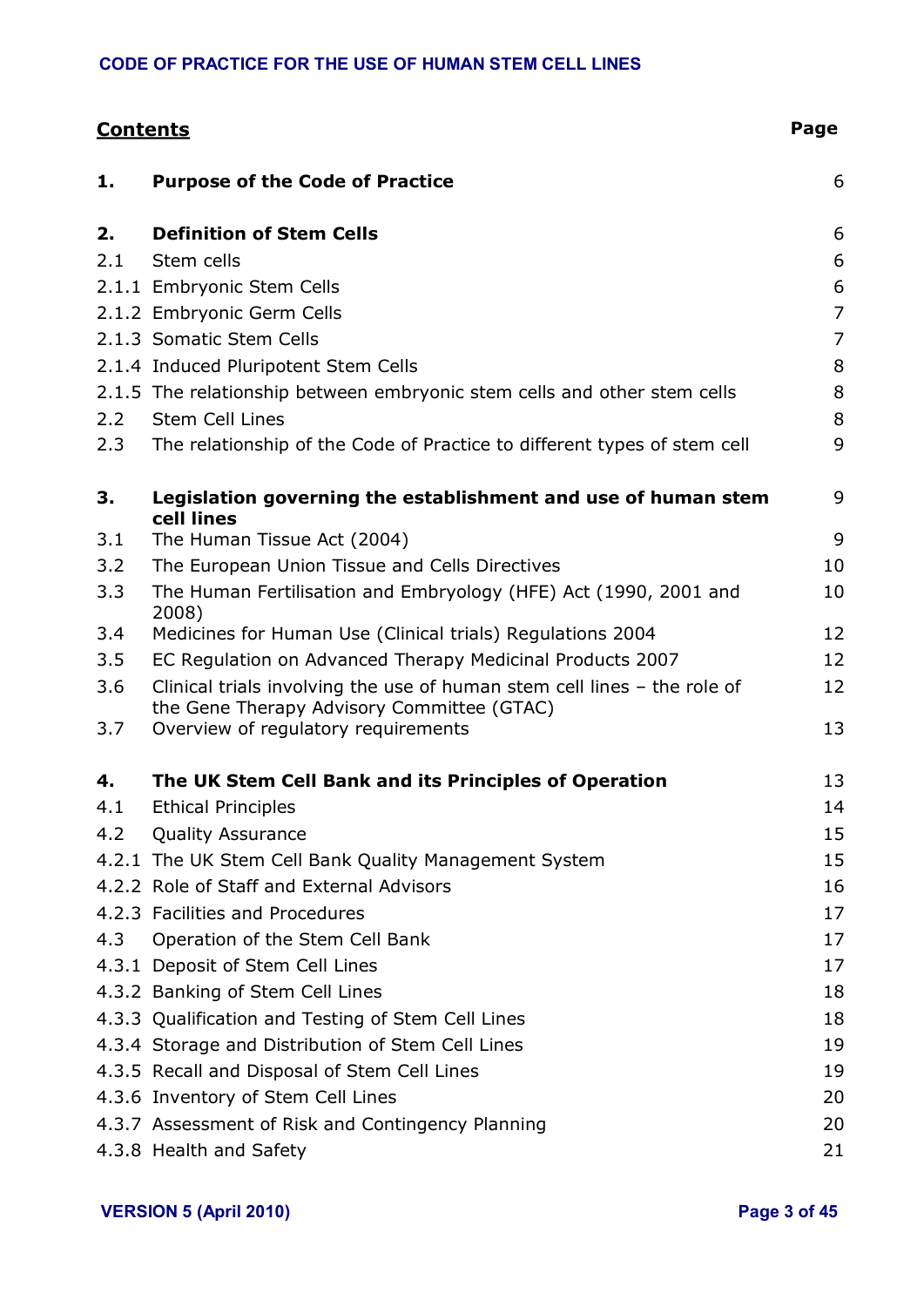| 5.               | Governance of research involving established human embryonic<br>stem cell lines                                                                           | 21 |
|------------------|-----------------------------------------------------------------------------------------------------------------------------------------------------------|----|
| 5.1              | Steering Committee for the UK Stem Cell Bank and for the Use of Stem<br>Cell Lines                                                                        | 21 |
| 5.2              | UK Stem Cell Bank Management Committee                                                                                                                    | 22 |
| 5.3              | Audit                                                                                                                                                     | 22 |
| 5.4              | <b>Annual Reports</b>                                                                                                                                     | 22 |
| 5.5              | Engagement with the Stem Cell Community and the Public                                                                                                    | 22 |
| 6.               | Deposit and Withdrawal of Stem Cell Lines from the UK Stem<br><b>Cell Bank</b>                                                                            | 23 |
| 6.1              | Depositing Stem Cell Lines in the UK Stem Cell Bank                                                                                                       | 24 |
| 6.2              | Examples of stem cell lines that can be deposited in the UK Stem Cell<br><b>Bank</b>                                                                      | 25 |
| 6.3              | <b>Curation Policy</b>                                                                                                                                    | 25 |
| 6.4              | Accessing Stem Cell Lines from the UK Stem Cell Bank                                                                                                      | 26 |
| 6.5              | Clinical Grade Cell Lines for Research Purposes                                                                                                           | 27 |
| 6.6              | Charges levied by the UK Stem Cell Bank                                                                                                                   | 27 |
| 6.7              | Liability                                                                                                                                                 | 28 |
| $\overline{z}$ . | Accessing stem cell lines from the UK Stem Cell Bank and using<br>human embryonic stem cell lines from sources other than the<br><b>UK Stem Cell Bank</b> | 29 |
| 7.1              | General principles                                                                                                                                        | 29 |
|                  | 7.1.1 Research Projects in which human embryonic stem cell lines may be<br>used                                                                           | 29 |
|                  | 7.1.2 Peer Review                                                                                                                                         | 29 |
|                  | 7.1.3 Research Ethics Committee approval                                                                                                                  | 29 |
| 7.2              | Using human embryonic Stem Cell lines from sources other than the<br>UK Stem Cell Bank                                                                    | 30 |
|                  | 7.2.1 UK Stem Cell Registry                                                                                                                               | 30 |
| 7.3              | Export of stem cell lines                                                                                                                                 | 31 |
| 8.               | <b>Application Procedure</b>                                                                                                                              | 31 |
| 9.               | <b>Donor Consent</b>                                                                                                                                      | 32 |
| 9.1              | Donor Consent for the use of embryos in research                                                                                                          | 32 |
| 9.2              | Deriving stem cells from non-embryonic tissues                                                                                                            | 32 |
|                  | 9.2.1 Fetal Tissue                                                                                                                                        | 32 |
|                  | 9.2.2 Tissues used to create human admixed embryos                                                                                                        | 32 |
|                  | 9.2.3 Tissues used to create induced pluripotent stem cells                                                                                               | 34 |
| 10.              | <b>Derivation and Use of Stem Cell Lines</b>                                                                                                              | 35 |
| 10.1             | Quality and safety standards in fundamental stem cell research                                                                                            | 35 |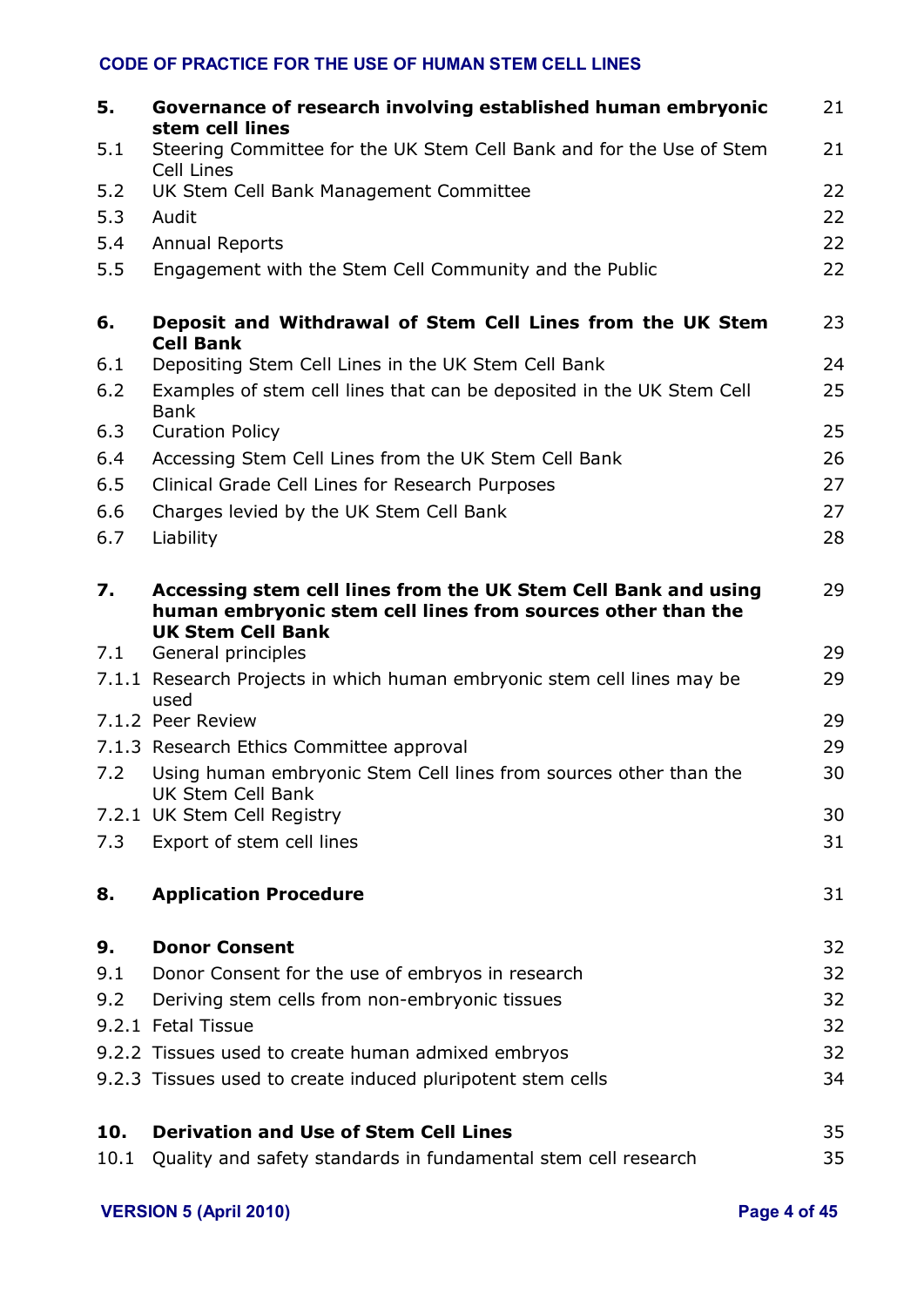| 10.2 | Regulation governing the derivation and processing of clinical grade<br>stem cell lines | 35 |
|------|-----------------------------------------------------------------------------------------|----|
| 11.  | <b>Intellectual property</b>                                                            | 36 |
| 11.1 | Patentability of stem cells                                                             | 36 |
|      | 11.2 Intellectual property generated by the UK Stem Cell Bank                           | 37 |
| 12.  | <b>Glossary of Terms</b>                                                                | 38 |
| 13.  | <b>Full Website Links</b>                                                               | 44 |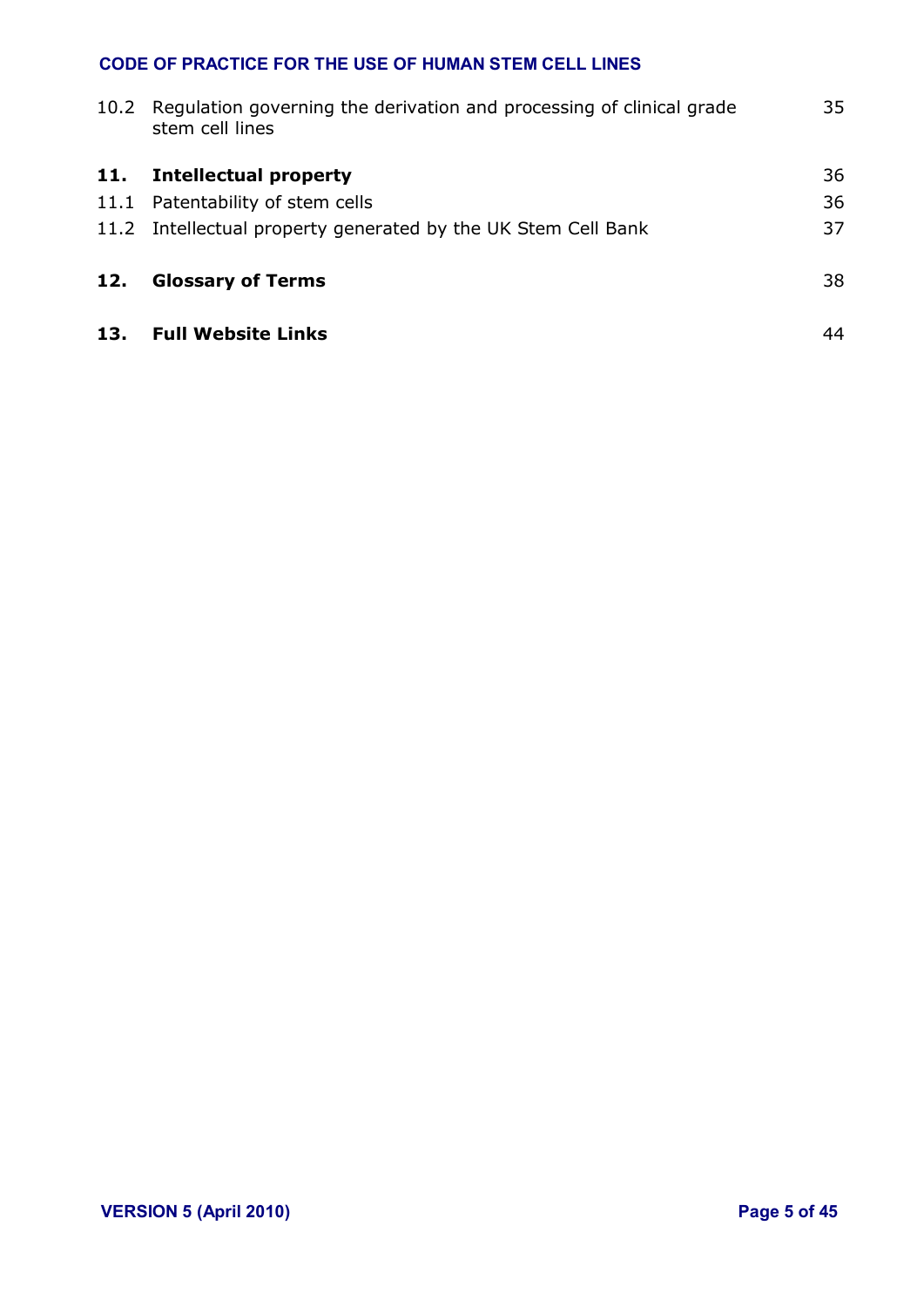# **1. Purpose of the Code of Practice**

This Code was drawn up by the Steering Committee for the UK Stem Cell Bank and for the Use of Stem Cell Lines and benefited from input by a wide range of stakeholders. It provides guidance on best practice for those working with stem cell lines and specifies oversight mechanisms for research involving human embryonic stem cell lines. The Code should provide confidence and reassurance to professionals and the public alike that stem cell research in the UK is performed to best practice and is conducted within a transparent and ethical framework. The main emphasis of the Code is on human embryonic stem cell lines. However, references to stem cell lines derived from other human tissues are included as the UK Stem Cell Bank will curate and distribute human cell lines from all sources. For ease of reference text referring specifically to embryonic stem cells has been italicised.

This Code also sets out the requirements for the activities of the UK Stem Cell Bank in relation to procuring, processing, testing and storing human stem cell lines, and providing those for basic and clinical research leading to the development of therapeutic interventions. These principles, outlined in section 4, will ensure that the UK Stem Cell Bank operates within a transparent, regulated and ethical framework.

# **2. Definition of stem cells**

## **2.1 Stem cells**

Stem cells have the capacity to divide to generate "daughter" cells that retain the properties of the stem cell, or to produce daughters that begin to "differentiate" into a more specialised cell type, or to produce one daughter cell of each type. Stem cells are thus central to normal human growth and development, and are also a potential source of new cells for the regeneration of diseased or damaged tissue. Stem cells are present at all stages of development, and in many (possibly most) tissues of the adult. At present, stem cells are impossible to identify by their physical characteristics alone, although they can be enriched in a population of cells. Stem cells from different tissues, and from different stages of development, vary in terms of the number and types of cells to which they normally give rise. For the purposes of this Code of Practice, the Steering Committee has defined four classes of stem cells: embryonic stem cells, somatic stem cells, embryonic germ cells and induced pluripotent stem cells (see below).

Until it is known which stem cells have the greatest potential in terms of developing human therapies, the Steering Committee endorses research on all types of stem cells.

## **2.1.1 Embryonic Stem Cells**

*At the earliest stages after fertilisation (up to about the eight cell stage) all the cells of the embryo are "totipotent" (i.e. they have the capacity to develop into*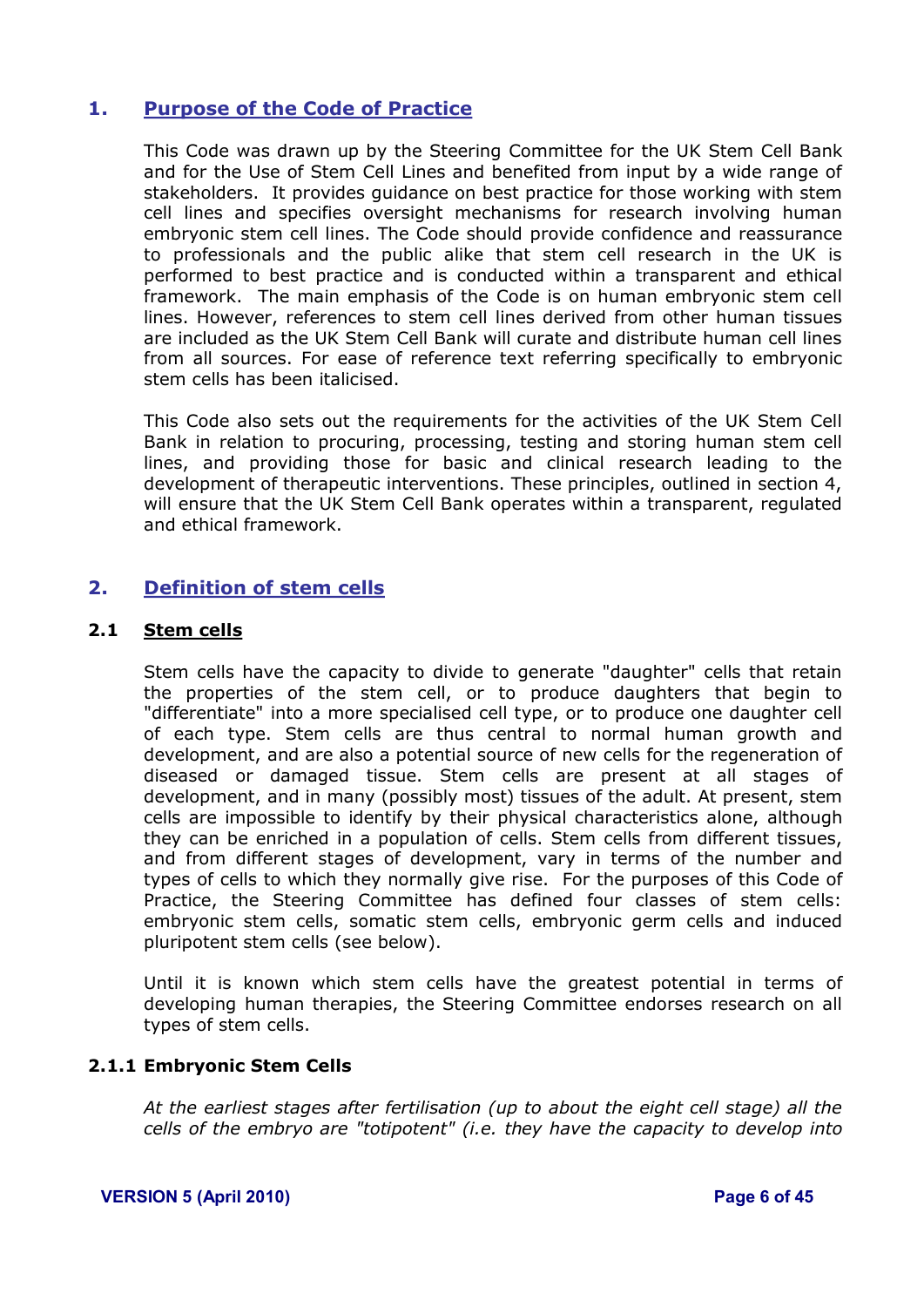*every type of cell needed for full development, including extra-embryonic tissues such as the placenta and umbilical cord). After about five days the blastocyst stage is reached. Within this ball of 50 to 100 cells lies the inner cell mass, which will develop into the embryo proper. The inner cell mass comprises about a quarter of the cells at this stage of development and a unique class of stem cells, referred to as embryonic stem (ES) cells, can be derived from it. Embryonic stem cells derived from the mouse have the innate capacity ("potential") to differentiate into each of the 200 or so cell types which make up the body, and are described as "pluripotent" (see also glossary of terms). The capacity of human embryonic stem cells to contribute to all tissue types in development has not yet been fully established, though this potential has been demonstrated in "teratoma assays" whereby such cells can give rise to multiple tissue types after transplantation into mice. Both human and mouse embryonic stem cells can, to the best of our knowledge, be grown over long periods of time in culture and expanded in number without changing their cellular phenotypes or genotypes. In the case of mouse stem cells they are also known to maintain their pluripotent state under these culture conditions.*

## **2.1.2 Embryonic Germ Cells**

In mammals, egg and sperm cells (gametes) are derived from a founder population of primordial germ cells set aside early in embryogenesis. Embryonic germ cells are a special class of stem cells that can be derived from primordial germ cells, and in mice such cells have been shown to be pluripotent. However, the situation for human embryonic germ cells is not yet clear. Other germ-line stem cells, notably spermatogonia, can also be derived from children or adults and maintained in culture. While these stem cells are usually "unipotent", in that they would naturally only give rise to sperm, it has been found that these too can be manipulated in the laboratory to provide a subpopulation of cells that demonstrate aspects of pluripotency. These cells may be equivalent to embryonic germ cell lines, but are likely to have lost their genetic imprinting.

## **2.1.3 Somatic Stem Cells**

As development proceeds beyond the blastocyst, stem cells comprise a progressively decreasing proportion of cells in the embryo, fetus and body after birth. However, many, if not most tissues in the fetus and human body contain stem cells which, in their normal location, have the potential to differentiate into a limited number of specific cell types in order to regenerate the tissue in which they normally reside. These stem cells are described as "multipotent". Extra embryonic tissues such as the placenta, amniotic fluid and umbilical cord also contain stem cells with the same genetic makeup as the cells of the embryo, and under special laboratory conditions these cells can demonstrate a broader potential to differentiate, although whether these truly represent pluripotent cells remains controversial.

Increasingly common is the use of mesenchymal stem/stromal cells (MSC's) for regenerative medicine. MSC's are ubiquitously distributed in the body, but are usually harvested from either the bone marrow or adipose tissue. They classically show adipogenic, chondrogenic and osteogenic differentiation potential in line with their normal developmental role, but may elicit subtle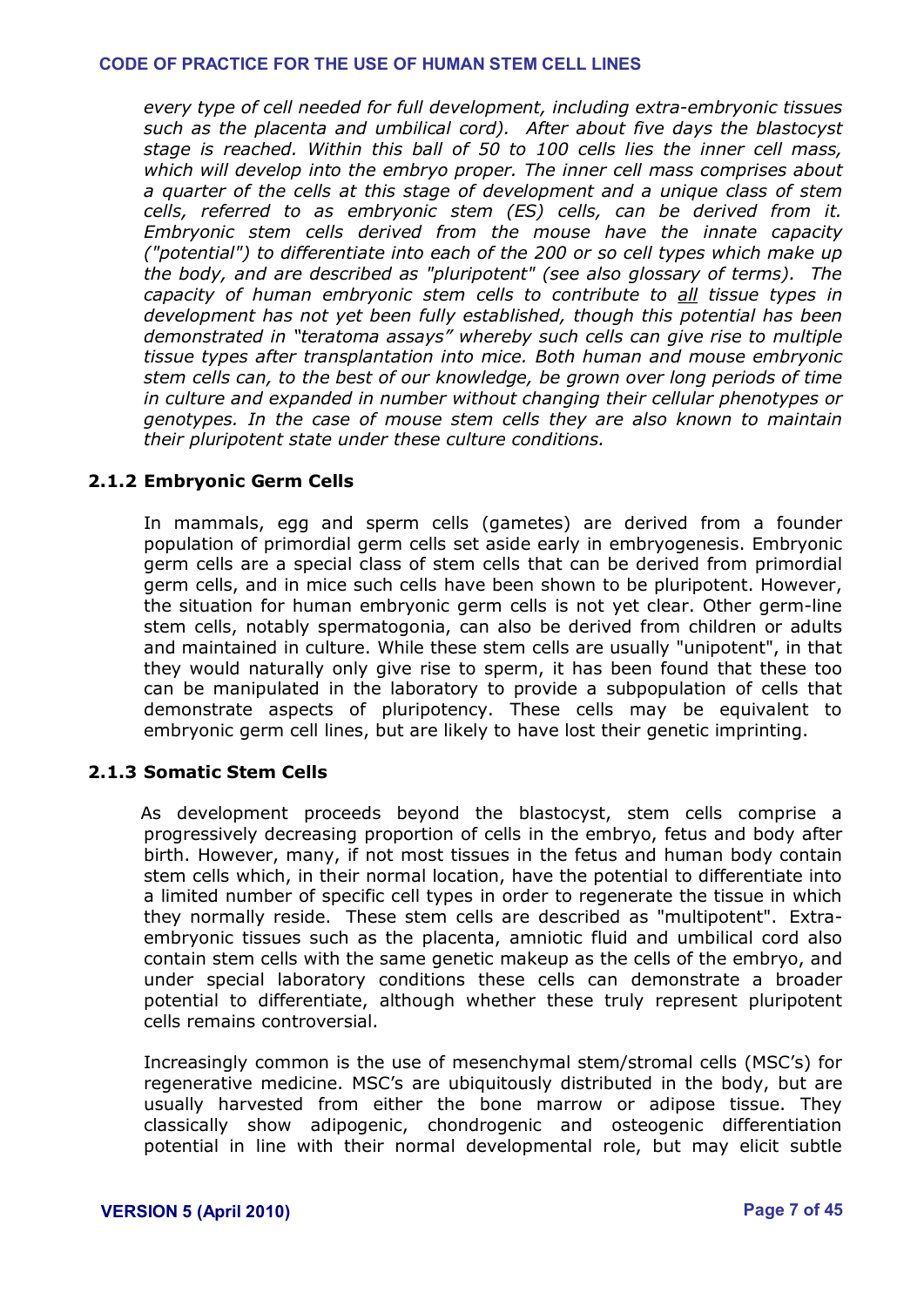beneficial effects in many healing tissues through the release of paracrine-acting growth factors.

## **2.1.4 Induced Pluripotent Stem Cells**

Induced pluripotent stem (iPS) cells are a type of pluripotent stem cell derived from a non-pluripotent cell, for example fully differentiated cells from adult skin. It has been established that numerous different cell types can be used to produce iPS cells, which are believed to be like embryonic stem cells in many respects. For example they express certain "stem cell" genes and show the same ability to differentiate; they can also form teratomas in mice (a tumour made of multiple tissue types). iPS cells were first produced in mouse cells in 2006 by introducing retroviruses containing key genes whose expression was known to give rise to pluripotency in embryonic stem cells. This approach was successfully repeated in human cells in 2007. Many different techniques have now been used to produce iPS cells, including the introduction of exogenous genes on non-integrating viral vectors and plasmids, and use of small molecules that can substitute for the products of "stem cell" genes. The reprogramming factors used to generate iPS cells may vary and the absolute requirements are not yet fully understood.

The full extent of iPS cells' relationship to natural pluripotent stem cells such as embryonic stem cells is still being assessed. Nevertheless, the discovery of iPS cells provides a route to obtain pluripotent stem cells from patients to develop cell-based models of disease and future therapeutic options.

## **2.1.5 The relationship between embryonic stem cells and other stem cells derived from embryonic or fetal tissue.**

*Embryonic stem cells are a very specific class of stem cell which can be derived from the blastocyst and are considered to be pluripotent.* Confusingly, stem cells derived from the early embryo after the blastocyst stage and from the fetus are sometimes also referred to as 'embryonic' stem cells in the literature; however, such cells are not known to be pluripotent and (along with extra-embryonic stem cells) are more akin to adult stem cells which have a more restricted ability to differentiate into different cell types. They are therefore referred to in this Code of Practice as "somatic" stem cells.

## **2.2 Stem cell lines**

A stem cell line comprises cells that can be expanded for prolonged periods in appropriate culture conditions without any change in genotype or phenotype. Embryonic stem cells can be maintained in this way, and a "normal, diploid" cell line would not include cells which have been immortalised following any acquired or induced alteration in genotype, such as those routinely used in biomedical research. Stem cells can also be derived from many adult tissues, although in the vast majority of cases it has not proved possible to maintain them as stem cell lines in the laboratory. However, in some instances genetic manipulation has been used to "conditionally" immortalise adult stem cells to allow them to be maintained as (clonally-derived) cell lines; the immortalisation gene can then be inactivated to allow the stem cells to differentiate.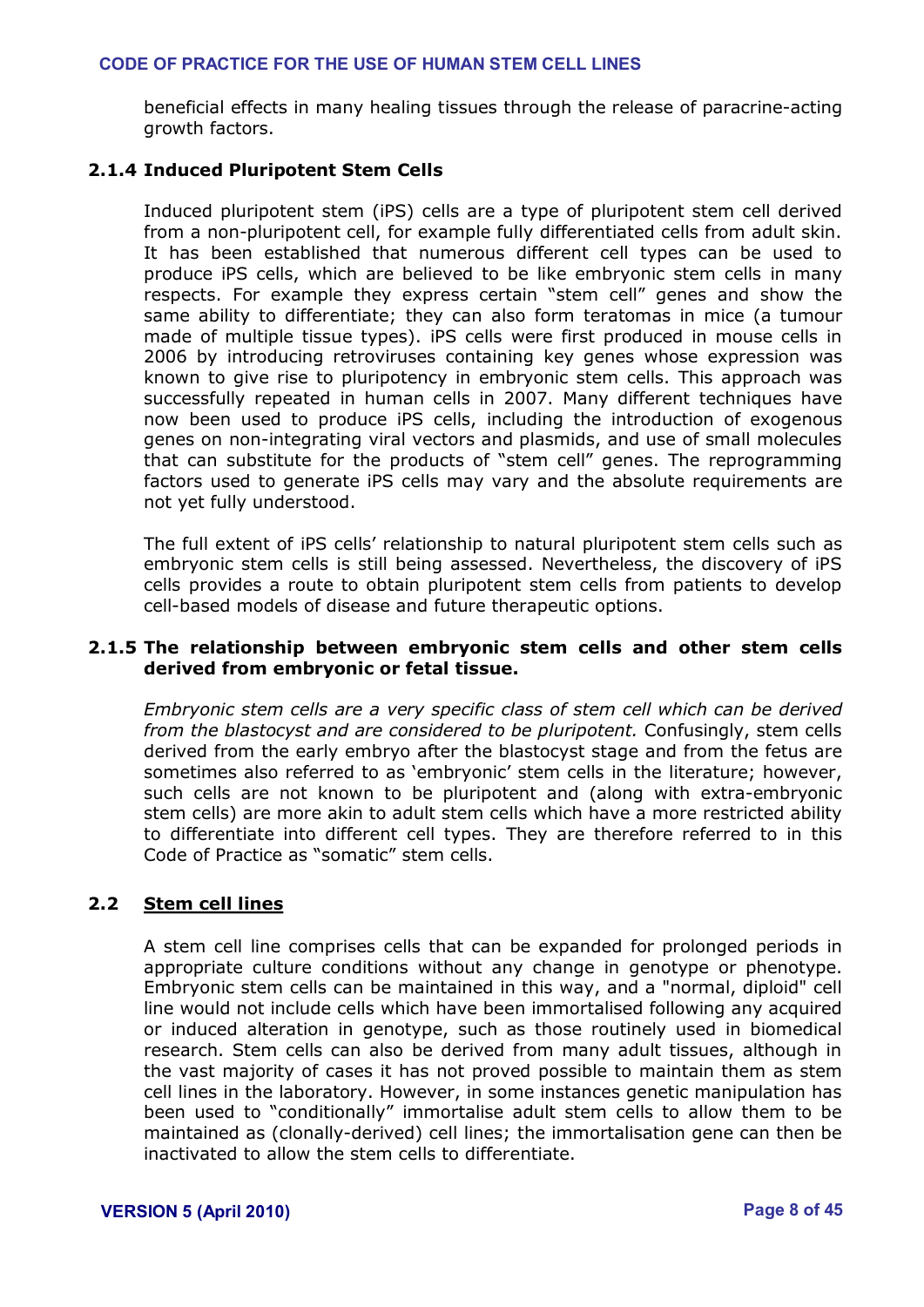Importantly, phenotypically indistinguishable stem cell lines might have different differentiation capacities; the basis for this is not yet understood. Ideally cell lines should be clonal, that is derived from a single cell. In practice, however, this criterion cannot always be satisfied.

## **2.3 The relationship of the Code of Practice to different types of stem cell**

This Code applies to all research involving established human embryonic stem (ES) cell lines, since their generation involves the destruction of human embryos. Other pluripotent stem cell lines, whether fetal, somatic or those generated through induced pluripotency, fall outside this Code of Practice, although ethical considerations remain in relation to their derivation and use. For example, these cells may be used extensively in research resulting in a lot of information becoming available about the cells, and potentially about the person from whom they were derived. If the cells were eventually used in therapy the donor's genetic make up could be transplanted into potentially thousands of people. Researchers working with these cells should therefore consider that many of the issues and regulations that apply for ES cells have relevance (for more detail see sections 3 and 9.2).

Similarly, the requirement to deposit human stem cell lines in the UK Stem cell Bank only applies to ES cells, as required under HFEA licence. There is no such requirement to deposit iPS cells, fetal or somatic stem cell lines within the UK Stem Cell Bank, although the Steering Committee will consider applications to bank such lines where these are likely to provide a valuable resource for research (see Section 6).

# **3. Legislation governing the establishment and use of human stem cell lines**

## **3.1 The [Human Tissue Act \(2004\)](http://www.legislation.hmso.gov.uk/acts/acts2004/20040030.htm)**  (See page 44 for full web link)

**The removal, storage and use of human material (organs, tissues and cells) in England, Wales and Northern Ireland is governed by the Human Tissue Act (2004) (HT Act). In Scotland, the Human Tissue (Scotland) Act 2006 applies, in addition to certain sections of the 2004 Act, including those relating to storage of tissue for DNA analysis.**

The HT Act makes donor consent a fundamental principle underpinning the lawful storage and use of human material and makes it an offence to use tissue for certain purposes without appropriate consent. It also provides for the establishment of the Human Tissue Authority (HTA), which holds responsibility for licensing activities within its remit, and issues codes of practice giving practical guidance on the conduct of these activities. In Scotland the basic approach is consistent but the legislation only applies to tissue from the deceased and the HTA does not licence premises or activities in relation to the HT Act.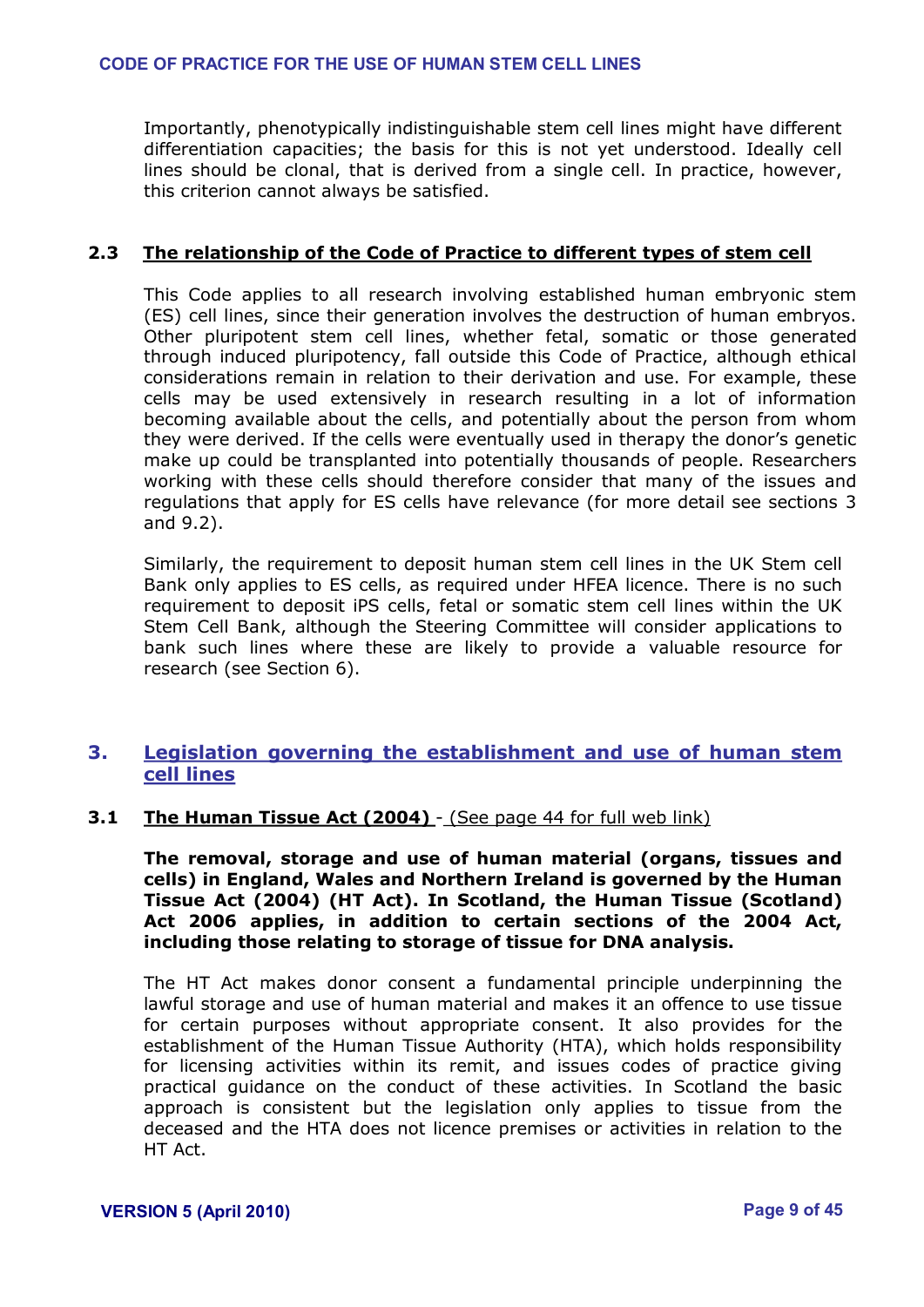The Human Tissue Act 2004 applies to any material from a human body consisting of, or including human cells, with exception of hair and nail of a living person, and gametes and embryos, which are separately regulated by the Human Fertilisation and Embryology Act 1990). Established cell lines as well as any other human material created outside the human body are excluded from the Act. However, it should be noted that cell lines that are intended for use in human application are regulated under the Human Tissue (Quality and Safety for Human Application) Regulations 2007.

Human tissue that is stored with the intention of deriving iPS cells for research needs to be stored under an HTA research licence and the relevant consent requirements complied with. These are discussed further in section 9.2.3. Once an iPSC line has been derived it falls outside of the remit of the HT Act.

## **3.2 The [European Union Tissue](http://www.hta.gov.uk/legislationpoliciesandcodesofpractice/legislation/eutissueandcellsdirectives.cfm) and Cells Directives and The Human Tissue (Quality and Safety for Human Application) Regulations 2007**  (See page 44 for full web link)

These Directives apply to tissues and cells (including cell lines) for human application. The Directives were transposed into UK law via the Human Tissue (Quality and Safety for Human Application) Regulations 2007 and became law on 5 July 2007. Under these Regulations the Human Tissue Authority is responsible for regulating establishments across the whole of the UK. It licences and inspects establishments involved in the procurement, testing, processing, storage, distribution and import/export of tissues or cells for use in human application.

## **3.3 The Human Fertilisation and Embryology (HFE) Act (1990, 2001 and 2008)**  [\(See page 44 for full web link\)](http://www.hmso.gov.uk/acts/acts1990/Ukpga_19900037_en_1.htm)

The special regulations which govern the creation and use of human embryonic stem cells reflect the fact that the human embryo has a special moral status. The position adopted by Parliament in this legislation is that the embryo, unlike an infant, does not have the full rights of a person. However, its human potential gives it an intrinsic value which implies that neither its creation nor its destruction are to be treated casually. Regulation of research on human embryos in the UK is governed by the Human Fertilisation and Embryology Act 1990, which was amended in 2001 to accommodate advances in human stem cell research, and further revised in 2008.

The Human Fertilisation and Embryology Authority (HFEA) was established under the HFE Act 1991. This HFEA subjects all embryo research in both the private and public sector to a robust system of case-by-case review before any license to permit research is issued. No research is allowed on embryos over 14 days old. At the time of the 1991 Act, embryo research was restricted to the study of infertility, miscarriage and congenital disease. In 2000, the Chief Medical Officer published *Stem Cell Research: Medical Progress with Responsibility,* to take account of contemporary developments in embryonic stem cell research. Following this report and widespread debate in both houses of Parliament, the HFE legislation was amended in 2001 to allow the use of

#### **VERSION 5 (April 2010) Page 10 of 45**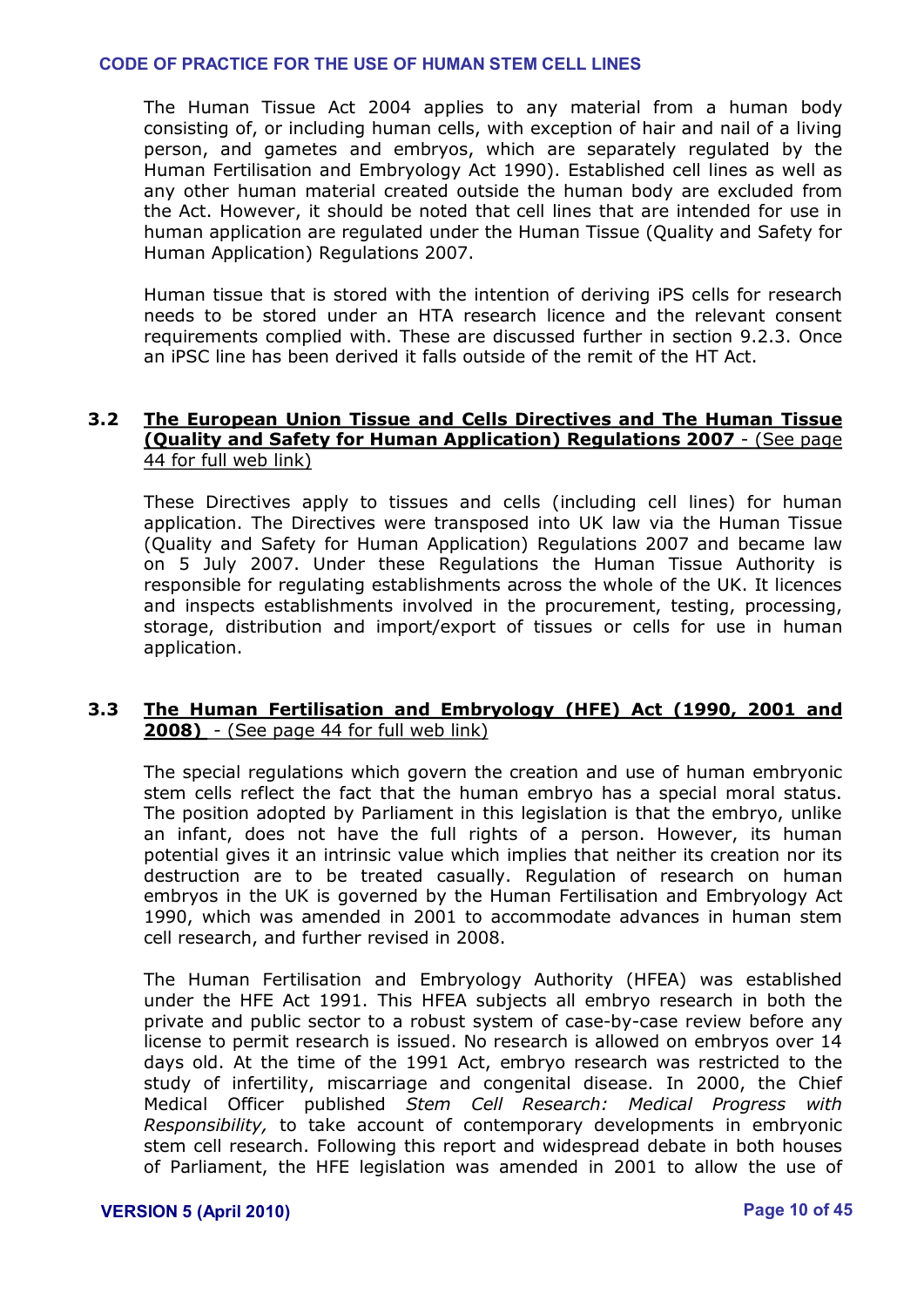embryos for stem cell research. The HFEA can license the derivation of stem cells from embryos that are: (i) surplus to IVF requirements, or (ii) created by IVF specifically for research purposes, or (iii) created by therapeutic cloning or somatic cell nuclear transfer (SCNT).

Further amendments were introduced in the HFE Act 2008 to allow for generation and use of defined categories of interspecies embryos, referred to as human admixed embryos (HAE) for research, subject to the same conditions that apply to human embryos.

The categories of HAE authorised in the Act are:

- a. '*Cytoplasmic hybrid'*: replacing the nucleus of an animal egg or cell with a human nucleus, cell, gamete or two pronuclei,
- b. '*True hybrid'*: created from human and animal gametes or pronuclei,
- c. '*Transgenic human embryo'*: a human embryo with animal nuclear or mitochondrial DNA inserted into any cell,
- d. '*Chimeric human embryo'*: a human embryo that has been altered by the introduction of one or more animal cells,
- e. any embryo not falling within (a) to (d) which contains both nuclear or mitochondrial DNA of a human and nuclear or mitochondrial DNA of an animal ("animal DNA") but in which the animal DNA is not predominant.

The Human Fertilisation and Embryology Authority (HFEA) is the regulatory authority empowered to issue licences for research that involves the creation or use of human or human admixed embryos. It is an offence to carry out any such research without a licence from the HFEA. A research licence will not be granted unless the HFEA is satisfied that any proposed use of human or human admixed embryos is necessary for the research and that the research is necessary or desirable for the purposes specified in the amended Act, namely:

- a. increasing knowledge about serious disease or other serious medical conditions,
- b. developing treatments for serious disease or other serious medical conditions,
- c. increasing knowledge about the causes of any congenital disease or congenital medical condition that does not fall within paragraph (a),
- d. promoting advances in the treatment of infertility,
- e. increasing knowledge about the causes of miscarriage,
- f. developing more effective techniques of contraception,
- g. developing methods for detecting the presence of gene, chromosome or mitochondrion abnormalities in embryos before implantation, or
- h. increasing knowledge about the development of embryos.

Human or human admixed embryos created for research purposes may not be implanted into a woman and must not be kept for longer than 14 days or the appearance of the primitive streak, whichever occurs first.

#### **VERSION 5 (April 2010) Page 11 of 45**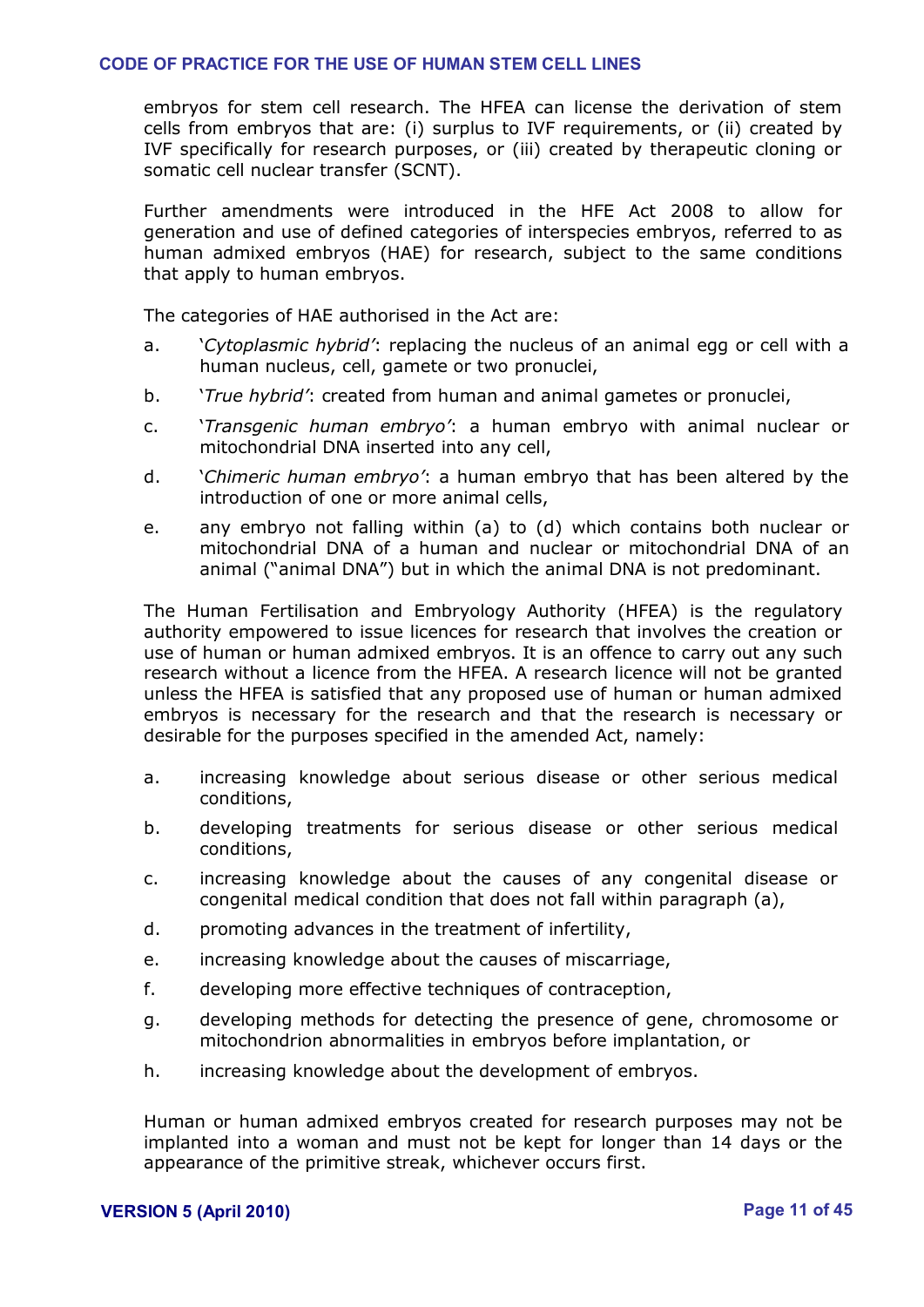Licences issued by the HFEA are subject to conditions. Importantly, HFEA licences for projects involving the derivation of human embryonic stem cell lines require licencees to deposit a sample of each cell line generated in the UK Stem Cell Bank. Licencees are not permitted by the HFEA to carry out secondary research projects on ES cells or to transfer ES cell lines to third parties without the approval of the Steering Committee.

The HFEA's regulatory responsibility is for research using human embryos. Stem cells taken from an embryo are no longer the subject of regulation by HFEA with the exception of the requirement to fulfil conditions of the licence as described above. The conservation and use of human embryonic stem cells and stem cell lines is the responsibility of the Steering Committee (see Section 5).

The amended Act makes it an offence, punishable by up to 10 years imprisonment and an unlimited fine on conviction, to implant into a woman an embryo other than those "permitted" by legislation. In brief, "permitted'" embryos are created from human eggs and sperm and have not had alterations to their DNA other than to prevent serious mitochondrial disease.

## **3.4 [Medicines for Human Use \(Clinical](http://www.uk-legislation.hmso.gov.uk/si/si2004/20041031.htm) Trials) Regulations 2004** (See page 44 for full web link)

Stem-cell (gamete-derived) cell based products that involve the destruction of a human embryo in their formulation are initially licensed by the HFEA. At the point where the embryo has been destroyed and cells are harvested these human cells would fall under the remit of the HTA. The development of a product using these cells is under the remit of the HTA until such time as the MHRA classifies the product as an Investigational Medicinal Product (IMP) or the product is classified as an Advanced Therapy Medicinal Product (ATMP). Once this classification has been confirmed the Manufacture, Clinical Trial Approval and Marketing approval (for IMPs) are under the remit of the MHRA and not the HTA.

Trials of IMPs in the UK are authorised and regulated by the Medicines and Healthcare products Regulatory Agency (MHRA). Stem cell lines that fall within the EU definition of medicinal product which are used in clinical trials to assess safety or efficacy in humans will be IMPs and such trials must be authorised by the MHRA.

## **3.5 [EC Regulation on advanced therapy medicinal products 2007](http://www.mhra.gov.uk/Howweregulate/Advancedtherapymedicinalproducts/index.htm)** (See page 44 for full web link)

It is obligatory under the Regulation that all advanced therapy medicinal products (ATMPs) which may include stem cells therapies (regardless of derivation) are subject to the European centralised marketing authorisation procedure which is co-ordinated on behalf of the European Commission by the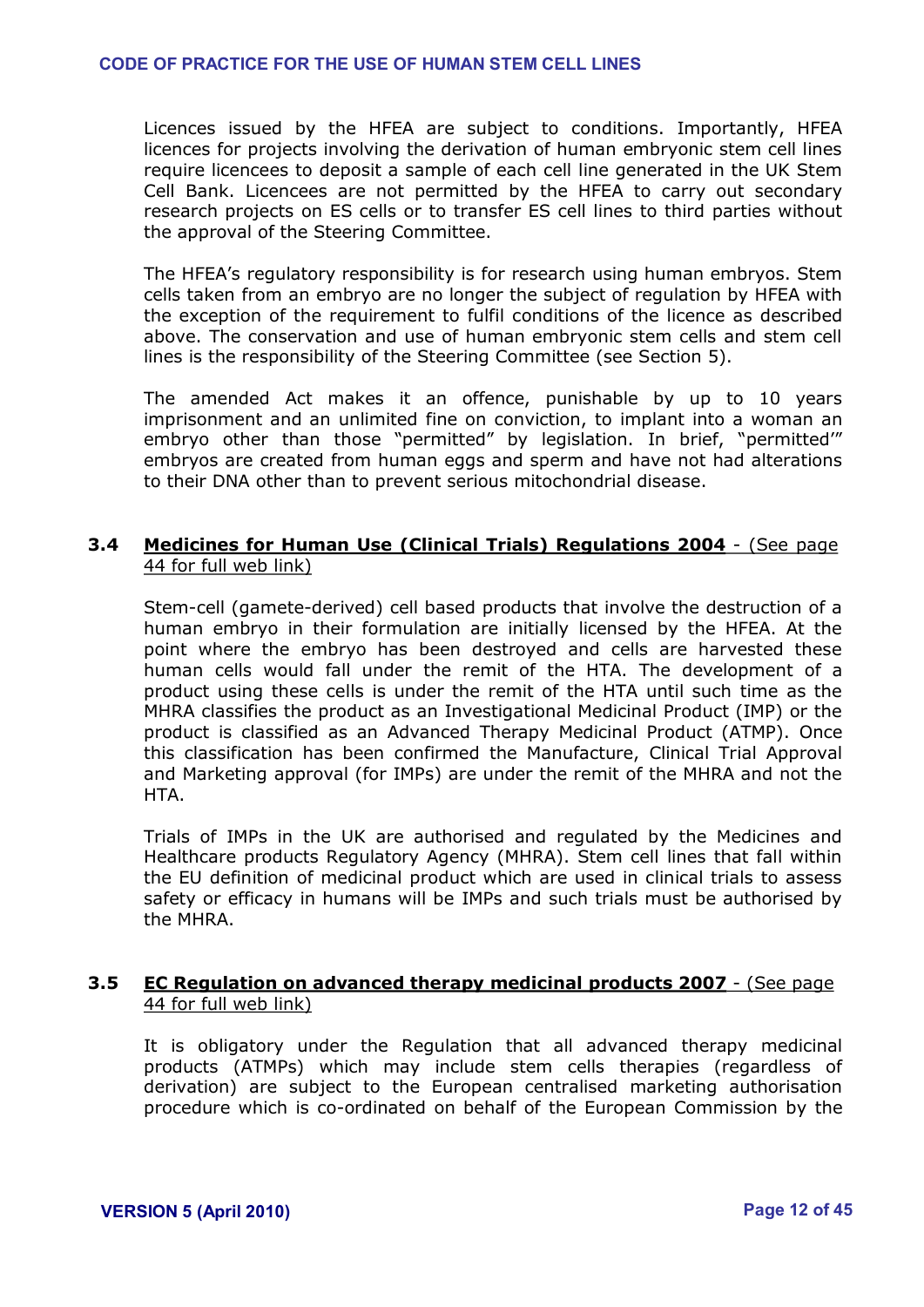European Medicines Agency (EMEA). Such submissions can be discussed with the MHRA $^{\rm 1}.$ 

## **3.6 Clinical trials involving the use of human stem cell lines the role of the Gene Therapy Advisory Committee (GTAC)** - (See page 44 for full web link)

GTAC has UK-wide responsibility for the ethical oversight of proposals to conduct clinical trials involving gene therapy or stem cell therapies derived from stem cell lines. It is both a Government Scientific Advisory Committee and a Research Ethics Committee formally recognised in statute. Its terms of reference are:

- To consider and advise on the acceptability of proposals for gene therapy research on human subjects, on ethical grounds, taking account of the scientific merits of the proposals and the potential benefits and risks.
- To consider and advise on the acceptability of proposals for research on human subjects using cells derived from stem cell lines, based on ethical grounds, taking account of the scientific merits of the proposals and the potential benefits and risks.
- · To provide ethical advice on the use of unlicensed gene therapy and stem cell line derived therapies in humans.
- To work with other agencies which have responsibilities in this field, including research ethics committees, and agencies with statutory responsibilities the Medicines and Healthcare products Regulatory Agency, the Human Tissue Authority, the Health and Safety Executive and the Department for Environment Food and Rural Affairs.
- · To provide advice to United Kingdom Health Ministers on the above matters.

Researchers wishing to conduct clinical trials using products derived from stem cell lines should contact the GTAC Secretariat for initial discussions ( [gtac@dh.gsi.gov.uk](mailto:gtac@dh.gsi.gov.uk)).

# **3.7 Overview of regulatory requirements**

Research involving human stem cells, and in particular the development of stem cell therapies, may involve many regulatory approvals. This is due to the nature of UK and EU legislation by which embryos, cells, tissue, clinical trials and licensing of therapies fall under separate legislation. An interactive resource explaining all the UK regulatory requirements, information and points of contact within the relevant organisations is provided through the Department of Health / Medical Research Council (MRC) ["UK Stem Cell](http://www.sc-toolkit.ac.uk/) Tool Kit" - (See page 44 for full web link). This resource allows researchers to build a customised 'map' outlining all of the regulatory steps necessary to undertake research involving human stem cells and to translate ideas for a new treatment from the laboratory to patients.

 $1$  http://www.mhra.gov.uk/Howweregulate/Advancedtherapymedicinalproducts/index.htm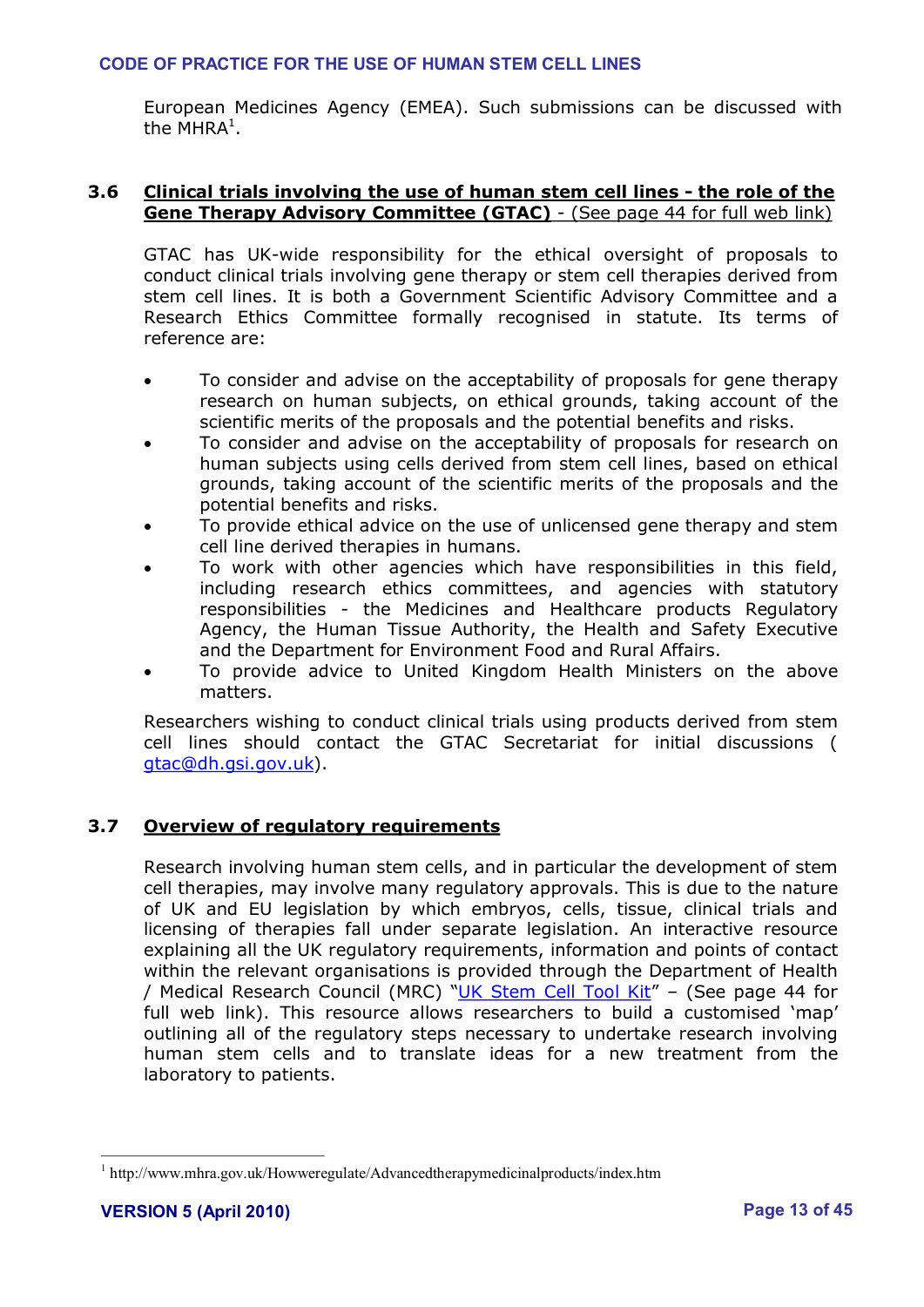# **4. [The UK Stem Cell Bank and its Principles of Operation](http://www.nibsc.ac.uk/divisions/cbi/stemcell.html)**

The House of Lords Select Committee on Stem Cell Research recommended in 2002 that a national stem cell bank should be established to prepare and store stocks of frozen stem cell lines. The UK Stem Cell Bank was established at the National Institute for Biological Standards and Control (NIBSC), a centre for the UK Health Protection Agency, in January 2003, with funding from the Medical Research Council (MRC) and the Biotechnology and Biological Sciences Research Council (BBSRC), to store ethically sourced, quality controlled, human stem cell lines from all sources (adult, fetal and embryonic) on a single site. The preparation of cryopreserved stocks of a cell line comprising multiple aliquots, each of which can be used to regenerate a culture representative of the original cell line. This is a fundamental element of good practice in the management of cell lines for laboratory use and for the delivery of cells for use in clinical application or product manufacture (Coecke et al., 2005; UKCCCR, 1999; WHO, 1998).

The UK Stem Cell Bank facilitates the sharing of quality controlled stem cell lines by the clinical and research communities. In so doing supports research that will help to better understand human development and disease and aid the development of strategies to treat serious diseases. It will also reduce the need for individual research teams to generate their own stem cell lines, minimise the use of human tissues, and enable different researchers to work on identical material so that direct comparisons may be made between studies.

In order to avoid conflicts of interest, the UK Stem Cell Bank has been located in an independent national institution. The Bank does not receive or store human embryos; neither does it conduct discovery research on the banked stem cell lines nor carry out research into stem cell biology. With the approval of the Steering Committee, the UK Stem Cell Bank may pursue research aimed at improving banking, characterisation, safety testing and preservation of stem cell lines and it must also obtain permission from the MRC and the Steering Committee before applying for any supplementary funding. All staff working for the UK Stem Cell Bank are required to refrain from activities that might represent a conflict of interest with the operation of the UK Stem Cell Bank as an independent organisation within the stem cell field and are required to submit information to the NIBSC register of conflicts of interest.

The UK Stem Cell Bank will store and distribute stem cell lines, but ownership of any Intellectual Property embodied in the these lines remains with the originator. To obtain stem cell lines deposited after April 2010 the requestor will be required to sign a Research Use Licence which will set out the terms of use for that line. Stem cell lines deposited before April 2010 will only be released by the Bank to requestors when an appropriate agreement or (licence), between the requestor and the originator, is in place to cover intellectual property aspects of line ownership.

Significant progress in stem cell research can only be made through international collaboration and it has therefore been agreed that the UK Stem Cell Bank can be accessed by researchers from academia and industry in the UK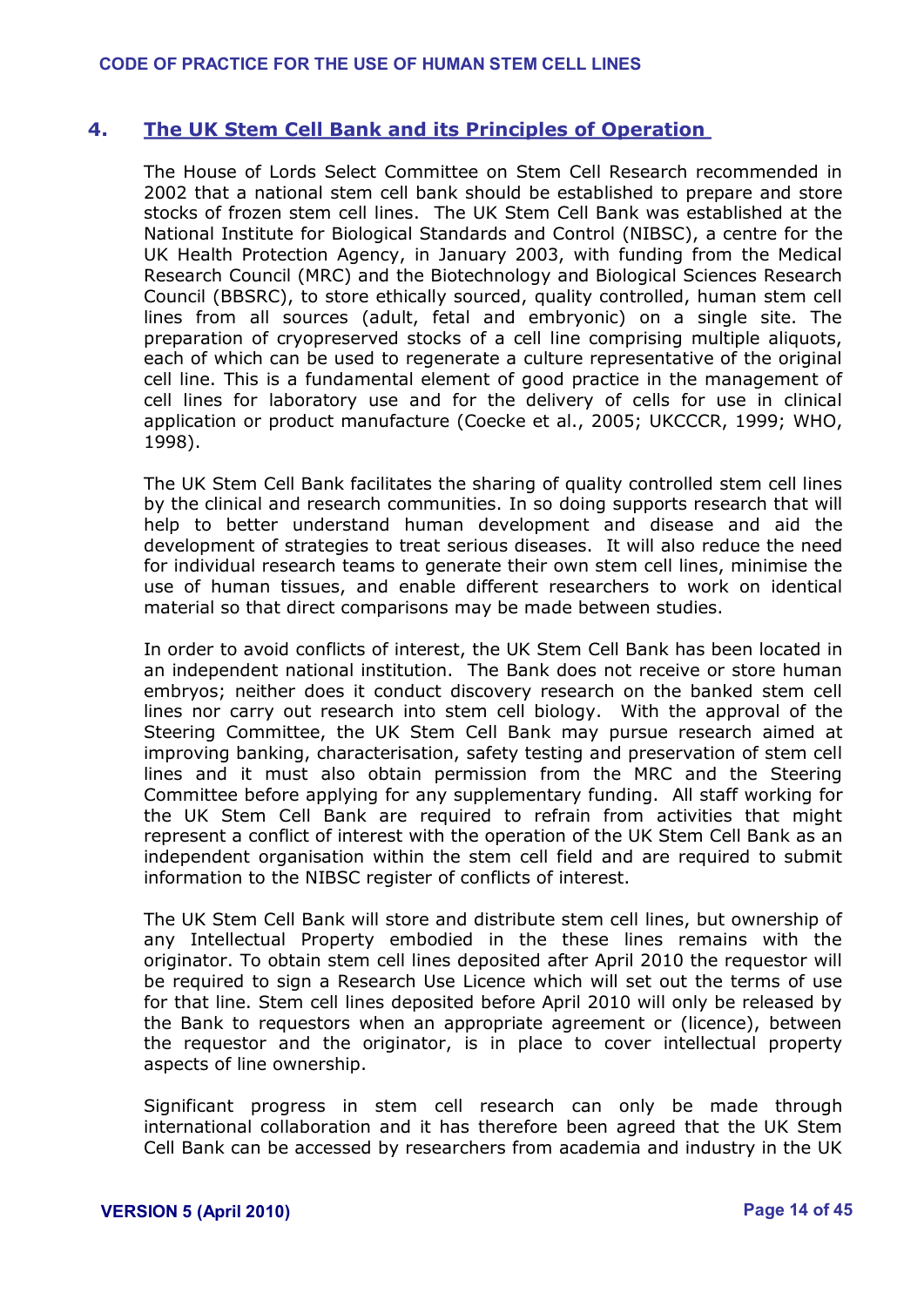and abroad. Overseas researchers have to undergo the same review procedures as researchers in the UK (see Section 7 and 8).

This section, along with sections 5 & 6, describes the standards of best practice that the UK Stem Cell Bank adopts in the procurement, processing, testing, preservation and supply of stem cell lines. It also specifies the criteria against which the UK Stem Cell Bank will be audited by the Steering Committee and sponsors. The diligent application and verification of the principles of operation laid down for the Bank should provide confidence and reassurance to professionals and the public that the UK Stem Cell Bank is adhering to best practice and complies with these principles.

## **4.1 Ethical Principles**

The UK Stem Cell Bank has been charged with providing ethically sourced and quality controlled adult, fetal and embryonic human stem cell lines for research and the development of therapies. *All UK researchers deriving human embryonic stem cell lines are required, as a condition of their HFEA licence, to lodge samples of their embryonic stem cell lines in the UK Stem Cell Bank.* This is not a requirement for iPSC and somatic cell lines, although appropriately derived lines may also be deposited in the UK Stem Cell Bank.

Embryonic stem cell lines derived in the UK are thus subject to the donor consent requirements of the HFEA, including those relating to donor anonymity. The Steering Committee (section 5.1) has responsibility for ensuring that essential donor consents, ethical approvals, licences and authorisations are in place for all stem cell lines deposited in the UK Stem Cell Bank, and for all projects receiving cell lines from it. For traceability purposes, copies of the signed donor consent forms relating to cell lines accepted for deposit in the UK Stem Cell Bank are lodged with the Secretary to the Steering Committee who maintains these records in strictest confidence. Information relating to the identity of the donors is neither revealed to the Steering Committee members nor, importantly, to staff of the UK Stem Cell Bank. Thus Bank staff have no contact whatsoever with the donors of the embryos from which the stem cell lines are derived, are not involved in the consenting process nor do they know the identities of the donors.

# **4.2 Quality Assurance**

# **4.2.1 The UK Stem Cell Bank Quality Management System**

In order to comply with the Human Tissues (Quality and Safety for Human Applications) Regulations (2007), which deliver the requirements of the EU Tissues and Cells Directive (2004/23/EC, 2006/17/EC and 2006/86/EC), the Bank has put in place a Quality Management System which covers all licensable activities as set out in HTA Directions. This Quality Management System, described in the UK Stem Cell Bank's Quality Manual, ensures the safety and quality of the stem cell lines prepared by the Bank.

An effective document management system has been established so that all relevant documents (policies, procedures, sample/user records, quality control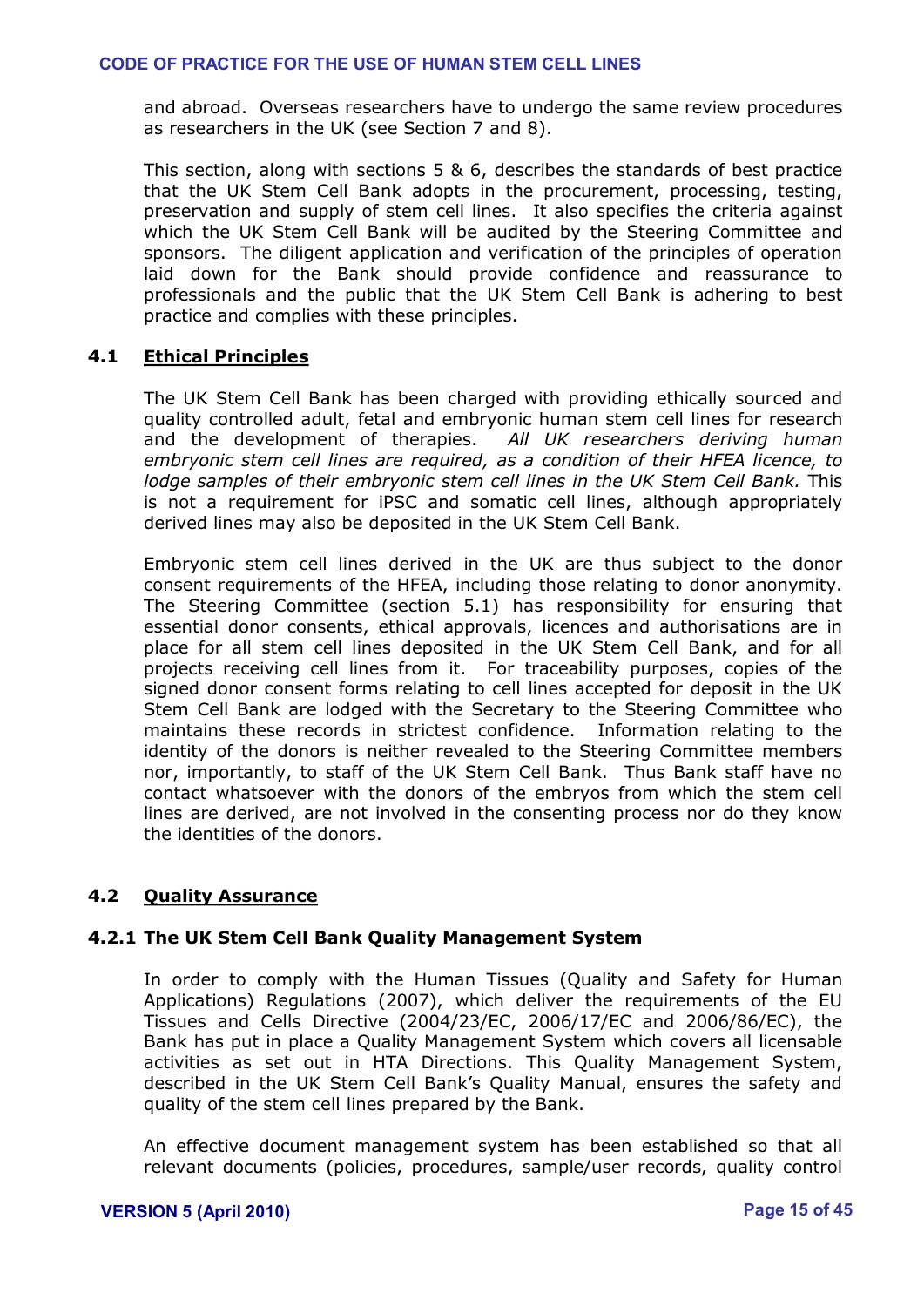records, training records etc.) relating to the processes carried out in the Bank are properly recorded. Documents are version controlled and archived to ensure that obsolete versions cannot be used.

Each cell line and the cell banks prepared from it must be correctly identified at all times. This is achieved by using unique identifiers traceable to the respective cell line's accession number. This is linked to the Steering Committee's unique application number. This system of unique identifiers maintains donor anonymity but still allows for traceability from donor to recipient or vice-versa in the event of a discovery which might significantly affect the health of the donor.

Records are maintained for each cell line. These provide evidence that the cell line has been procured, processed, tested, stored and released according to the procedures described in the Quality Management System. This information is held, together with the original application form, Materials Deposit Agreement and information on the cell line supplied by the depositor, in a Cell Line Master File. Once information including all test data has been received and the file completed it is independently reviewed and authorised by the Bank's Operations and Quality Managers or their designees.

Any deviations, errors, or anomalies in procedures as well as complaints from users are also managed within the Quality Management System. These are documented and reviewed and reported annually in the Bank's Annual Report. Resolution of such events is linked to a programme of preventative actions to assure continuous improvement in the Bank's operation.

In addition to the compliance reporting required by the HTA, the Bank operates a system of internal quality audits to monitor compliance with the HTA Directions, and identify areas for improvement in its quality system. These audits are planned and conducted by appropriately qualified individuals who are independent of the Bank's operational management. Inspections are performed by the Competent Authority, the HTA, which licences the Bank for the purposes of processing, testing, storage and distribution (including import and export) of cell lines intended for clinical use.

## **4.2.2 Role of Staff and External Advisors**

The UK Stem Cell Bank operates under a licence from the Human Tissue Authority. Under the Human Tissue Act (2004) and The Human Tissues (Quality and Safety for Human Applications) Regulations (2007), the Bank's Licence Holder (LH) and Designated Individual (DI) have primary (legal) responsibility for, and play a key role in implementing the requirements of the licence.

Responsibility for the operation of the Bank, as set out in HTA Directives, and for ensuring that staff comply with the Quality Management System lies with the Bank's Operations Manager. The Operations Manager reports directly to the Designated Individual in all matters relating to processing, testing, storage, distribution, import and export of stem cell lines. The Quality Manager for the Bank is responsible for quality assurance as defined in the HTA Directions and provides advice and support on quality matters. The Quality Manager is independent of the Bank and reports directly to the Licence Holder. Jointly, the Operations Manager and Quality Manager are responsible for authorising the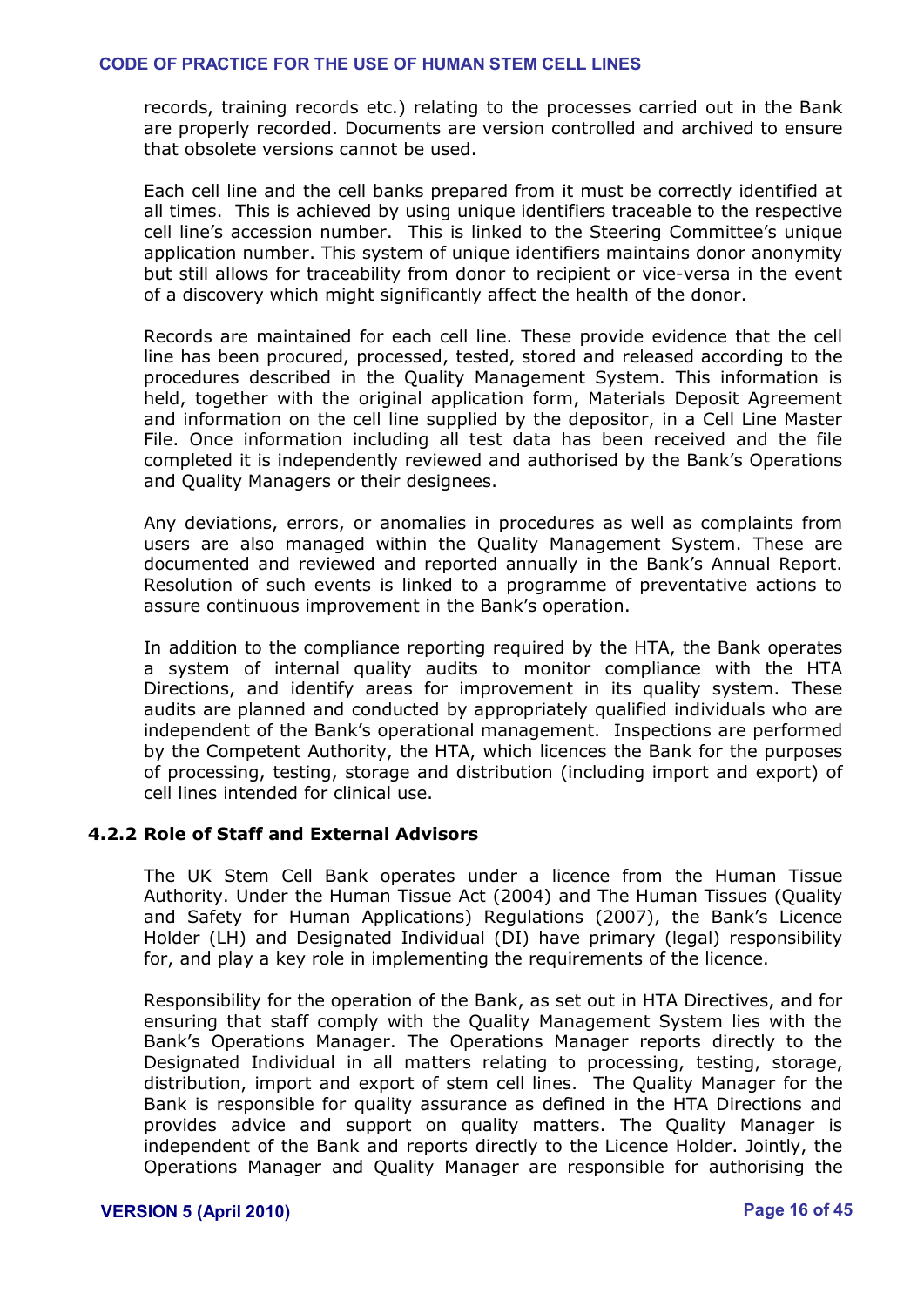release of stem cell lines. Deputies for each of the key post within the quality management system have been identified and all members of staff, working under the HTA licence, have documented job descriptions which detail their responsibilities.

The quality of the cell banks prepared by the Bank is the responsibility of all members of staff working under the HTA licence and all staff are expected to take personal responsibility for the quality of their work and maintain an up-todate record of training which includes annual statements of competency.

The Bank maintains access to expert medical and microbiological advice through a Medical Advisor and a Microbiological Advisor. These advisors must be appropriately trained in order to discharge their responsibilities to the Bank. Their roles and responsibilities are documented in formal job description.

## **4.2.3 Facilities and Procedures**

All facilities, process and critical equipment used in the processing, testing, storage and supply of cell lines have been qualified and validated and are maintained to meet the requirements of the Human Tissue (Quality and Safety for Human Application) Regulations (2007) as set out in HTA Directions. The cell culture procedures adopted by the UK Stem Cell Bank meet current best practice.

## **4.3 Operation of the Stem Cell Bank**

In order to effectively manage procurement, processing, testing, storage and distribution, all stem cell lines regardless of their designation as either "Laboratory" or "Clinical" Grade are banked in facilities by processes that comply with the UK Stem Cell Bank's Quality Management System. Cell lines for clinical research or therapy in humans ("Clinical Grade") must undergo additional levels of testing commensurate with risk (see also section 6.5).

#### **4.3.1 Deposit of Stem Cell Lines**

The UK Stem Cell Bank ensures that for each cell line accessioned by the Bank, there is evidence of approval for deposit by the Steering Committee; that there is traceability to a Steering Committee References Number (the SCSC number) and that any constraints on the use or release of the cell line, either made by the depositor or by the original donor are clearly documented and available to researchers. The Bank also seeks documented evidence from the Steering Committee that donor consent (as set out in section 9) complies with HFEA and HTA requirements.

Depositors are required to provide a minimum number of aliquots of their cell line from the earliest passage level that is consistent with proven viability. The samples provided must be viable and free from contamination or otherwise compromised such that its scientific value cannot be recovered. Non-viable or contaminated samples will be reported to the depositor and repeated failure to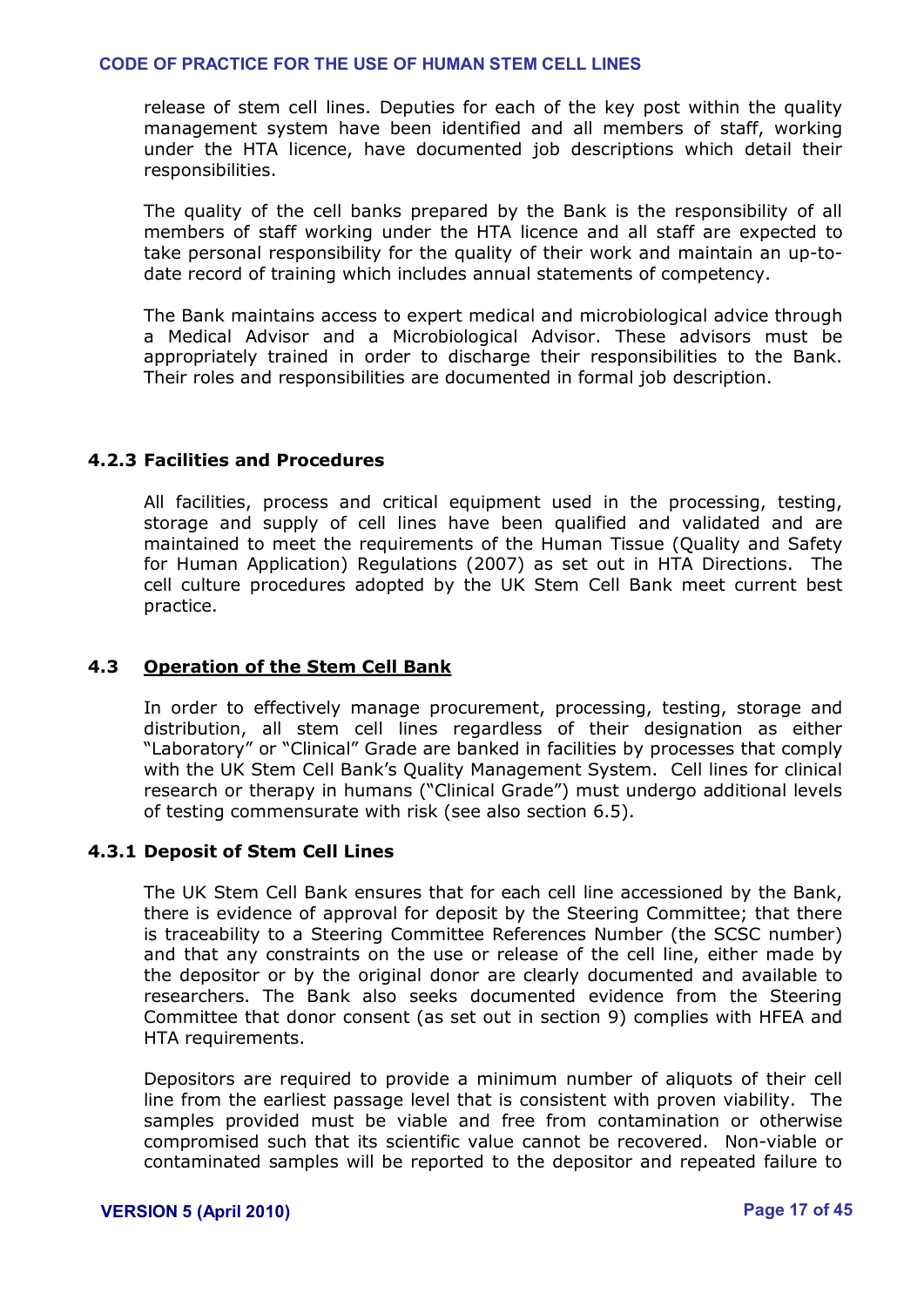supply samples of an approved line shall be reported to the Steering Committee for appropriate action.

Following notification by the Steering Committee that a cell line has been approved for deposit the bank will contact the depositor to begin the process of accessioning the cell line into the Bank. This will involve personnel from the Bank and the depositor's laboratory who will together identify a suitable stock of cells for transfer and also gather the requisite information and available test data that will allow the Bank to culture the cell line.

Each cell line deposited must meet the UK Stem Cell Bank's specification which details the requirements for deposit in terms of viability, safety and characterisation. Additional requirements for 'clinical grade' cell lines will need to be met in order for the UK Stem Cell Bank to comply with the Directions of the Human Tissue Authority.

Each cell line deposited in the Bank receives a unique UK Stem Cell Bank accession number and any replacement samples of a cell line provided by the depositor for whatever reason will receive a new accession number.

## **4.3.2 Banking of Stem Cell Lines**

Before culturing, the Bank carries out an evaluation of each cell line in consultation with the depositor to determine the method of culture and the types of characterisation that may be required. The banking procedures followed by the bank will normally include the establishment of a 'Premaster' stock of cells prepared from material supplied by the depositor. This comprises a number of aliquots from a single pooled culture of cells. This, early passage stock of cells, provides material for initial testing and archival material for disaster recovery or confirmation of adverse discoveries affecting the cell line.

A sample of the 'Pre-master' cell bank is expanded to provide a 'Master' cell bank that will, once established, provide the bank from which will be derived all future distributed material. Samples of the Master bank are used to produce a 'Distribution' cell bank from which cells are released to users. This stock, once exhausted, is replenished by further culture of samples from the Master cell bank. Each cell bank is quality controlled and characterised appropriately. In general each cell line is cultured and preserved according to methods provided by the depositor up to the level of the first 'Distribution' cell bank. Generic procedures being developed by the Bank will be applied to subsequent 'Distribution' cell banks; however the 'Master' cell bank will be as representative as possible of the original cells provided by the depositor. All cell banks whether at the Pre-master, Master or Distribution levels, are assigned a unique cell bank number. Each aliquot of cells within a cell bank is also assigned its own identifier.

## **4.3.3 Qualification and Testing of Stem Cell Lines**

Each cell bank is tested for viability, mycoplasma contamination, sterility, mandatory viral markers and identity as a minimum. The cell lines are maintained under quarantine conditions until the first mycoplasma and sterility tests are completed. In addition to the quality control and characterisation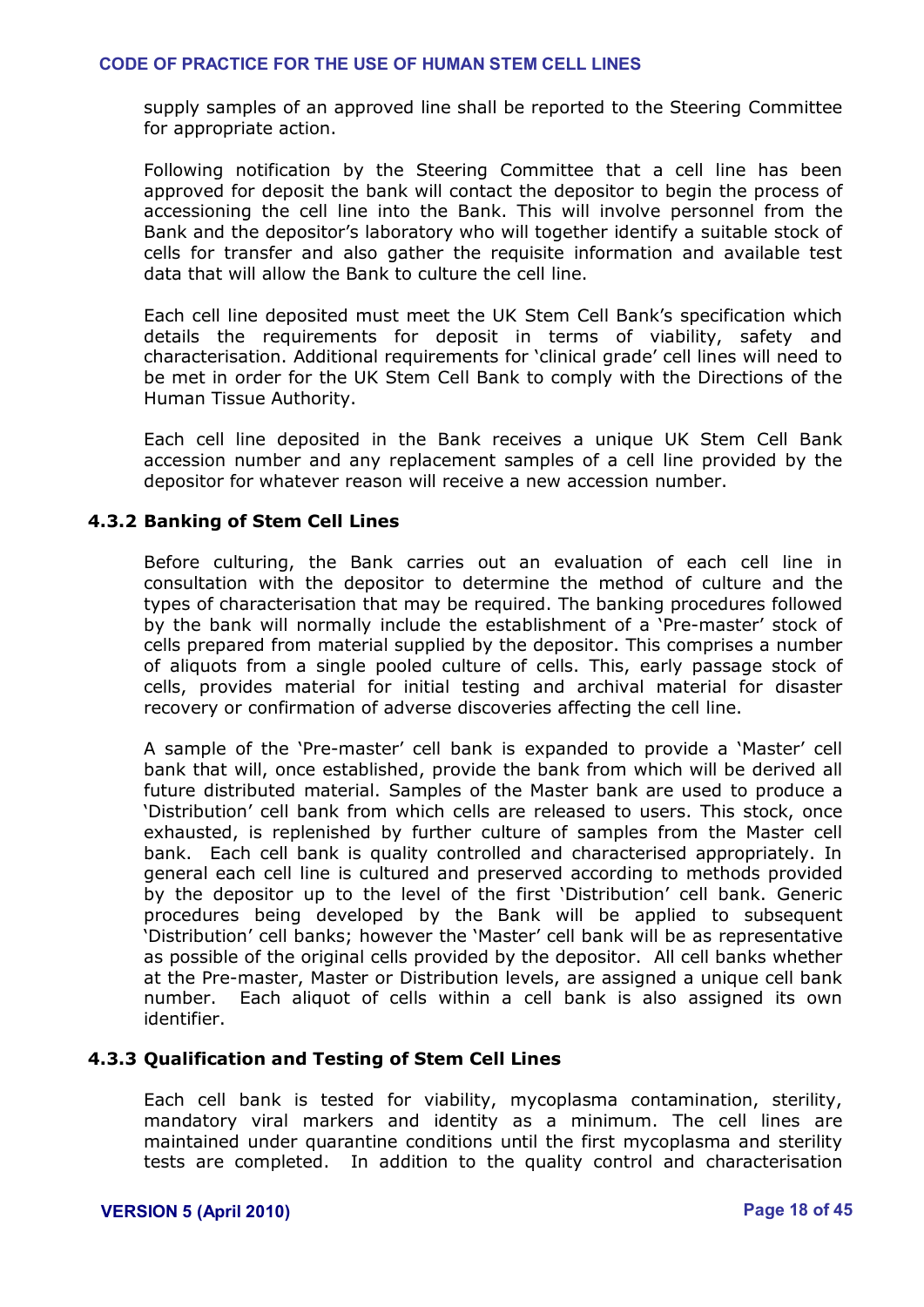tests, phenotypic and genotypic stability will eventually be determined using techniques appropriate for each cell line. This process will assure consistency of cells in the banking process and ultimately the minimum population doublings or passages recommended for the use of each cell line. Once completed the test data and other information is used to prepare a certificate of analysis for each cell line released.

Any genetic testing undertaken on the stem cell lines by the UK Stem Cell Bank is kept in strict confidence by the Bank unless otherwise approved by the Steering Committee. Any adverse discoveries of a genetic or infectious nature are discussed with the microbiological and medical advisors and where necessary the Steering Committee before appropriate action is taken.

On completion of the banking process the depositor is offered a sample of the UK Stem Cell Bank's stocks to evaluate. Any significant deviations between bank test data and that of the depositor's laboratory are discussed with the depositor and an appropriate course of action, or appropriate annotation in the cell line entry in the UK Stem Cell Bank inventory of stem cell lines, agreed.

All information pertaining to the deposit, processing, testing, storage and distribution of each cell is held in its Cell Line Master File. Once banking and testing of the cell line has been completed, this file is reviewed by both the Operation Manager and Quality Managers. The Cell Line Master File must be reviewed and approved by them before the cell line is released for use.

Where testing is carried out by third parties, whether internally through other NIBSC divisions or with external agencies, written agreements defining the relationship and specifying the services required will be put in place. These agreements will comply with HTA Directions.

## **4.3.4 Storage and Distribution of Stem Cell Lines**

The UK Stem Cell Bank defines and documents the conditions under which the stem cell lines are stored. Cell lines are stored under conditions that as far as possible prevent both the deterioration of the material and possible cross contamination. A proportion of each bank is stored in a secure off-site location. All storage equipment is validated, monitored and alarmed.

Cell lines are transported to and from the UK Stem Cell Bank in validated containers that ensure the cells are maintained at an appropriate temperature. Appropriate transportation times and temperatures are defined and documented by the Bank. It is the Bank's policy only to ship frozen or vitrified material. The UK Stem Cell Bank does not supply growing cultures of stem cells to third parties.

The Bank has put in place documented procedures for sales order processing and dispatch of stem cell lines to customers. Dispatch of cells is carried out under ISO9001 through the NIBSC dispatch department. This includes the tracking of shipped samples and the maintenance of records of shipment. The Bank charges the full cost of shipment including where appropriate the return of Bank's transportation containers.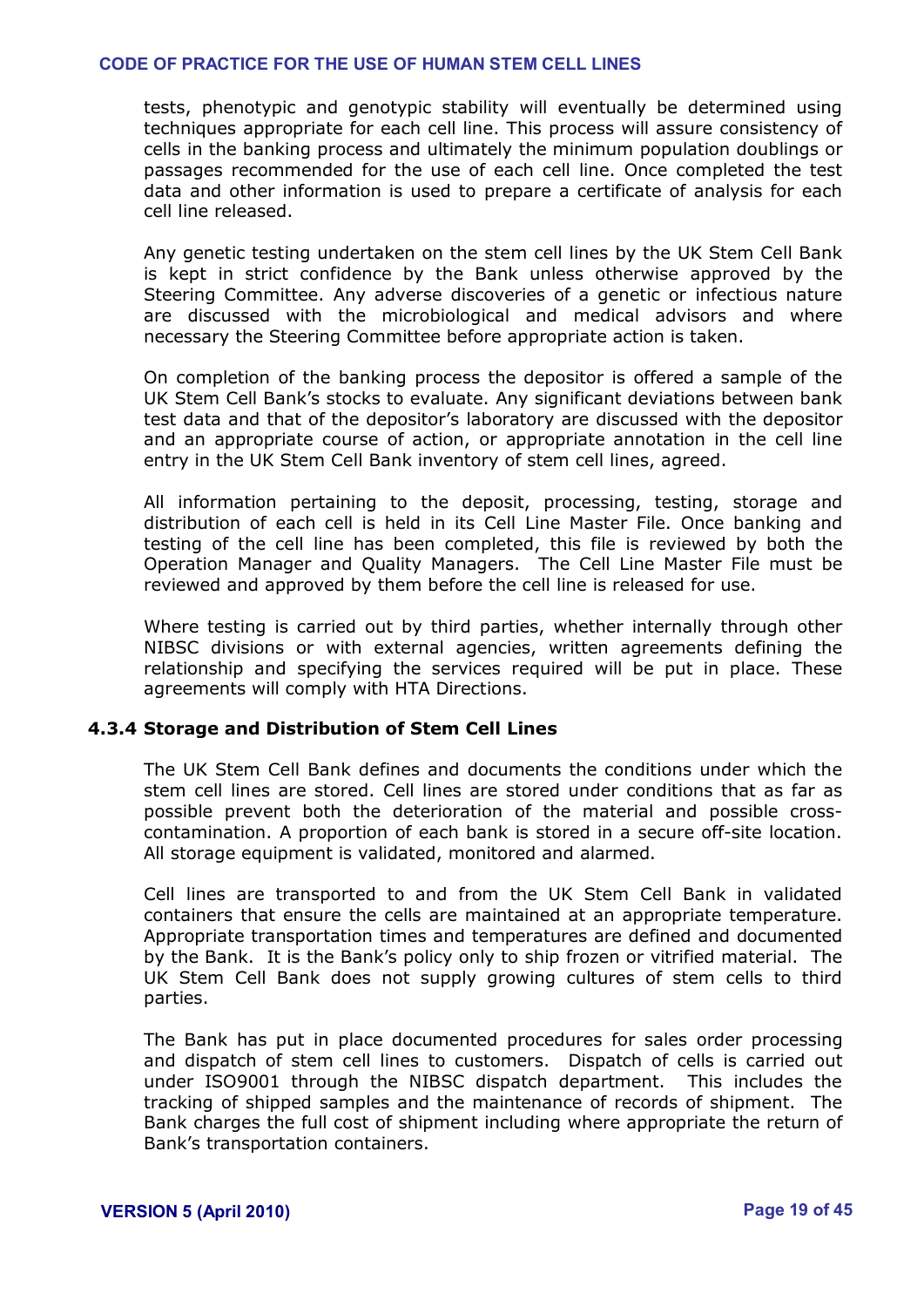The Bank's requirements, both for off-site storage and dispatch services, are the subject of written agreements which will comply with HTA Directions.

## **4.3.5 Recall and Disposal of Stem Cell Lines**

The UK Stem Cell Bank requires all depositors and users of stem cell lines and other third party service providers to have in place a procedure for adverse event and adverse incident reporting. The Bank has a documented procedure for the recall of lines in the event of an adverse incident or event and for reporting such events to the HTA. This procedure complies with the Human Tissues (Quality and Safety for Human Applications) Regulations (2007) and provides for:

- prevention of distribution of affected cell lines,
- · communication of recall notices to all relevant parties,
- reconciliation of returned lines,
- · storage quarantine and disposal of returned samples and
- assuring appropriate action in relation to adverse event reporting in compliance with the above mentioned regulation.

Disposal procedures for material are documented in the UK Stem Cell Bank quality management system and are compliant with local policy, the Human Tissue Act (2004) and the Human Tissue (Quality and Safety for Human Application) Regulations 2007.

*The Steering Committee requires that embryonic stem cell lines considered unsuitable for release are quarantined and archived rather than discarded. In the case of cell banks, where there are multiple samples in storage, only a limited number of units are retained with the remainder being disposed of as clinical waste under NIBSC documented procedures.* In the case of material found to be derived from Transmissible Spongiform Encephalopathy (TSE, also known as prion diseases or CJD) - affected donors, the Steering Committee will be engaged in the decision on storage and disposal. The process for disposal must be suitable for the inactivation of any infectious agents known or suspected to be involved.

#### **4.3.6 Inventory of Stem Cell Lines**

A list of all stem cell lines approved by the Steering Committee for deposit in the Bank is maintained on the UK Stem Cell Bank website. The stem cell 'catalogue' includes general information on the depositor, the cell line and any ethical or consent constraints imposed by the depositor or donor. Once a cell line has been banked, tested and approved for release to researchers, its listing in the stem cell catalogue is amended to include scientific information and test data as well as any other pertinent information. The Bank's catalogue is different to the Steering Committee UK Stem Cell Lines [Registry](http://www.mrc.ac.uk/Utilities/Documentrecord/index.htm?d=MRC003259) which lists all the lines that have been approved by the Steering Committee for use in the UK, regardless of whether they are available from the Bank (see section 7.2).

#### **4.3.7 Assessment of Risk and Contingency Planning**

The UK Stem Cell Bank has put in place a high-level risk assessment, managed through the NIBSC risk register and reviewed annually. This register of risk is

#### **VERSION 5 (April 2010) Page 20 of 45**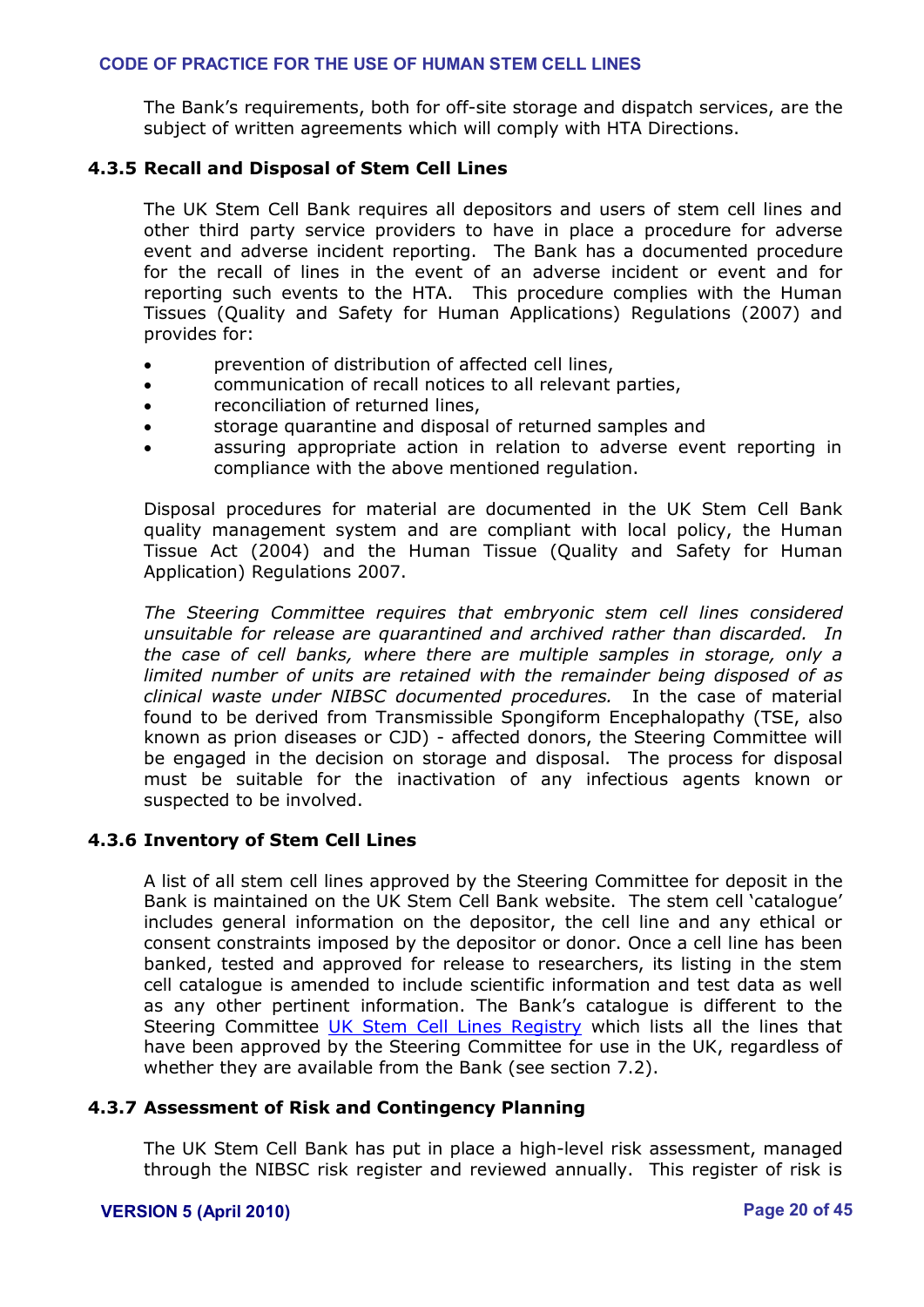reported to the Management Committee and included in the Bank's Annual Report to the Steering Committee. In addition to this general risk register each cell line is risk assessed against a number of criteria. The Bank will put in place an extended risk based assessment for "Clinical Grade" cell lines based on the HTA Directions.

The Bank has put in place policies and procedures to ensure continuity in the supply of stem cell lines under adverse circumstances, which includes back-up for critical systems and an off-site stock for disaster recovery. It includes a policy for securing the Bank's stock of cell lines in the event of closure of the Bank.

NIBSC ensures that all stored data is secure and regularly backed-up to secure storage. Access to the site and to the Bank is strictly controlled.

## **4.3.8 Health and Safety**

NIBSC operates a comprehensive health and safety policy in line with statutory requirements, including the appointment of a full-time safety adviser, and occupational health staff. A comprehensive safety training programme is provided to all members of staff on commencement of their employment and staff undergo mandatory refresher course at the NIBSC proscribed interval.

# **5. Governance of research involving established human embryonic stem cell lines**

*Unlike human embryos, embryonic stem cells do not have the potential to become a human person and do not therefore have the moral status of human embryos. Accordingly the Government has passed legislation that establishes that research involving established stem cell lines does not need the same regulation to which embryo research is subject to by the HFEA. However, as the generation of embryonic stem cell lines involves the destruction of human embryos, oversight in the form of a Steering Committee was recommended to ensure that research performed is in keeping with HFEA Regulations. The oversight mechanisms governing research involving established embryonic stem cell lines are voluntary. However, they are a condition of the statutory regulation in the UK and there is an expectation by Government that these are adhered to.*

Induced pluripotent stem (iPS) cells have similar properties to human embryonic stem cells but are derived from adult cells and are not subject to such considerations. The only exception to this would be under circumstances where iPS cells might be used to generate reproductive cells such as oocytes or spermatozoa – any use of such derivatives for reproductive purposes would fall under the remit of the HFEA. Broad ethical considerations in relation to the derivation and use of iPS cells are discussed in section 9.

## **5.1 [Steering Committee](http://www.mrc.ac.uk/Ourresearch/Ethicsresearchguidance/Stemcellbank/Steeringcommittee/index.htm) for the UK Stem Cell Bank and for the Use of Stem Cell Lines**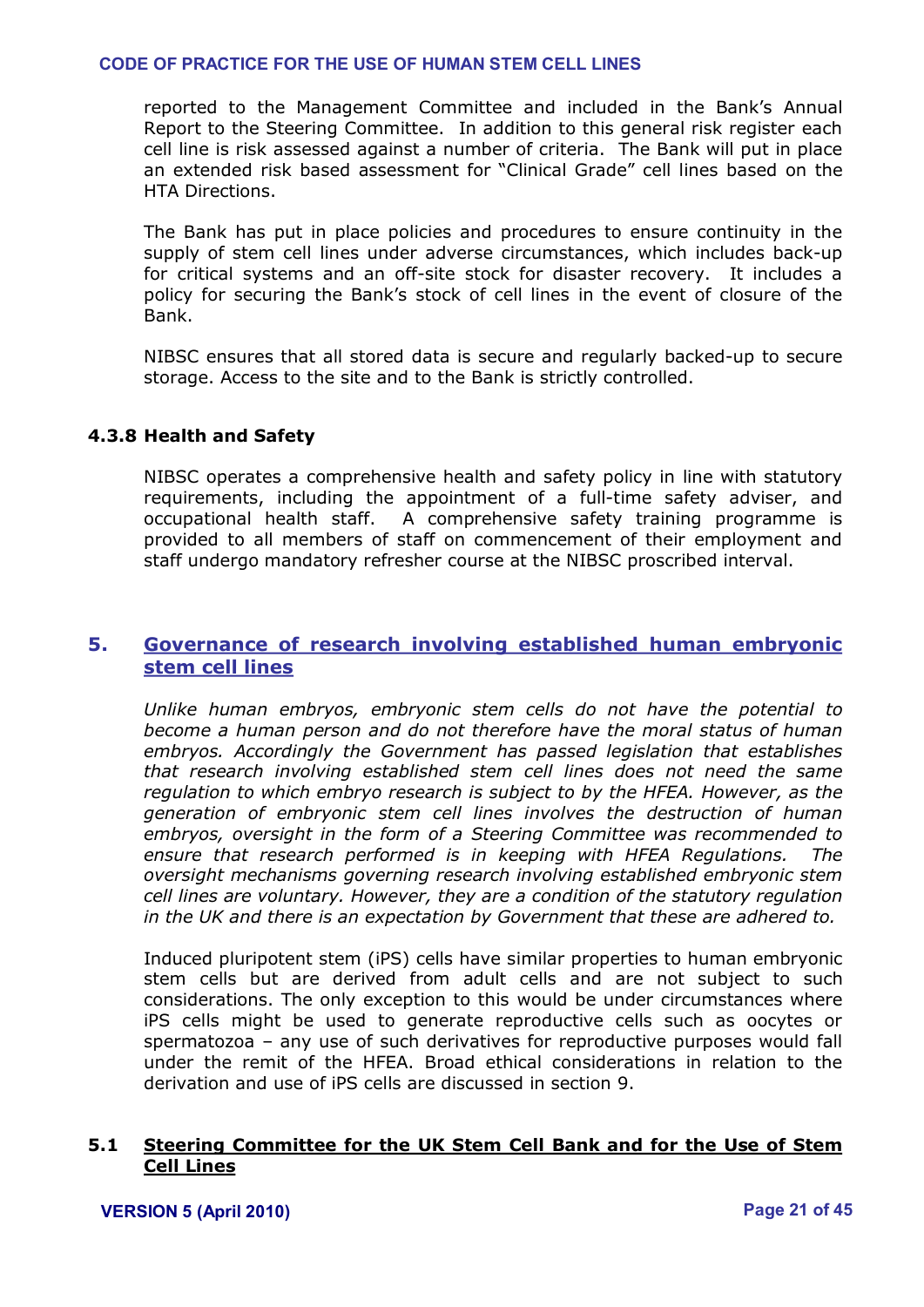The Steering Committee was established in December 2002 as an independent national committee overseeing the UK Stem Cell Bank and research involving established human embryonic stem cell lines, whether obtained from the Bank or from elsewhere. All applications to deposit stem cell lines in the UK Stem Cell Bank or to access banked stem cell lines are evaluated by the Steering Committee. The Steering Committee is a non-statutory body that reports annually to the MRC, works closely with the DH, the HFEA, HTA and the MHRA, and briefs Ministers as necessary. It is the role of the Steering Committee to support stem cell research and to ensure that this is conducted within an ethical framework that is transparent to the public. The membership of the Committee includes expertise in science, medicine, ethics and theology as well as lay members and representatives from regulatory and funding agencies. The membership and terms of reference are available on the MRC web site. [\(Steering Committee\)](http://www.mrc.ac.uk/Ourresearch/Ethicsresearchguidance/Stemcellbank/Steeringcommittee/index.htm) – (See page 43 for full web link)

## **5.2 [UK Stem Cell Bank Management Committee](http://www.mrc.ac.uk/Ourresearch/Ethicsresearchguidance/Stemcellbank/Managementcommittee/index.htm)**

A Management Committee for the UK Stem Cell Bank has been established by NIBSC to deal with operational issues. Its terms of reference and membership, which includes in-house and external scientific experts, stem cell scientists, lay members, representatives from the commercial sector and the funding agencies, are published on the MRC website  $(Bank Management Committee) - (See page)$  $(Bank Management Committee) - (See page)$  $(Bank Management Committee) - (See page)$ 43 for full web link). The Management Committee reviews the processes, systems and standards that must be followed by the UK Stem Cell Bank. In partnership with the Bank, it develops and reviews the Bank's strategic objectives which it presents to the Steering Committee. Implementation of these objectives is the responsibility of the relevant Manager for the Bank under the supervision of the Bank's Director. The Management Committee reports formally to the Steering Committee through the Director of the Bank and provides to it a full written report on an annual basis.

## **5.3 Audit**

The funders of the UK Stem Cell Bank may, with reasonable notice to NIBSC, inspect documents, practices and other information (and take away copies considered necessary) about management of the Bank and to examine the financial records relating to the operation of the Bank, in order to assure themselves about compliance with high standards of internal management and financial control, and with guidelines established by the Steering Committee.

The Steering Committee reserves the right to seek periodic independent audit of the research carried out by both UK and overseas researchers with stem cell lines deposited in, or obtained from the UK Stem Cell Bank, in order to assure compliance with relevant regulations and permissions. Immediate action will be taken if there is evidence of non-compliance with, or deviation from, appropriate licences, authorisations and formal procedures (e.g. withdrawal of the line from the Bank, exclusion of a researcher from future use of the Bank, reporting non compliances to the researcher's host Institution, funders and national regulators.

## **5.4 Annual Reports**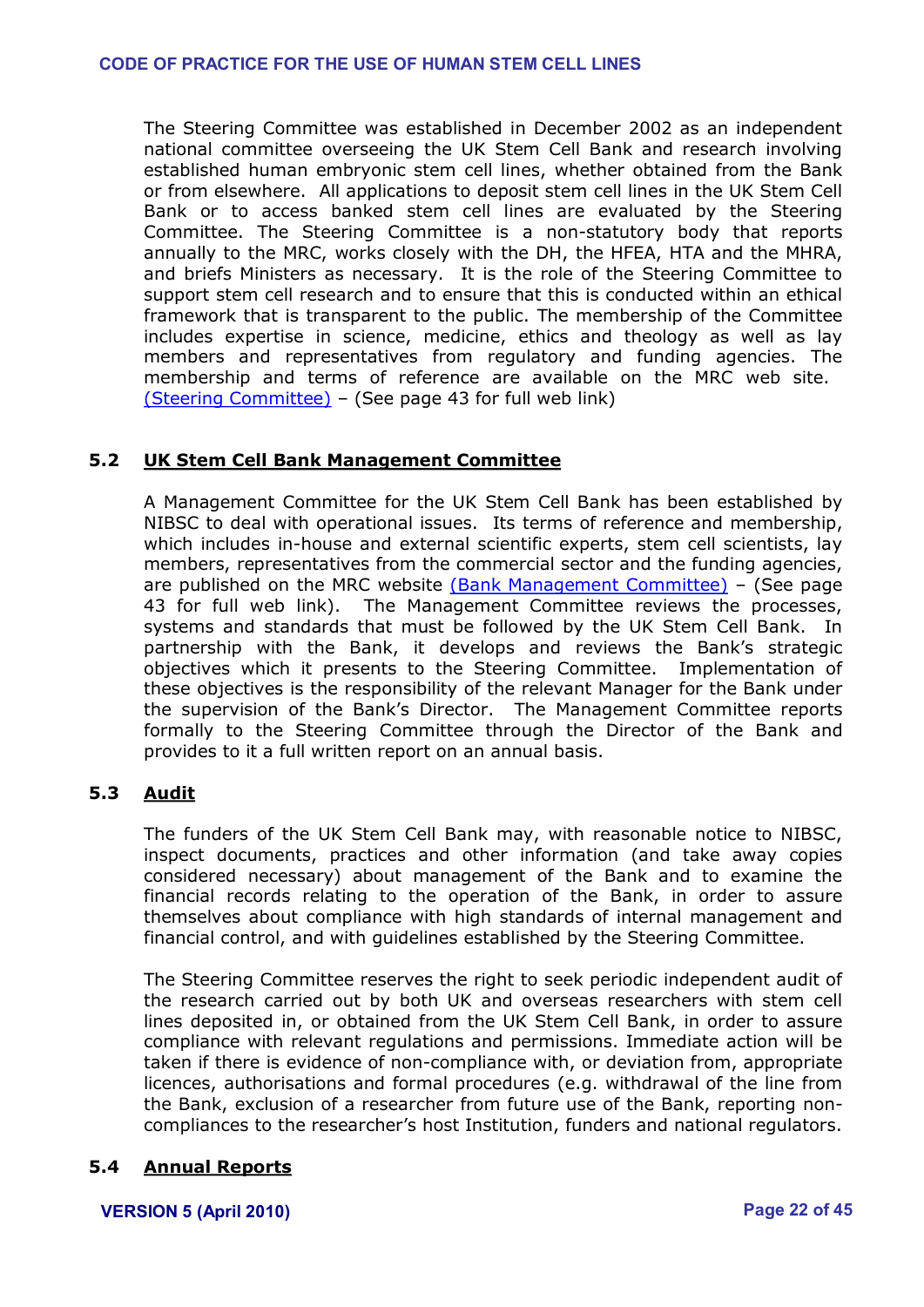The UK Stem Cell Bank reports on a regular basis to its Management Committee and the Steering Committee and an annual report, approved by Management Committee, is submitted to the Steering Committee and published on the Bank's website. This report should include reviews of bank activity, including cell banking and distribution, changes in staff, research and development, quality assurance audits and their outcomes, risk management and finance.

## **5.5 Engagement with the Stem Cell Community and the Public**

The Bank has established an independent website [\(www.ukstemcellbank.org.uk\)](http://www.ukstemcellbank.org.uk/) which includes a catalogue of stem cell lines held by the Bank, information on depositing and accessing cell lines and other useful information for users including links to other relevant websites. It has also established an enquiries email line [\(enquiries@ukstemcellbank.org.uk](mailto:enquiries@ukstemcellbank.org.uk)). A documented process for handling general enquiries and complaints has been established under the Quality Management System and targets for response times have been set. Customers can expect a formal response to enquiries within five working days.

Periodically, the Bank will contact researchers and other customers who have used the Bank's cell lines to obtain summaries of their work and compile these reports for presentation to users of the Bank. In this way users may be able to benefit from responses on use of the cell lines (both positive and negative data) obtained directly on cells provided by the UK Stem Cell Bank.

The UK Stem Cell Bank will also establish relationships with other national stem cell banking resource centres to share knowledge and best practice. It will continue to interact with national and international research initiatives, contributing on those aspects of research in which it is permitted to engage by the Steering Committee.

The UK Stem Cell Bank will continue to engage with all those interested in stem cells and their application through its ongoing programme of external activities including contributions to training courses, attendance at exhibitions and presentations at scientific meetings. This engagement will include periodic questionnaires to recipients of lines and communications via the UK National Stem Cell Network and its annual conference. The bank also supports activities that explain the rationale for stem cell research and banking, including the provision of suitable information to the general public.

# **6. Deposit and Withdrawal of Stem Cell Lines from the UK Stem Cell Bank**

This section deals with the processes and requirements for depositing stem cell lines in and accessing stem cell lines from the UK Stem Cell Bank. General principles underlying the use of human embryonic stem cell lines in the UK and for obtaining stem cell lines from sources other than the UK Stem Cell Bank can be found in sections 7 and 8.

The UK Stem Cell Bank stores and makes available human embryonic and somatic stem cell lines. The UK Stem Cell Bank does not store heterogeneous

#### **VERSION 5 (April 2010) Page 23 of 45**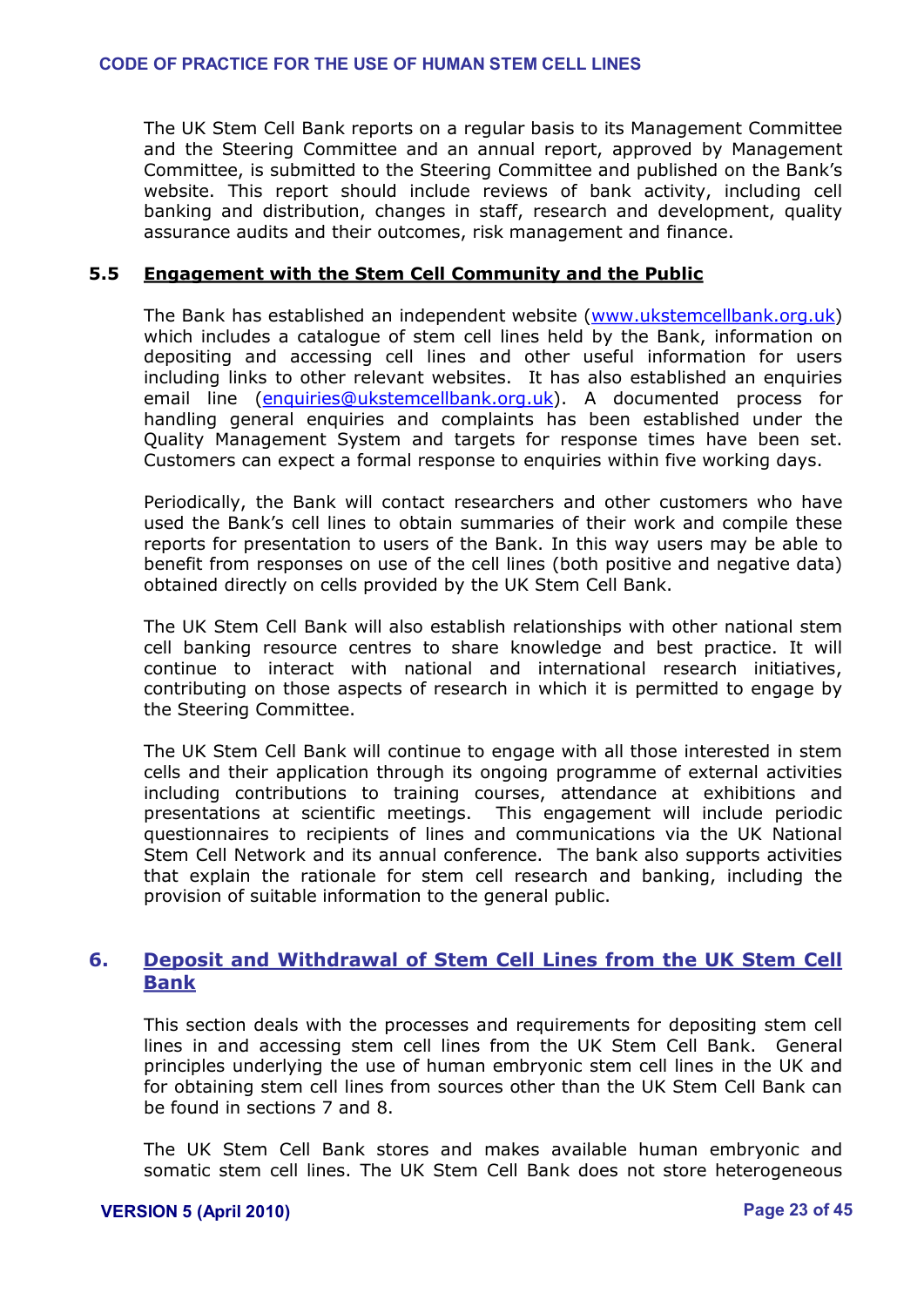pools of stem cells that contain or are merely enriched for stem cells (e.g. bone marrow, peripheral blood or cord blood).

*It is a condition of an HFEA licence that a representative proportion of the cell line(s) derived from each embryo donated altruistically must be made available for research use via the UK Stem Cell Bank. This can be satisfied by one of the following:* 

- *A. Deriving research grade stem cell lines for distribution from master cell banks, that themselves can be laboratory or clinical grade, so that all clinical grade cell lines have research grade counterparts available for distribution.*
- *B. Banking a subset from the separate cell lines that are sometimes obtained during the derivation process from a single embryo, provided each daughter cell line had appropriate ES cell characteristics.*
- *C. Other approaches may be possible that would lead to the desired end and these could be proposed by the depositor and discussed by the Steering Committee.*

*Consent procedures for these cell lines are audited by the HFEA. The Steering Committee also encourages the deposition of human embryonic stem cell lines derived outside the UK as well as somatic stem cell lines derived in the UK or abroad as long as these fulfil the criteria of informed consent and are of value to the research community.* 

*Derivatives of banked human embryonic stem cell lines, including genetically modified, abnormal or differentiated cells, do not need to be deposited in the Bank (unless this is a requirement of the funding agreement under which such lines were generated, for example funding from the UK Research Councils <sup>2</sup>). However the Steering Committee would welcome deposit of such lines that would be scientifically useful to the research community.*

# **6.1 Depositing Stem Cell Lines in the UK Stem Cell Bank**

*All applications to deposit embryonic stem cell lines in the Bank are made to the Steering Committee and not to the Bank.* Before accepting stem cell lines for deposition in the Bank, the Steering Committee has to satisfy itself that these have been ethically sourced, with fully informed donor consent, and that the cell lines present a valuable resource for the biomedical research community. In order to provide the Steering Committee with the information needed to make an informed decision about the deposition of cell lines in the Bank, researchers are requested to complete an application form. This can be found on the Bank's website together with information on the application process. Information on the application procedure is also provided in section 8.

Before stem cell lines approved for deposit by the Steering Committee can be released for use, a Material Deposition Agreement (MDA) has to be signed between the owner of the cell lines (normally the employer of the researcher who has derived the stem cell line) and the Bank. This agreement sets out the

<sup>2</sup> http://www.mrc.ac.uk/Utilities/Documentrecord/index.htm?d=MRC001898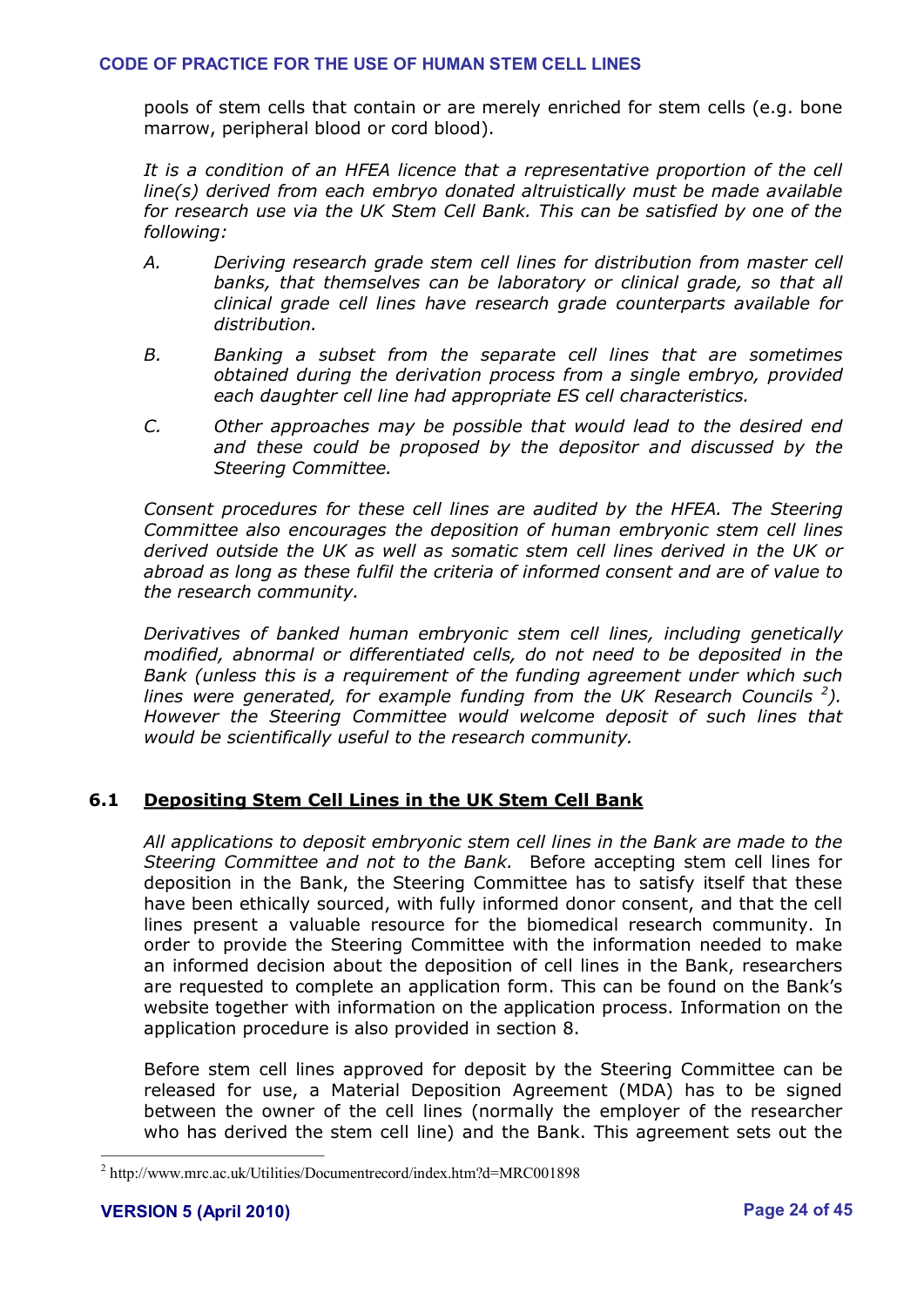terms under which the cell line is deposited and includes the terms under which the cell line is made available to accessors. *When ES cell lines are deposited the MDA should incorporate a statement on existing Intellectual Property Rights (IPR).*

Research grade lines deposited after 01 April 2010 can be distributed by the UK Stem Cell Bank under its own terms of use including a Research Use Licence (RUL). This licence will be available for laboratory use (excluding research in humans) of stem cell lines without an individually negotiated Material Use Licence (MUL). The RUL is designed to protect the depositor's rights to intellectual property and standardize the process of accessing lines from the Bank. The RUL is available on the UK Stem Cell Bank website.

The Material Deposition Agreement is available on the UK Stem Cell Bank website. This is negotiated between the owner of the stem cell lines and the Bank on a case by case basis. It is recommended that the depositor's technology transfer staff are alerted to the MDA at an early stage to avoid unnecessary delays.

The UK Stem Cell Bank will provide Depositors with information on request as to who has accessed their cell lines, and information on their use as described in the abstract provided on the relevant application to the Steering Committee.

## **6.2 Examples of stem cell lines that can be deposited in the UK Stem Cell Bank**

- · *human embryonic stem cell lines*
- human stem cell lines from extra-embryonic tissues (trophoblast and yolk sac endoderm)
- human embryonic germ cell lines
- · human mesenchymal stem cell lines and other somatic stem cell lines from any stage of development, if available
- human fetal / progenitor stem cell lines (N.B. fetal stem cells are neither clonal nor immortal, though some progenitors such as neural stem cell lines can be)
- · induced pluripotent stem cell lines
- haematopoietic stem cell lines from cord blood or bone marrow (N.B. these might be propagated using genetic manipulations, new culture conditions, or growth factors)
- · stable, human somatic stem cell lines derived from embryonic stem cells
- · conditionally immortalised human progenitor/stem cell lines (N.B. these can only be deposited in the Bank if depositors can make a persuasive case to the Steering Committee that the lines are of outstanding research value to the scientific community).

In addition the Bank will curate cells used to facilitate the growth of embryonic stem cell lines in culture (e.g. standardised feeder cells).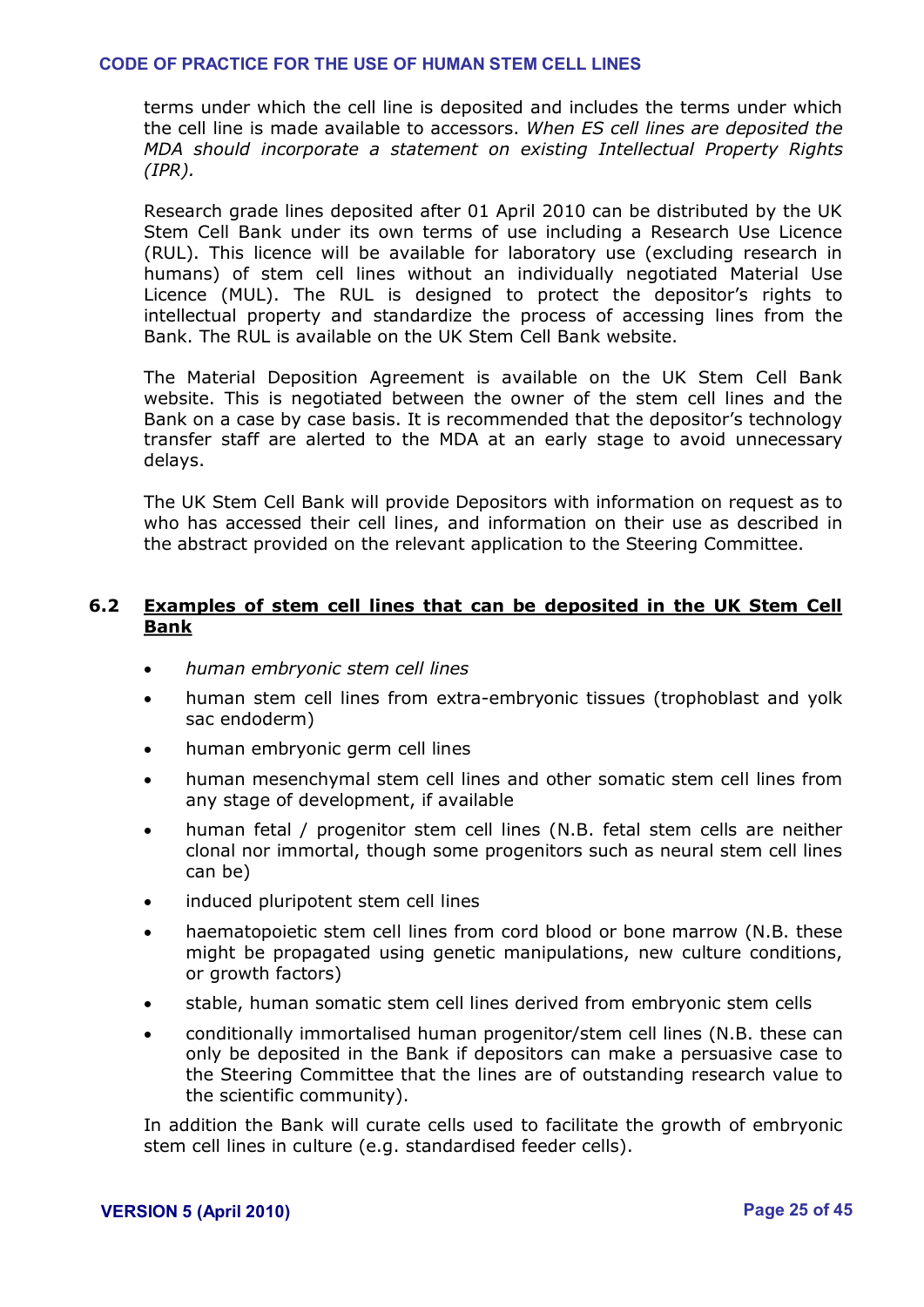## **6.3 Curation Policy**

For each cell line approved by the Steering Committee the Bank will apply its Banking and Curation Policy, established by its Management Committee and approved by the Steering Committee. This determines the level to which each deposit is progressed in terms of banking and testing. This policy is based on the duty of the bank to provide safe storage of a sample of each cell line approved by the Steering Committee, and also on the need to develop the scientific value of the UK Stem Cell Bank holdings.

The UK Stem Cell Bank recognises two forms of deposit: banking and curation. Banking is defined as the expansion of a stem cell line to form one or more stem cell banks for eventual release for research or therapeutic applications. Curation is defined as the custodianship of a limited stock of a stem cell line for storage or archival purposes only.

In order to facilitate transparency the Bank applies published criteria. These criteria will be subject to periodic review and the status of all cell lines held by the UK Stem Cell Bank is reviewed on an annual basis. Any changes to the designation of the cell line shall be notified to the Depositor and published on the Bank's website.

## **6.4 Accessing Stem Cell Lines from the UK Stem Cell Bank**

*All applications to access embryonic stem cell lines from the Bank are made to the Steering Committee and not to the Bank. In order to provide the Steering Committee with the information needed to oversee research involving stem lines, researchers are required to complete the relevant application form following the guidance set out in Section 7 and provided on the Bank's website.* For access to lines other than embryonic stem cell lines, applications may be made directly to the Bank.

For access to lines deposited after 01 April 2010 all accessors of stem cell lines only for laboratory use will be required to sign a standard Research Use Licence (RUL). The RUL is designed to protect the depositor's rights to intellectual property. If an accessor plans to use a stem cell line for commercial or clinical purposes they will need to negotiate a specific licence for "commercial manufacture and sale" or for "clinical use" with the depositor. These licences will set out the terms for exploitation of the stem cell line. IP holders will not be obliged to issue a Clinical Use Licence as a research grade component for each line would be available for research use. The Commercial Manufacture and Sale Licence should be subject to standard commercial negotiation between IP holder and any potential user and will not have any restrictions imposed by the Steering Committee.

For lines deposited prior to 31 March 2010, where the terms of deposit require the accessor to agree a Material Use Licence (MUL), the accessors will still have to negotiate the terms for that licence with the depositor. In addition they will have to sign the Material Access Agreement (MAA) supplied by the Bank.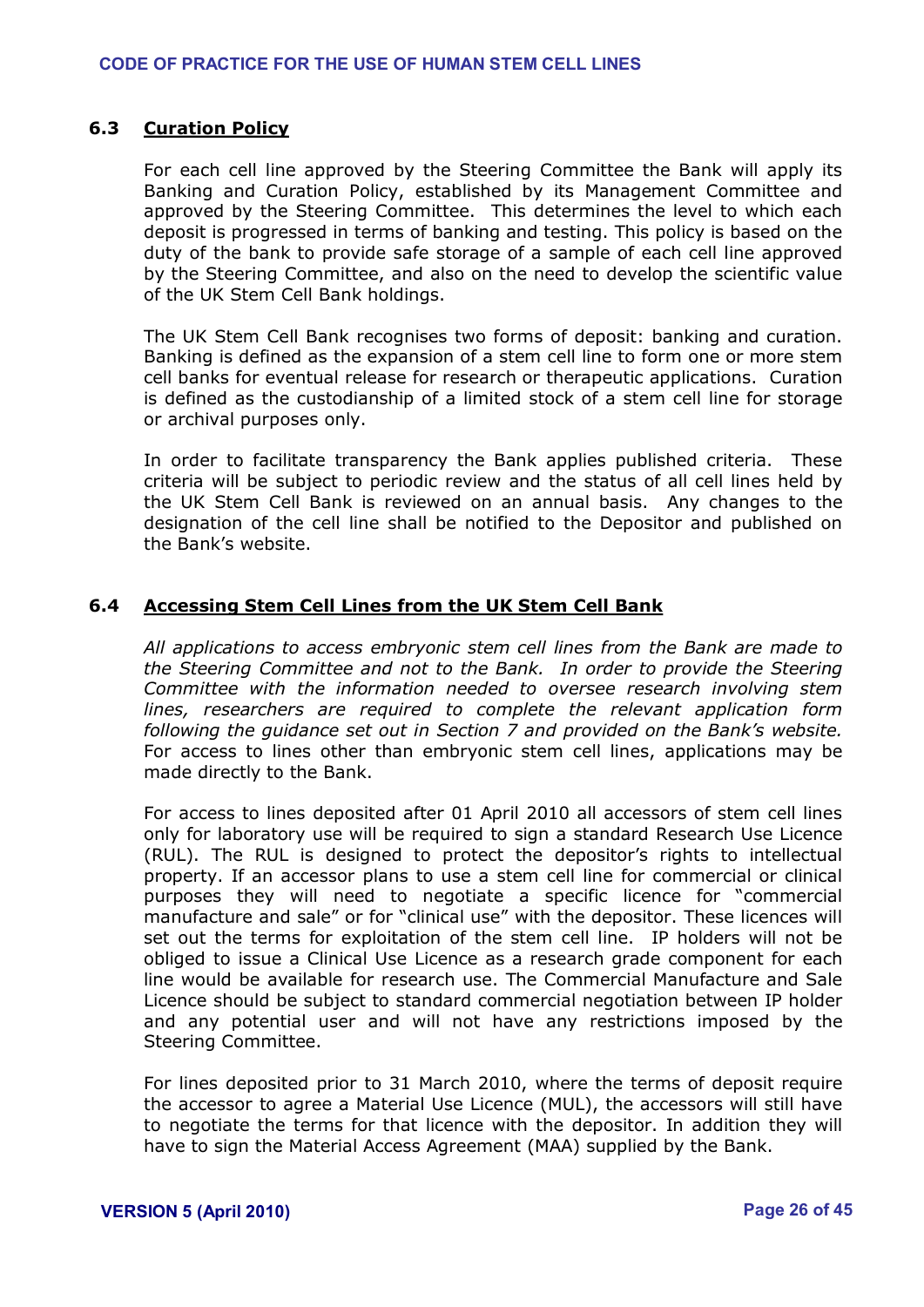Whilst agreements can be negotiated before Steering Committee approval has been given, the agreements can only be executed following Steering Committee approval. Once the UK Stem Cell Bank receives confirmation approval to access a banked cell line and signed copies of appropriate agreements are in place the Bank will despatch the cell line(s). It is recommended that the accessor's technology transfer staff are alerted to the need for these access agreements to avoid unnecessary delay.

The Bank can be accessed by researchers from academia and industry in the UK and abroad. All applications must be approved by the host institution (academia or companies) and for overseas applicants the same review procedures by the Steering Committee apply. Researchers accessing stem cell lines from the Bank must comply with legislation in the UK and the country where the research is to be performed and are expected to comply with this Code of Practice. Any change to the terms of the application approved by the Steering Committee should be discussed with the secretariat to the Steering Committee and may require a fresh application as approvals are given by the Steering Committee on a project by project basis. Where approval is given by the Steering Committee for use of a line in a consortium project or where there are multiple named collaborators, it is the responsibility of the lead applicant to ensure that the Code of Practice is adhered to by all the partners. Third party transfer of lines supplied by the Bank is not permitted save where specified in the MAA or RUL.

Researchers should notify the UK Stem Cell Bank if cell lines accessed from the Bank fail to exhibit expected properties. Complaints will be documented and investigated under the Bank's Quality Management System (see section 4.2.1).

Stem cell lines accessed from the UK Stem Cell Bank will have been allocated a unique Bank accession number; this should be quoted by accessors in all publications.

The UK Stem Cell Bank will supply both 'laboratory' grade stem cell lines that cannot be used in human application, and 'clinical' grade lines which have been derived and processed in facilities approved by the appropriate regulatory agency which may eventually be used in research involving human participation, clinical trials or human therapy. The Bank may also supply 'laboratory' grade subsets of 'clinical' grade cell lines specifically for non-clinical research (see section 6.5). It will be important therefore for accessors to specify in their application to the Steering Committee whether 'laboratory' or 'clinical' grade stem cell lines are requested. All stem cell lines available from the Bank in the early phase will be 'laboratory' grade.

## **6.5 Clinical Grade Cell Lines for Laboratory Research Purposes**

The UK Stem Cell Bank may bank cultures of 'clinical' grade cell lines and supply a 'laboratory' grade component of those lines for research purposes that do not involve human participation under the terms of the research use licence. Such 'laboratory' grade samples must not be developed for clinical use, and where the intent for use of the cells in humans becomes a reality it is expected that the researcher would obtain a sample of the 'clinical' grade stock of the respective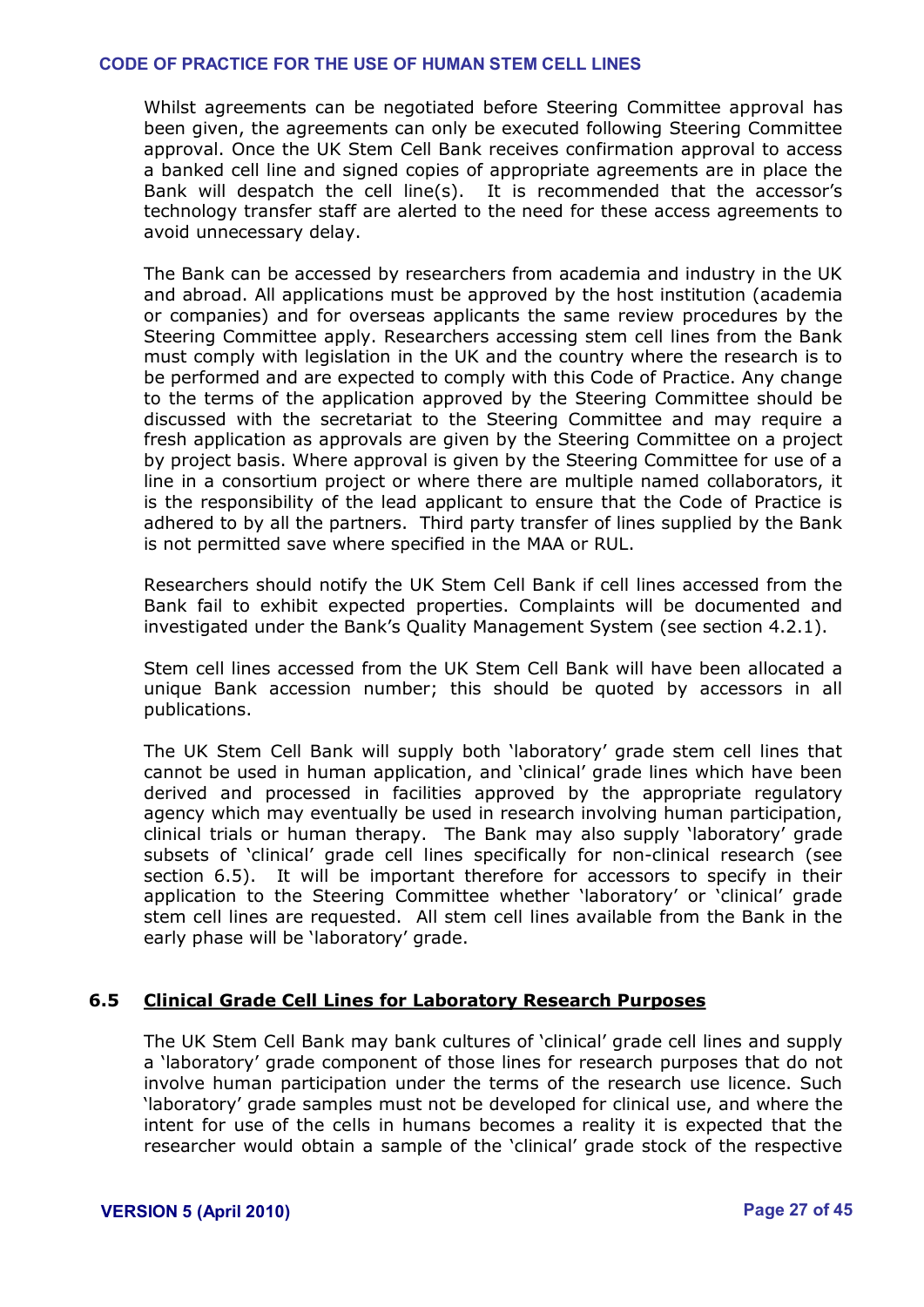cell line. At such a time a separate clinical research or commercial licence would need to be negotiated with the depositor of the line.

It is possible that a 'laboratory' grade cell line may prove to have unique properties that justify its development for use in humans. Any such cell line could in principle be re-derived to 'clinical' grade standard, though all cell lines intended for human application must be procured, tested, processed, stored, distributed and imported/exported at an HTA licensed establishment under The Human Tissue (Quality and Safety for Human Application) Regulations 2007.

## **6.6 Charges levied by the UK Stem Cell Bank**

The contract between the funders and the UK Stem Cell Bank makes provision for a schedule of charges for the provision of stem cell lines to users. The Steering Committee has indicated that the charges levied will be different for academic researchers and commercial users of the Bank with commercial users expected to pay the full economic costs. It is also expected that charging for services provided by the UK Stem Cell Bank will be in line with general principles applied by funding bodies and will allow for recovery of some of the operating costs of the Bank over time.

A schedule of charges has been established by the Bank, but as of December 2009, no charges other than third party shipping fees, have been levied for research grade cell lines. This situation will be kept under review. An up to date schedule of charges (including shipment charges) as well as notification of any change to the Bank's policy is available on the UK Stem Cell Bank website.

## **6.7 Liability**

NIBSC is responsible for all aspects of operation of the UK Stem Cell Bank and for any breaches in Bank operating standards, procedures or quality control arrangements that are not in compliance with prevailing practices. However, the MRC is responsible for the operation of the Steering Committee, the application process and the decisions emanating from it.

Stem cell lines stored in the UK Stem Cell Bank will be supplied to users without warranty of merchantability or fitness for a particular purpose or any other warranty, express or implied, and without any representation or warranty that they are free of extraneous agents or that the use or supply of the cell lines will not infringe any patent, copyright, trademark or other right of any third party. Therefore to the fullest extent permitted by Law, NIBSC will not accept liability for any claims resulting from the research conducted on the stem cells and stem cell lines obtained from the Bank by a user. Liability in such claims will be in accordance with the end user, user and depositor agreements for the relevant cell lines to the extent that users will indemnify NIBSC from any issues arising out of usage.

Researchers accessing banked stem cell lines will be required to agree a Research Use Licence or a Materials Access Agreement (where lines were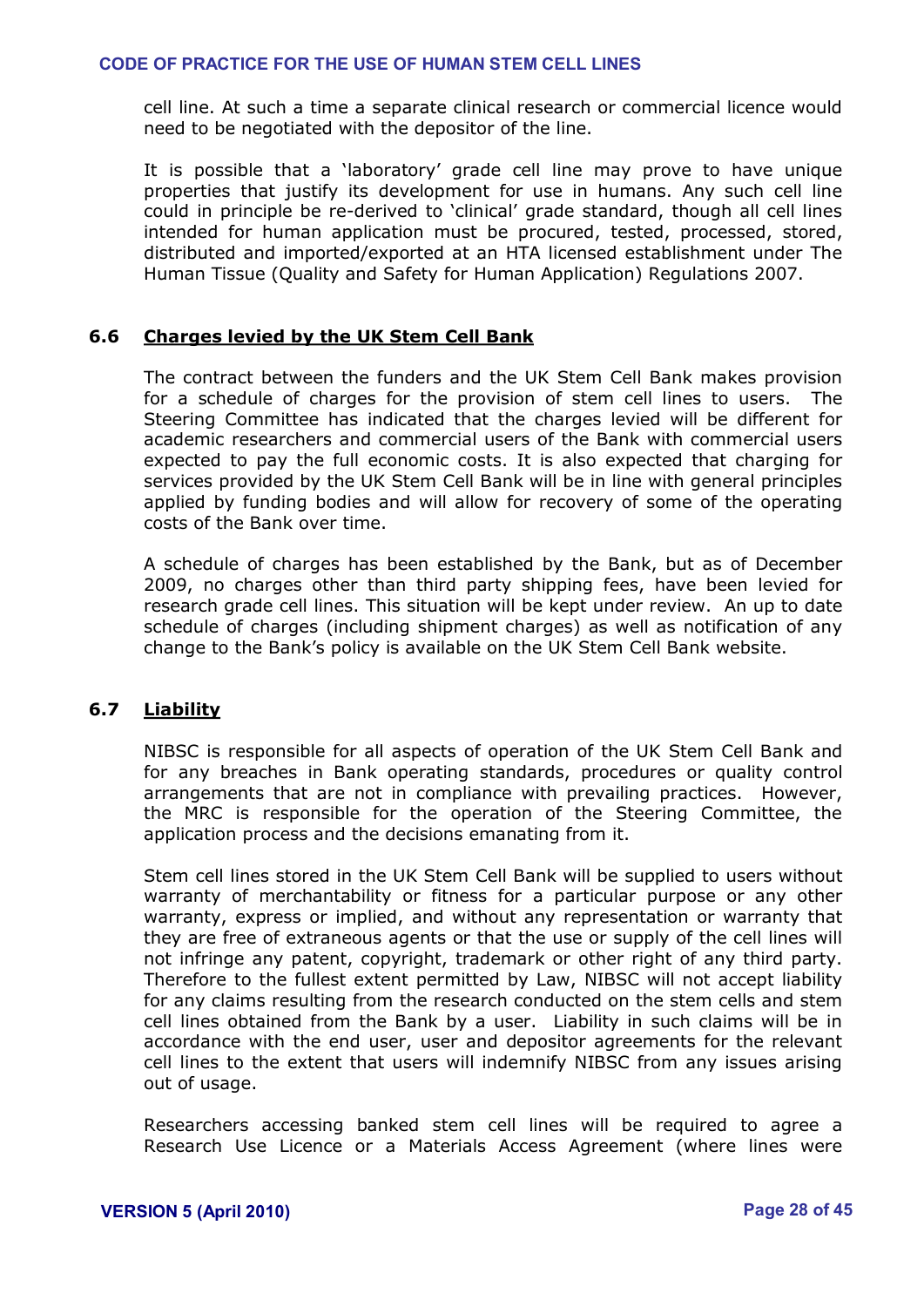deposited before March 2010 the depositor may require a Materials Use Licence to be in place between depositor and accessor before their cells are released).

All depositors will be required to sign a Materials Deposition Agreement and will be invited to disclose any known pre-existing conditions of the cell lines being deposited, either at the time of deposition, or at the first time that the pre existing condition becomes known to the depositor. Depositors will be invited to indemnify NIBSC against issues arising from pre-existing conditions that the depositor could have reasonably foreseen.

# **7. Accessing stem cell lines from the UK Stem Cell Bank and using human embryonic stem cell lines from sources other than the UK Stem Cell Bank**

## **7.1 General principles**

## **7.1.1 Research projects in which human embryonic stem cell lines may be used**

*The use of embryonic stem cells in research was debated at length in both Houses of Parliament during the passage of the Human Fertilisation and Embryology Act and its amendments in 1990, 2001 and 2008. Parliament made it clear that human embryonic stem celllines should not be used for trivial purposes.* 

*The Steering Committee expects that human embryonic stem cell lines are only used by bona fide research groups for justified and valuable purposes that reflect the requirements of the law relating to this area. This is:* 

- *a) research which increases the knowledge about the development of embryos or has the long term goal of helping to increase knowledge about serious diseases and their treatment (as set out in the 1990 Act as amended by the 2008 HFE Bill);*
- *b) basic cell research which underpins these aims (as recommended in the House of Lords Report 2002);*
- *c) development of cell based therapies for clinical trials in respect of serious human diseases.*

*The Steering Committee further recognises the importance of training of staff using human embryonic stem cell lines and therefore the requirement on occasion to use stem cell lines for training purposes.*

## **7.1.2 Peer Review**

*It is normally expected that the research projects for which human embryonic stem cell lines are used have been subjected to independent scientific peer review. However, peer review is not a precondition for Steering Committee approval. For instance researchers should have the opportunity to access human embryonic stem cell lines in order to generate preliminary data for grant applications, while development projects in the commercial sector are not usually subject to independent peer review.*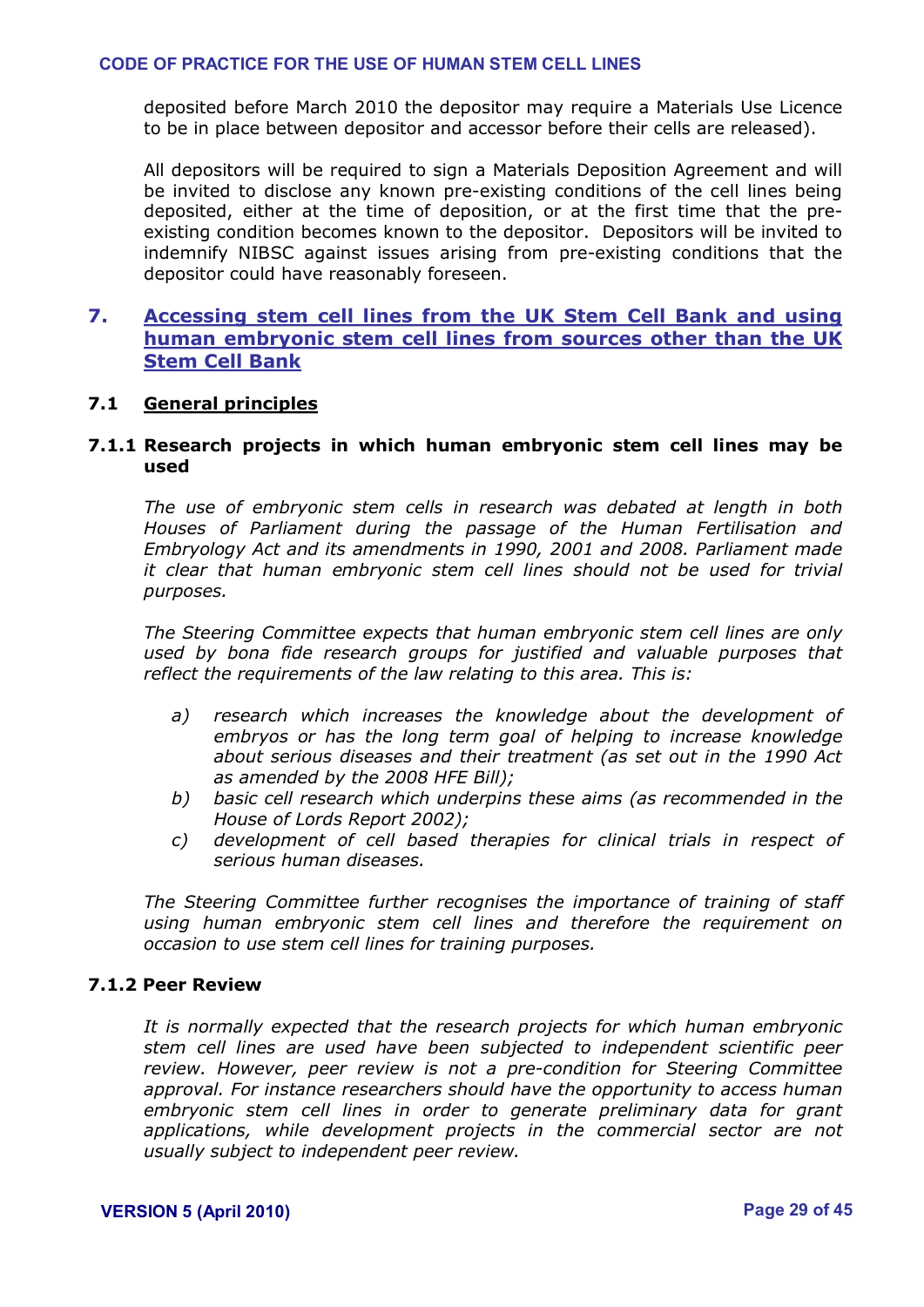## **7.1.3 Research Ethics Committee approval**

Research Ethics Committees are concerned that patient care and diagnostic needs are not compromised by the diversion of material for research purposes and protect the dignity, rights, safety and well being of all research participants. Research Ethics Committee approval must be obtained:

- · *as part of the application procedure for an HFEA research licence*,
- · for research involving human tissues and
- for clinical trials of all stem cell derived therapeutic products.

*The Steering Committee has agreed that Research Ethics Committee approval is not required for laboratorybased research involving established human embryonic stem cell lines.*

## **7.2. Using human embryonic stem cell lines from sources other than the UK Stem Cell Bank**

*The Steering Committee oversees all research involving human embryonic stem cell lines in the UK, whether these are accessed from the UK Stem Cell Bank or from elsewhere.* 

*It is expected that the UK Stem Cell Bank will become the first port of call for researchers wishing to work with human embryonic stem cell lines. The Bank will make available standardised, quality controlled aliquots of stem celllines and will allow researchers to work with well defined material so that direct comparisons can be made between studies.* 

*Although the Steering Committee expects the UK Stem Cell Bank to be the preferred source of stem cell lines, it is not a requirement that lines are exclusively accessed from the Bank. It is anticipated that there will be occasions when researchers wish to access human embryonic stem cell lines from other sources (e.g. international cell lines not deposited in the Bank or cell lines not yet ready for distribution by the Bank). However, all researchers wishing to work with human embryonic stem cell lines within the UK (whether accessed from the Bank, from other sources in the UK or oversees) must inform the Steering Committee through the application procedure detailed in Section 8.* 

*The Steering Committee needs to satisfy itself that the research fulfils the criteria in section 7.1.1 and that the human embryonic stem cell lines have been ethically sourced with fully informed and free donor consent. Information in relation to the ethical sourcing of human embryonic stem cell lines does not need to be provided for human embryonic stem cell lines that a) were created in the UK (as consent procedures have been approved by the HFEA), or b) have previously been approved by the Steering Committee for import or banking.*

## *7.2.1 UK Stem Cell Lines Registry*

*A register of Steering Committee approved human embryonic stem cell lines is available on the MRC web site* (UK Stem Cell [Lines Registry\)](http://www.mrc.ac.uk/Utilities/Documentrecord/index.htm?d=MRC003259) – (See page 44 for full web link). *This registry lists all the hES cell lines that have been approved by*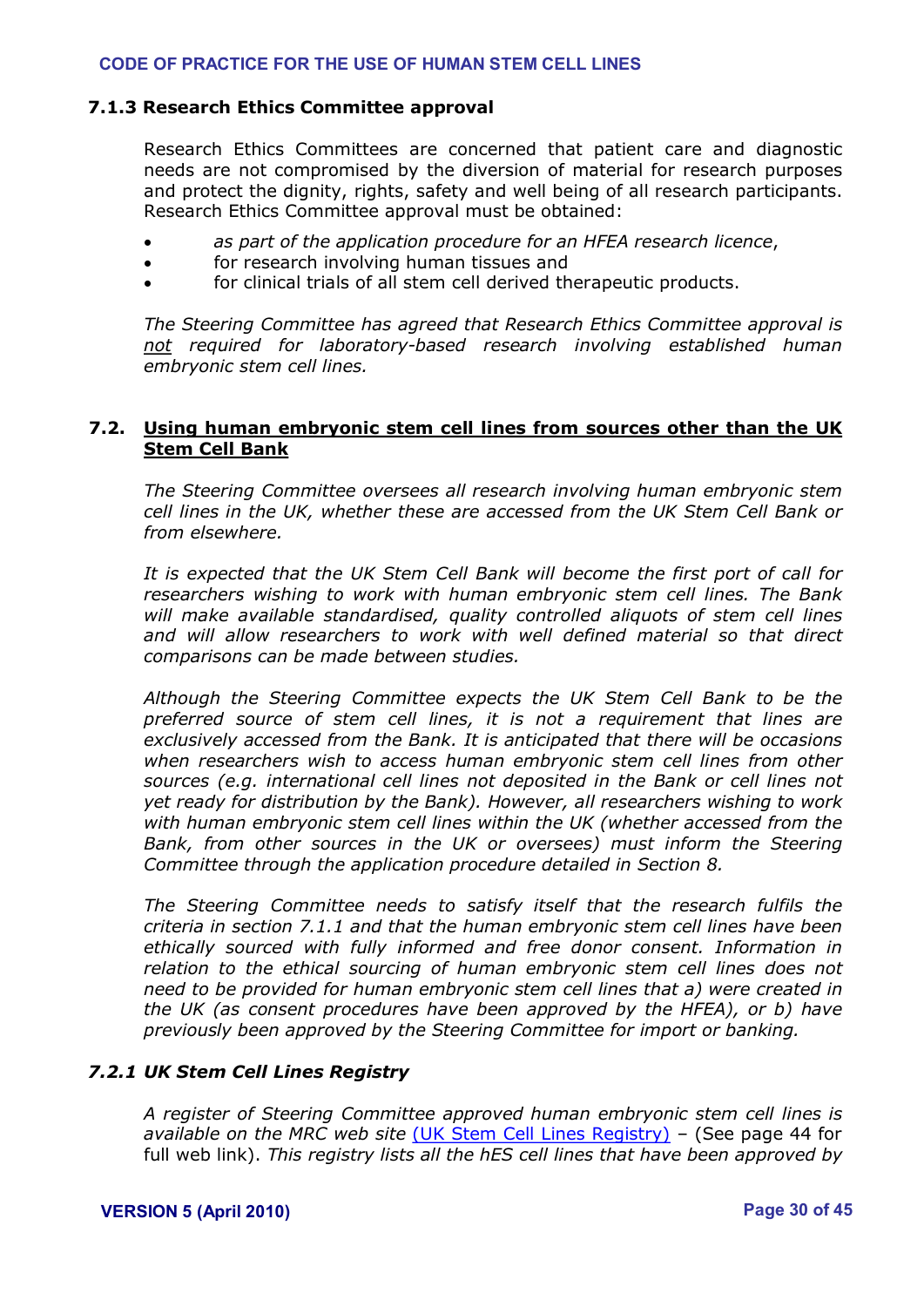*the Steering Committee for use in the UK, irrespective of whether they are available through the UK Stem Cell Bank or not. The UK Stem Cell Bank catalogue provides details on the subset of these lines that are deposited in the UK Stem Cell Bank.* 

*UK researchers wishing to transfer human embryonic stem cell lines to collaborators for a project that has been approved by the HFEA as part of the licence for the derivation of human ES cell lines do not need to apply to the Steering Committee, although subsequent research uses for different projects would require approval.*

## **7.3 Export of stem cell lines**

*Researchers wishing to export human embryonic stem cell lines to research establishments outside the UK should apply to the Steering Committee as outlined in Section 8. Research performed oversees should:*

- · *fulfil the criteria in Section 7.1.1;*
- · *comply with legislation in the UK and in the country where the research is performed and*
- · *comply with this Code of Practice.*

# **8. Application Procedure**

The Steering Committee convenes four times per year to consider applications, with two of these meetings held virtually. Applications can be submitted at any time and will be reviewed at the first available decision point.

Applications that fit specific criteria and therefore do not raise any significant issues can be fast tracked for approval by the secretariat under delegated authority. For this procedure to occur, *all* of the following criteria must be met:

- · the cell line(s) requested has been previously approved by the Steering Committee and is listed in the UK Stem Cell Lines Registry;
- the project has been subject to independent peer-review;
- the cell lines requested are only to be used for in vitro research;
- · no animals are involved in the research, except for teratoma assays in small mammals with the appropriate Home Office licence;
- · no hybrids/chimeras are involved; and
- the research will be undertaken only at  $site(s)$  in the UK

Under these circumstances this procedure typically takes 2 weeks. The Secretariat can also amend existing approvals to incorporate additional hES cell lines without referral to the Steering Committee, provided the lines in question are listed in the UK Stem Cell Registry.

The UK Stem Cell Bank website has an on-line application process for all applications to the Steering Committee for:

- a) the deposition of stem cell lines in the Bank,
- b) for access to stem cell lines from the Bank,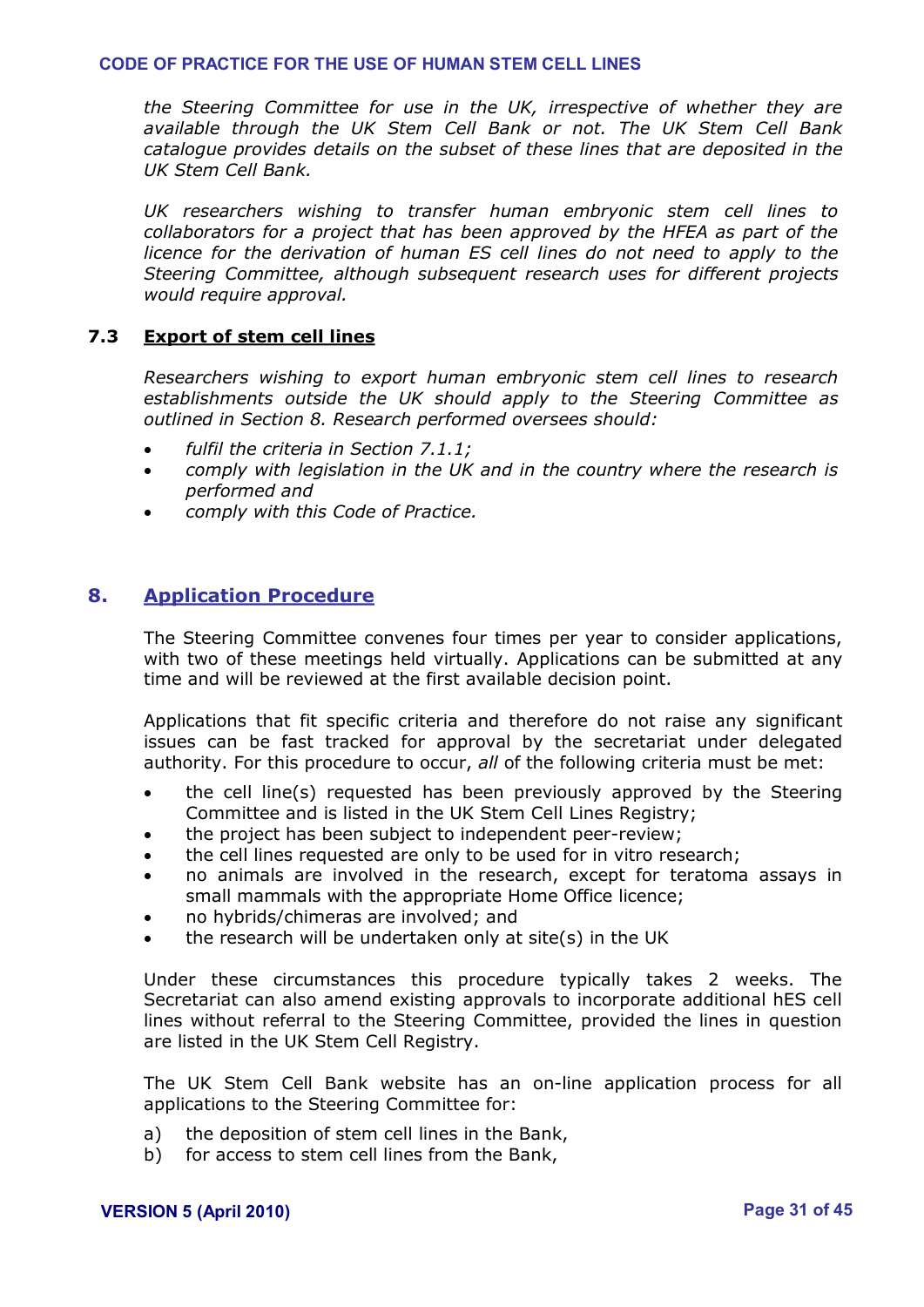- c) to import human embryonic stem cell lines from sources other than the Bank
- d) to export human embryonic stem cell lines from sources other than the Bank and,
- e) to use human embryonic stem cell lines from sources other than the Bank.

# **9. Donor Consent**

## **9.1 Donor Consent for the use of embryos in research**

Free and informed consent are key principles of the Human Tissue Act (2004) and the HFE Act (1990). Comprehensive information must be given in a form that is readily accessible and allows a free and informed decision to be made by potential donors. All written information provided and consent forms have to be approved by Local Ethics Committees and for research involving embryos also by the HFEA. The HFEA requires that the donor couple must have given in principle consent for the use of embryos in research. In addition, the Steering Committee has in collaboration with the HFEA drawn up a list of criteria that must be addressed in information leaflets and consent forms provided by IVF clinics for the donation of embryos for stem cell research. Donors should be approached as early as possible, usually before ovary stimulation, to allow sufficient time to think issues over.

## **Information Leaflet and Consent Forms:**

Before patients give consent to donation of their embryos for use in research projects to derive stem cell lines, they must be given oral information supported by relevant written material. Details of the supporting information that HFEA requires is available to donors and the written consent that must be provided can be found at [http://www.hfea.gov.uk/3468.html#guidanceSection5018](http://www.hfea.gov.uk/3468.html)

Further guidance on consenting arrangements has been published by the UK national network of 'human embryonic stem cell coordinators' (HESCCO) - see hESCCO: development of good practice models for human ES cell derivation (Franklin et al Regen Med (2008) 3(1), 105-116).

## **9.2 Deriving stem cells from nonembryonic tissues**

## **9.2.1 Fetal Tissue**

Fetal tissue is subject to the Human Tissue Act 2004. Researchers should ensure consent is obtained in accordance with the Human Tissue Authority Code of Practice on Consent. All such work will need Research Ethics Committee (REC) approvals.

## **9.2.2 Tissues used to create human admixed embryos.**

**VERSION 5 (April 2010) Page 32 of 45**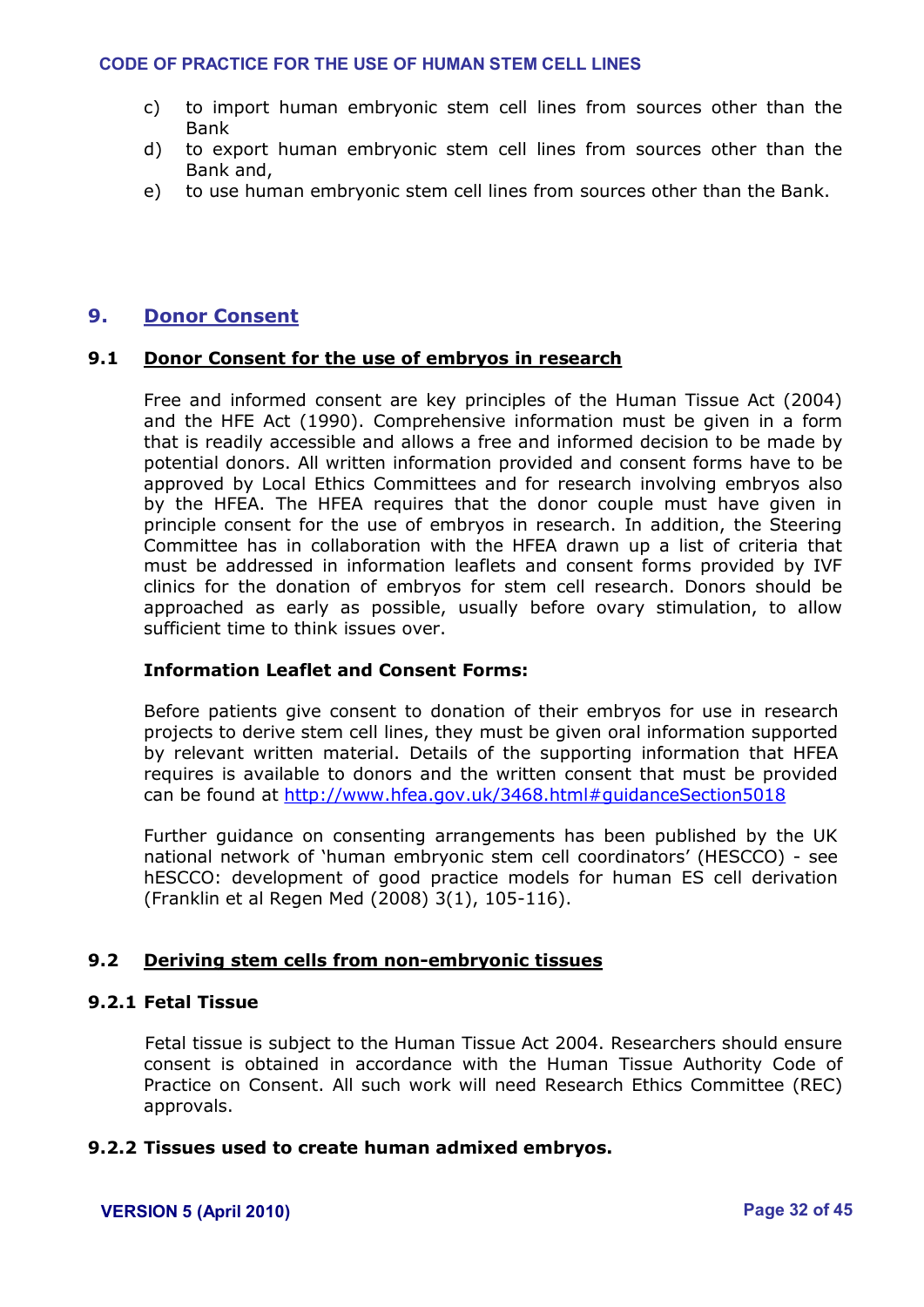The HFE Act 2008 contains provisions relating to consent for the use of gametes or cells to create human admixed embryos (see section 3.3). There are different requirements depending upon the source of the cells used and when they were collected.

i) **Existing Holdings of Tissue (held before the commencement date of the 2008 Act <sup>3</sup>).** These cells can be used without specific consent providing that they were already being lawfully stored for research purposes (which includes compliance with the Human Tissue Act 2004) and that the research is conducted under an HFEA licence and with appropriate REC approval.

## ii) **Gametes or cells from children (under 18 years)**

Such material can be used to create embryos for research subject to strict safeguards and under licence from the HFEA. This provision was included to ensure that disorders which are lethal in childhood are not excluded from embryo research, and in particular stem cell research. The requirements are that:

- $\circ$  the child suffers from, or is likely to develop, a serious disease, a serious physical or mental disability or any other serious medical condition,
- o the child is not competent to deal with the issue of consent to the use of its cells to bring about the creation in vitro of an embryo or human admixed embryo for use for the purposes of a project of research<sup>4</sup>,
- o any embryo or human admixed embryo to be created in vitro is to be used for the purposes of a project of research which is intended to increase knowledge about:
	- a) the disease, disability or medical condition that the child suffers from as above or any similar disease, disability or medical condition, or
	- b) the treatment of, or care of persons affected by, that disease, disability or medical condition or any similar disease, disability or medical condition,
- o there are reasonable grounds for believing that research of comparable effectiveness cannot be carried out using cells from persons who have capacity to consent to such research.

### iii) **Gametes or cells from adults who lack capacity to consent**

Provision is also made for material from adults who lack capacity to consent to be used to create embryos or admixed embryos for research purposes. Such research must be conducted under licence from the HFEA who will require assurance on the points below. Researchers must justify why the research cannot be done using cells from adults with capacity. For many diseases, even neurodegenerative disorders, there will be a group of patients who retain capacity from whom consent could be sought. The conditions for using material from those who cannot consent are:

 $3$  This date was not available at time of publication  $4$  There is an assumption that children over 16 will have capacity to consent unless shown otherwise. In Scotland there is legislation defining this – see MRC Guidance on research involving children for further details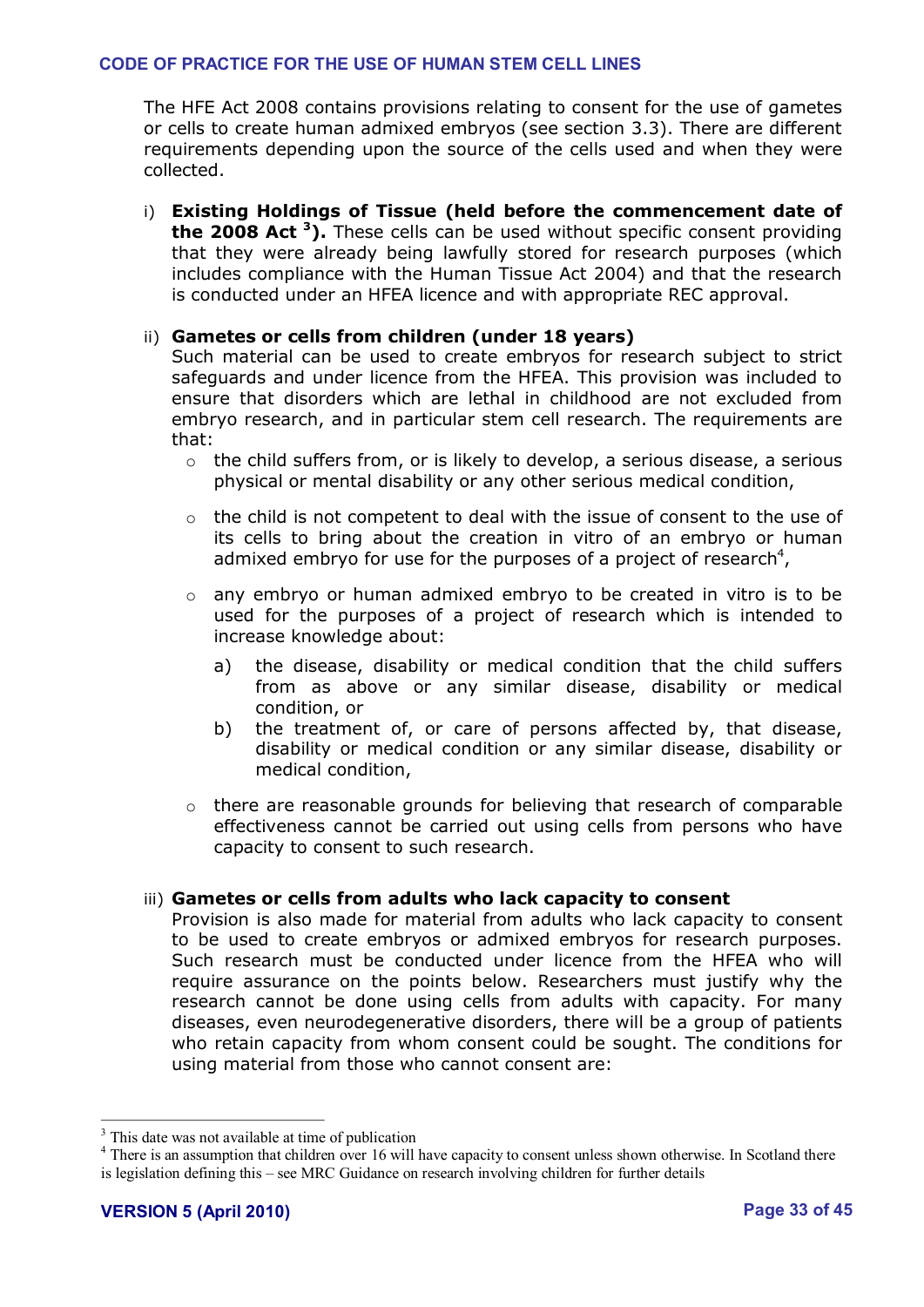- $\circ$  The patient suffers from, or is likely to develop, a serious disease, a serious physical or mental disability or any other serious medical condition,
- $\circ$  They lack capacity to consent to the use of human cells to bring about the creation in vitro of an embryo or human admixed embryo for use for the purposes of a project of research,
- o The person responsible under the licence has no reason to believe that the patient had refused such consent at a time when s/he had that capacity,
- $\circ$  it appears unlikely that the patient will at some time have that capacity,
- $\circ$  any embryo or human admixed embryo to be created in vitro is to be used for the purposes of a project of research which is intended to increase knowledge about:
	- a) the disease, disability or medical condition mentioned above or any similar disease, disability or medical condition, or
	- b) the treatment of, or care of persons affected by, that disease, disability or medical condition or any similar disease, disability or medical condition,
- $\circ$  there are reasonable grounds for believing that research of comparable effectiveness cannot be carried out if the only human cells that can be used to bring about the creation in vitro of embryos or human admixed embryos for use for the purposes of the project are the human cells of persons who have capacity to consent to this.

In order to use such cells the researcher must identify a person engaged in caring for the patient or interested in their welfare other than in a professional capacity or for remuneration, and who is prepared to be consulted about the proposed research. If the researcher cannot identify such a person the researcher must nominate a person who is prepared to be consulted by the researcher and who has no connection with the project. The person identified by the researcher must then be asked their opinion as to what the patient's wishes and feelings about the use of their human cells for this purpose would be likely to be if they had capacity in relation to the matter.

## iv) **Any other adult gametes or cells**.

There must be effective consent in place for the use of any other cells to create, store or use an admixed embryo for research. This includes consent from donors of cells used directly to create an admixed embryo or donors of cells used to create an embryo from which an admixed embryo is then derived.

## **9.2.3 Tissues used to create induced pluripotent stem cells**

The donation of tissue for the production of iPS cells must be in accordance with the requirements for tissue use for research. The consent provided by the donor would need to be based on appropriate information about the intention of the research and creation of iPS cells and will fall under the HT Act 2004 and the HTA CoP on consent. All research involving human tissue should have Research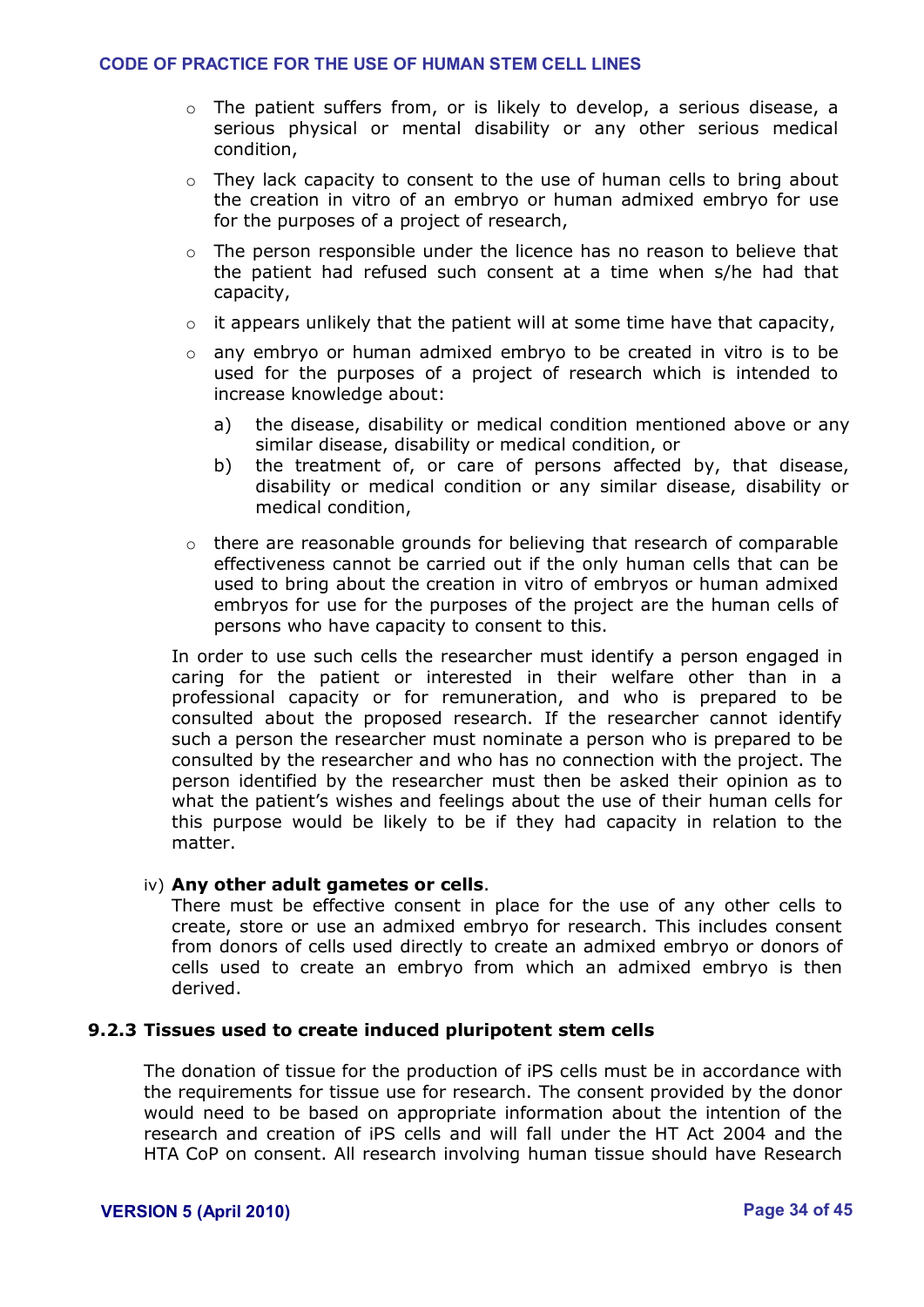Ethics Committee (REC) approval but this is not a legal requirement. The Human Tissue Act 2004 applies to the UK; most of it is not applicable in Scotland which has separate Human Tissue (Scotland) Act 2006. Under the 2004 HT Act consent is required to store or use tissue with the following exceptions:

- · **tissue is from a living person and**
- · **the tissue is anonymised (the researcher is not in possession, and not likely to come into possession of information that identifies the person from which it has come;) and**
- · **the material is used for a specific research project approved by a recognised research ethics committee (e.g. NHS REC).**

Tissue from children who lack capacity to consent can only be used with consent from a person with parental responsibility or, if no such person exists, someone of a defined 'qualifying relationship'. Tissue from adults who lack capacity can only be used subject to the requirements of the relevant legislation. These requirements are broadly similar to those described above in section 9.1 and are described in detail in MRC Guidance on Adults who Lack Capacity to Consent.

Consent to use tissue to create iPS cells should be explicit about the nature of such research. Depending on the specific project researchers should consider ensuring specific consent is sought for areas that may be of particular interest to donors. These include:

- Potential commercial applications of cell lines,
- · Genetic analysis of derived cells,
- Use in animal research, and
- Potential use in clinical transplantation.

# **10. Derivation and use of Stem Cell Lines**

#### **10.1 Quality and safety standards in fundamental stem cell research**

Careful recording of procedures and results is essential for the verification of quality and integrity of research and can prove invaluable in resolving problems.

Those working with stem cell lines are expected to follow the general principles of Good [Research Practice](http://www.mrc.ac.uk/Ourresearch/Ethicsresearchguidance/Researchpractice/MRC002539) – (See page 43 for full web link) (Medical Research Council, 2000) as well as best practice for cell culture procedures (UK [Coordinating Committee](http://www.nature.com/bjc/journal/v82/n9/pdf/6691169a.pdf) on Cancer Research,1999) – (See page 45 for full web link)

## **10.2 Regulation governing the derivation and processing of clinical grade stem cell lines**

All tissues and cells intended for human application are governed by the EU Directive on Setting Standards of Quality and Safety for the Donation, Procurement, Testing, Processing, Storage and Distribution of Human Tissues [and Cells – transposed](http://eur-lex.europa.eu/smartapi/cgi/sga_doc?smartapi!celexapi!prod!CELEXnumdoc&lg=en&numdoc=32004L0023&model=guichett) into the UK as the Human Tissue (Quality and Safety for Human Application) regulation 2007. The Directive covers haematopoietic, umbilical cord and bone marrow stem cells, reproductive cells (eggs, sperm),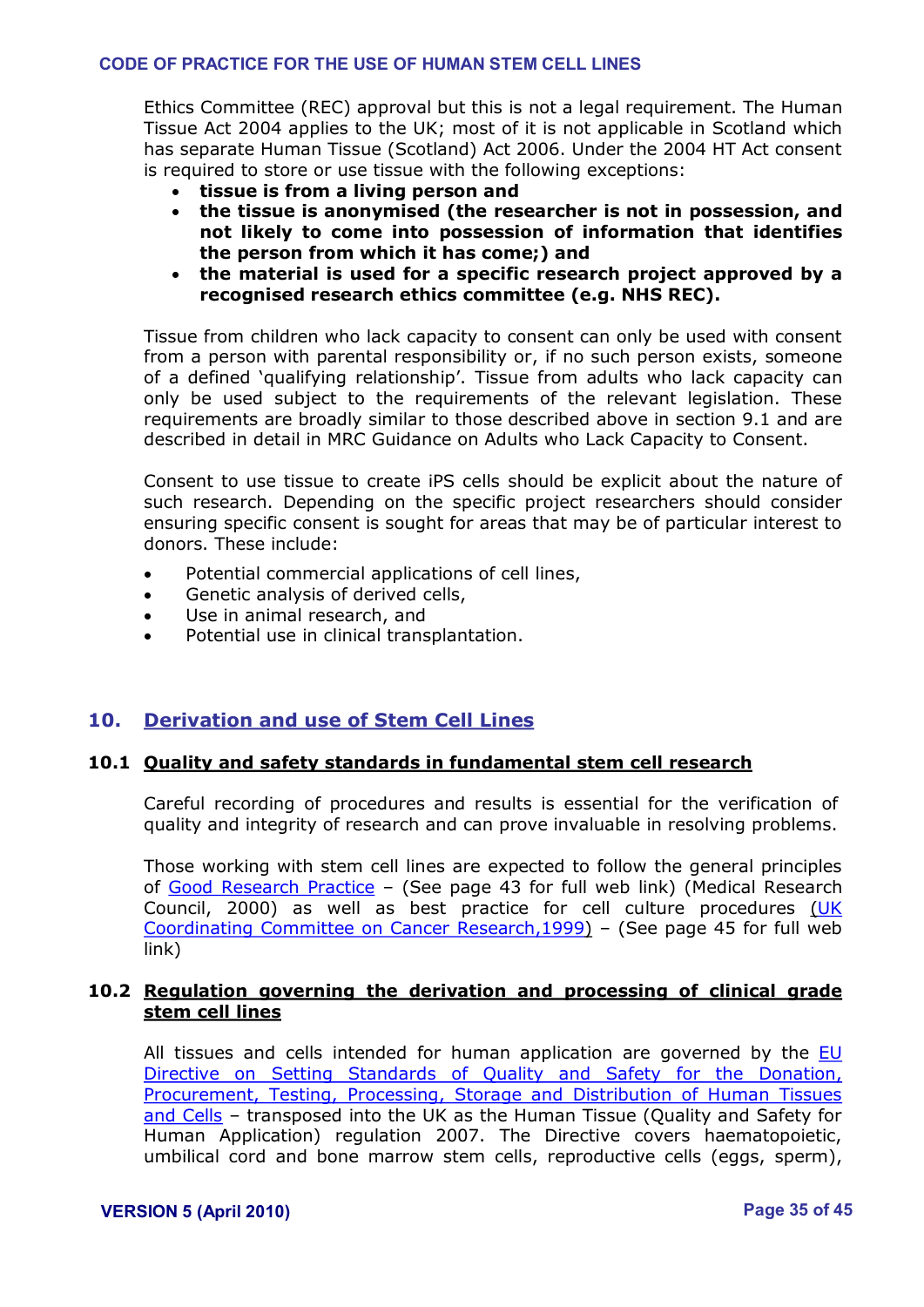fetal tissues and cells and adult and embryonic stem cells. The Directive does not cover research for purposes other than application to the human body, e.g. in vitro research or in animal models. The aim of the Directive is to lay down standards of quality in order to ensure a high level of protection of human health.

A key principle of the EU Tissue Directive is the requirement of traceability of human tissues and cells from donor to recipient and vice versa in order to make it possible to verify the compliance with quality and safety standards. A cell line developed *de novo* should be given a unique and unambiguous identifying number that must preserve donor anonymity and be used in all procedures and publications. Researchers must ensure that it is possible to trace cryopreserved stem cell lines to the primary cells and the donated human tissue, and must ensure that an anonymised link can be put in place with the UK Stem Cell Bank for the purposes of traceability

Stem cells and stem cell lines intended for human use must be derived and processed in facilities that meet the statutory requirements of for the HTA Directions, as a minimum, the stages of donation procurement and testing. The requirements of good (pharmaceutical) manufacturing practice (GMP) should be applied to subsequent activities where the stem cell and stem cell lines in question have a reasonable expectation of clinical utility. The good practice standards applicable under these circumstances should be discussed with the HTA and GMP standards with the MHRA.

# **11. Intellectual Property**

## **11.1 Patentability of stem cells**

A notice setting out the UK Patent Office's general practice on the patentability of inventions involving human stem cells, published in February 2009 may be found at http://www.ipo.gov.uk/pro-types/pro-patent/p-law/p-pn/p-pnstemcells-20090203.htm; this states that each case will be treated on its own merits in the light of all relevant circumstances, and stresses that the Office's practice is subject to any future guidance from the UK courts. In summary, the Patent Office:

- will not grant patents for processes of obtaining stem cells from human embryos,
- will not grant patents for human totipotent stem cells and
- will grant patents for inventions involving human pluripotent stem cells provided they satisfy the normal requirements for patentability.

## **11.2 Intellectual property generated by the UK Stem Cell Bank**

Subject to the approval of the Steering Committee, the staff of the UK Stem Cell Bank will perform validation and other tests on newly deposited cell lines, as well as research aimed at improving Banking processes and procedures (e.g.

#### **VERSION 5 (April 2010) Page 36 of 45**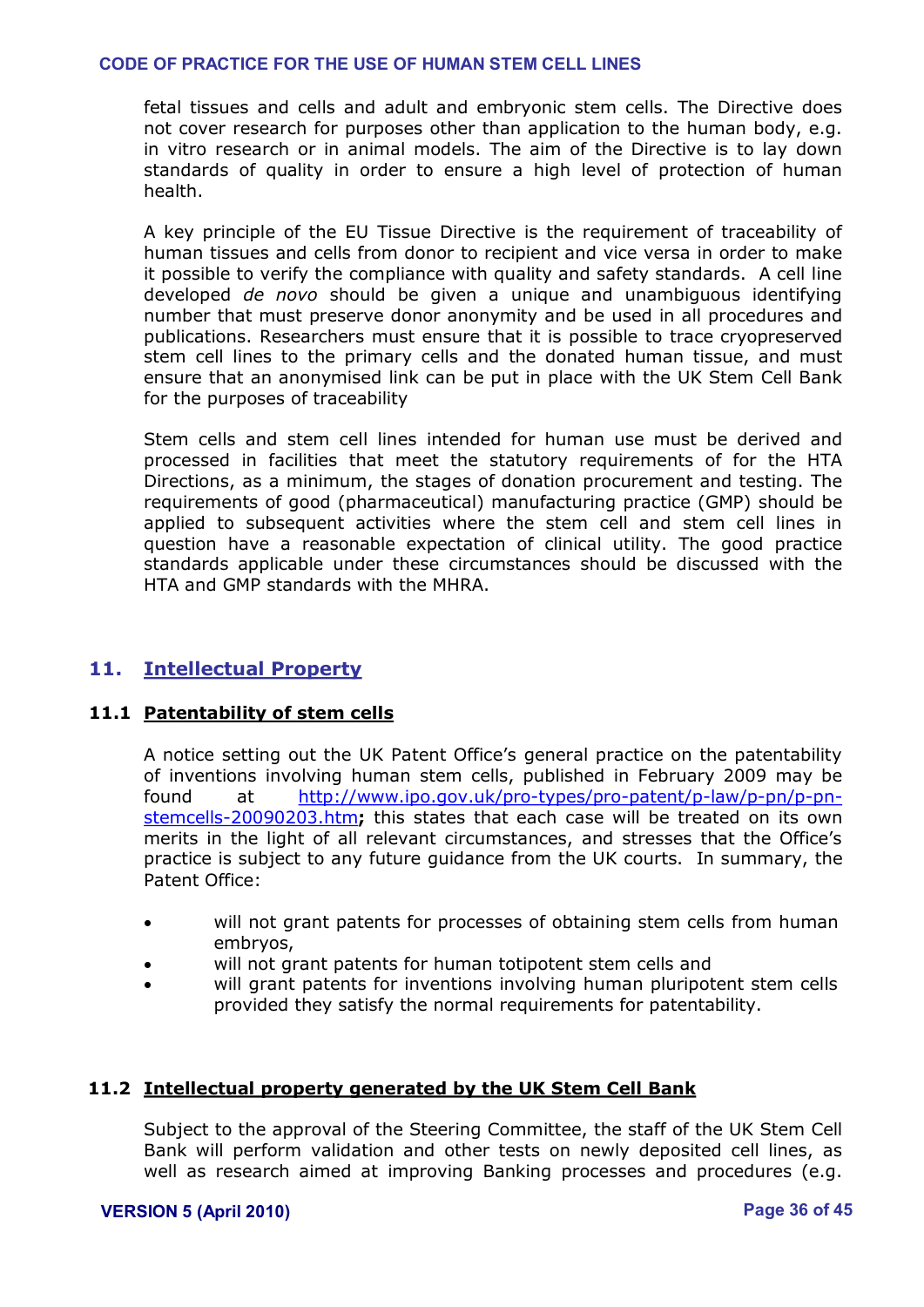relating to storage, reproducibility and quality). Bank staff must not however, conduct discovery research on Banked cell lines.

During the period of MRC/BBSRC funding, any intellectual property arising from research and development activities carried out pursuant to the UK Stem Cell Bank's operation will be assigned to MRC for the purposes of protection and exploitation. Net revenues generated from exploitation of such intellectual property will be used solely for supporting the operation of the UK Stem Cell Bank. When an invention is dependent on a specific cell line, the owners of any Banked stem cell lines used by the UK Stem Cell Bank in generating such intellectual property, shall have the royalty-free, non-exclusive right, without the right to sub-licence, to such intellectual property for use only with the specific cell line(s) involved in generating such intellectual property. In the event the depositor wishes to use the intellectual property other than solely with the specific stem cell line then a further licence or permission will be required from MRC.

Other than as set out above, the UK Stem Cell Bank will not take any direct interest in intellectual property embodied in deposited cell lines, and any legal agreements involving the Bank will incorporate this principle. Furthermore, the UK Stem Cell Bank must not transfer, transmit or in any other way disclose commercially confidential information about banked cell lines to any third party, without prior permission from the depositor.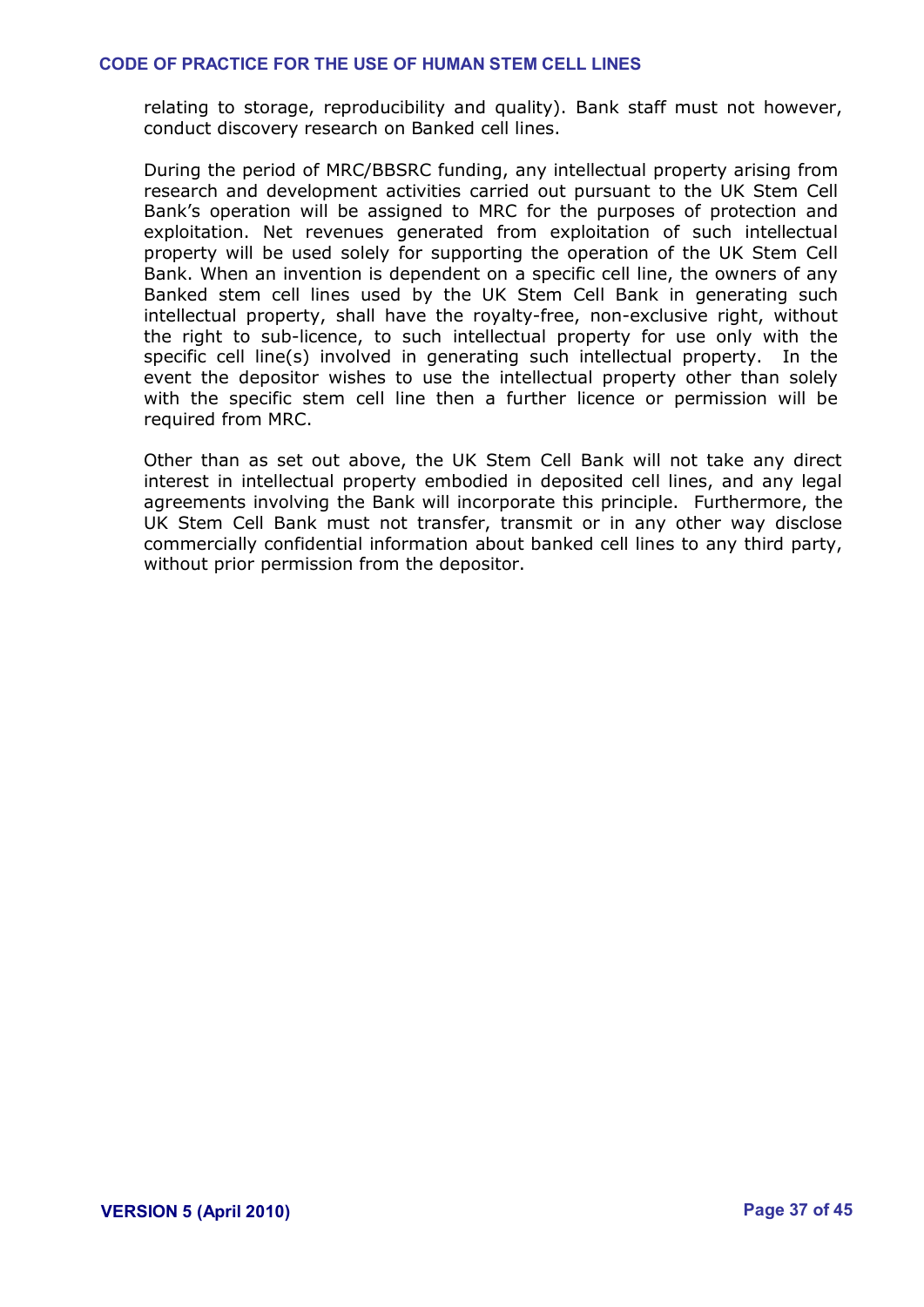## **12. Glossary of terms and abbreviations**

#### **Accessor**

A researcher who withdraws a stem cell line from the UK Stem Cell Bank for use in an approved research project.

(Note: applications to the Steering Committee to access a stem cell line from the UK Stem Cell Bank must be made by the host institution rather than the researcher).

#### **Aliquot**

A defined amount of something e.g. cells.

#### **Anonymisation**

The process of removing personal names and data from documents that would reveal the identity of a person.

#### **Archived**

Data or samples that have been preserved against future need.

#### **Auditing**

A systematic, independent and documented process for obtaining evidence to determine the extent to which the Quality Management System requirements are fulfilled.

(Note: Guidance on auditing quality and environmental management systems is provided in ISO 19011).

## **Autologous**

From the same individual.

#### **BBSRC**

Biotechnology and Biological Sciences Research Council

#### **Blastocyst**

A hollow ball of 50-100 cells reached after about five days' embryonic development just prior to implantation in the uterus.

#### **Cell culture**

Cells maintained in the laboratory by repeated passage in a sterile container.

## **Cell line**

A well characterised cell culture, normally derived from a single cell, that has been demonstrated to be phenotypically and genotypically consistent over a specified number of population doublings.

#### **Clinical grade**

A stem cell line appropriate for use in clinical research and application, i.e. it has been derived under conditions of Good Manufacturing Practice (GMP) and has passed rigorous safety testing to allow it to be used in studies involving human participation.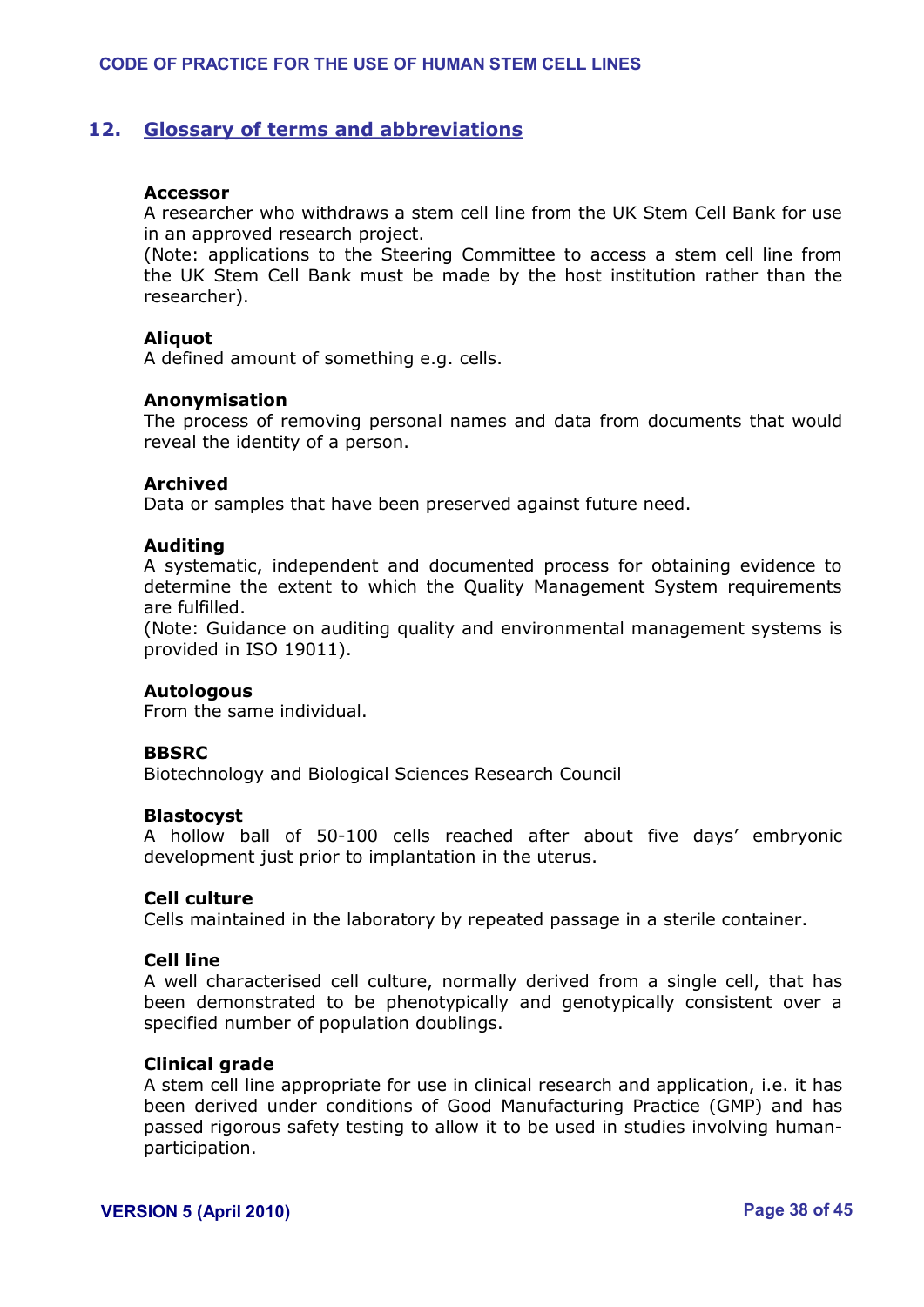#### **Clinical trial**

A rigorously controlled test on human subjects of a new drug, or other treatment, or a new invasive medical device.

#### **Clonal**

Derived from a single cell.

#### **Confidentiality**

Prevention of disclosure, other than to authorised individuals, of a participant's identity.

#### **Consent**

The voluntary consent given by a patient (or next of kin) to participate in a study (which may include donating tissue) after being informed of its purpose, method of treatment, procedure for assignment to treatment, benefits and risks associated with participation, and required data collection procedures and schedule.

#### **Curation**

Long term preservation of material or data, sometimes in an archive.

#### **Deposit**

A representative proportion of the cell line(s) derived from each embryo donated altruistically that is made available for laboratory research use via the UK Stem Cell Bank.

#### **Depositor**

A researcher who deposits a stem cell line in the UK Stem Cell Bank (Note: applications to the Steering Committee to deposit a stem cell line in the UK Stem Cell Bank must be made by the host institution rather than the researcher).

#### **DH**

Department of Health

#### **Differentiation**

The process by which a cell becomes specialised to its final function.

#### **Diploid**

Containing two sets of chromosomes.

#### **Documented procedures**

Procedures that have been tested and optimised and written up in an operating manual for others to use.

#### **Donor**

A person who gifts embryos, cells or tissues.

#### **Embryo**

The first stage in the development of a human being, usually the result of fertilising an egg with a sperm; from the eighth week of fertilisation the embryo is referred to as a fetus.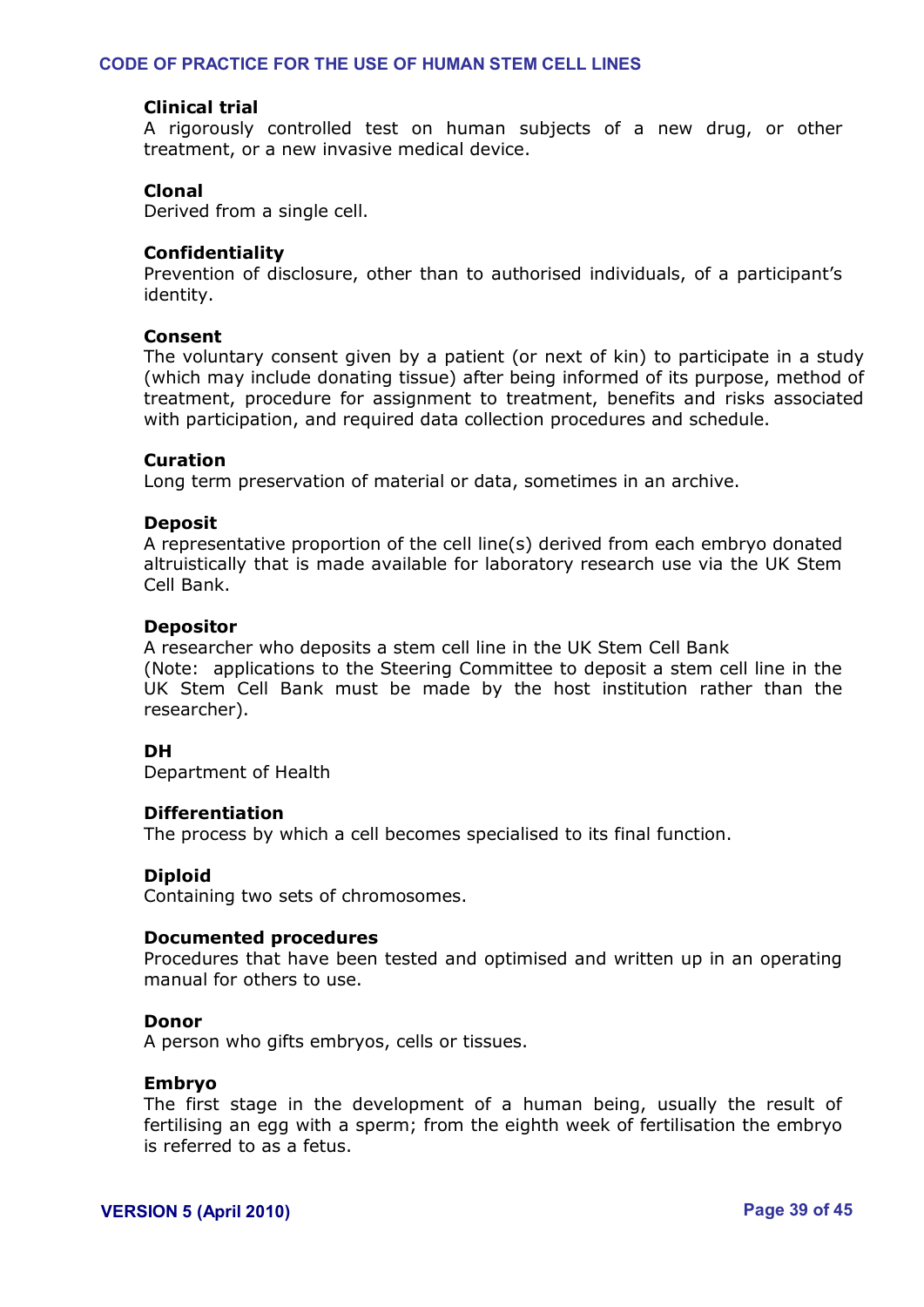### **Embryonic germ cells**

Stem cells derived from primordial germ cells.

#### **EMA**

European Medicines Agency

#### **Exogenous**

Originating outside of the body.

### **Exploitation**

The process of turning a patented invention into a commercial success.

#### **Fetus**

A developing human from eight weeks after conception to birth.

## **Full economic costs**

The all inclusive cost of an activity, i.e. producing a finished cell line.

## **Gamete**

A male sperm or female egg.

#### **Gene**

A functional unit of heredity that is a segment of DNA located in a specific site on a chromosome. A gene directs the formation of an enzyme or other protein.

#### **Genotype**

The genetic constitution of an organism. This information is used as a "blueprint" or set of instructions for building and maintaining the organism. The instructions are located within the DNA of cells and are written in a coded language (the genetic code); they are copied at the time of cell division or reproduction and are passed from one generation to the next.

## **GTAC**

Gene Therapy Advisory Committee

## **HFEA**

Human Fertilisation and Embryology Authority

## **HTA**

Human Tissue Authority

#### **Human Admixed Embryos**

Embryos which contain both human and animal material. The most common type is a cytoplasmic hybrid embryo, which is created by adding the nucleus from a mature human cell (such as a skin cell) to an animal egg cell emptied of its nucleus, via a process called somatic cell nuclear transfer. Cytoplasmic hybrid embryos are 99.9 per cent human.

#### **Immortalized**

Made immortal. An immortalized cell line has the ability to grow through an indefinite number of divisions in culture, normally as a result of genetic manipulation.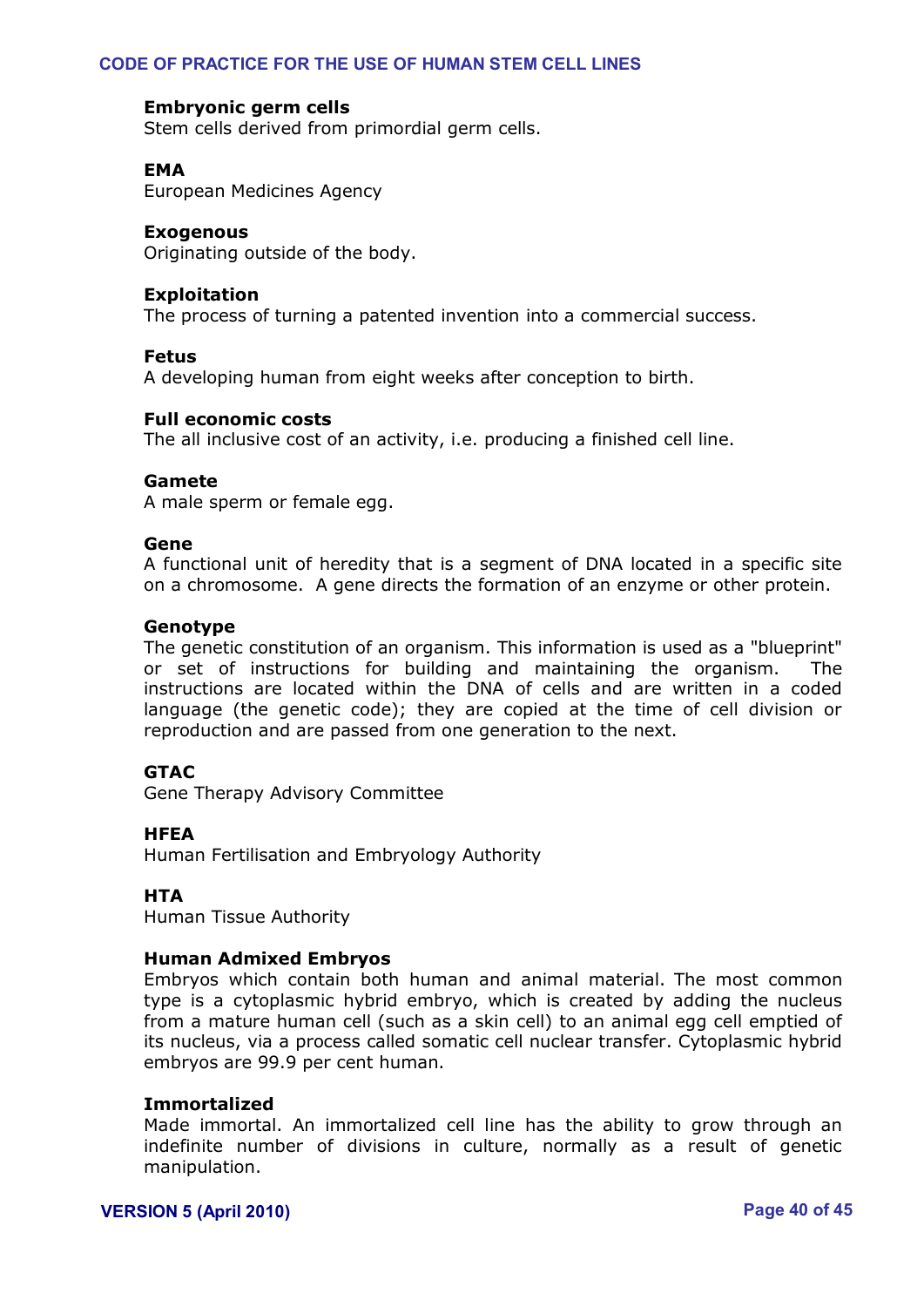**Induced pluripotent stem cell** (iPS cells), are a type of [pluripotent](http://en.wikipedia.org/wiki/Pluripotent) [stem cell](http://en.wikipedia.org/wiki/Stem_cell) derived from a non-[pluripotent](http://en.wikipedia.org/wiki/Pluripotent) cell, such as a differnetiated skin cell.

### **Informed consent**

The voluntary consent given by a patient to participate in a study after being informed of its purpose, method of treatment, procedure for assignment to treatment, benefits and risks associated with participation, and required data collection procedures and schedule.

## **Intellectual Property**

Intellectual Property is any product of the human intellect that is unique, novel and unobvious and has some value in the market place.

(Note: the employer of a researcher who derives a stem cell line is normally the owner of any intellectual property relating to that cell line)

## **IVF**

In vitro fertilisation; the fertilisation of an egg by a sperm outside of the body.

#### **Laboratory grade**

A stem cell line appropriate for use in laboratory-based research but not for clinical application, i.e. it has not been derived under conditions of Good Manufacturing Practice (GMP).

#### **Liability**

The state of being legally obliged and responsible.

#### **Marginal costs**

The amount by which production costs are increased as a result of generating one additional unit of output.

#### **Mesenchymal stem cells**

Rare stem cells present in human bone marrow that have been shown to differentiate into a variety of different cell types in culture.

#### **MHRA**

Medicines and Healthcare products Regulatory Agency

## **MRC**

Medical Research Council

#### **mRNA**

Messenger ribonucleic acid is the molecule that carries the information from DNA to acts as a template for protein synthesis.

#### **Multipotent stem cells**

Stem cells that have the potential to differentiate into a limited number of specific cell types in order to regenerate the tissue in which they normally reside.

#### **Mycoplasma**

A type of bacterium which commonly infects cells grown in culture.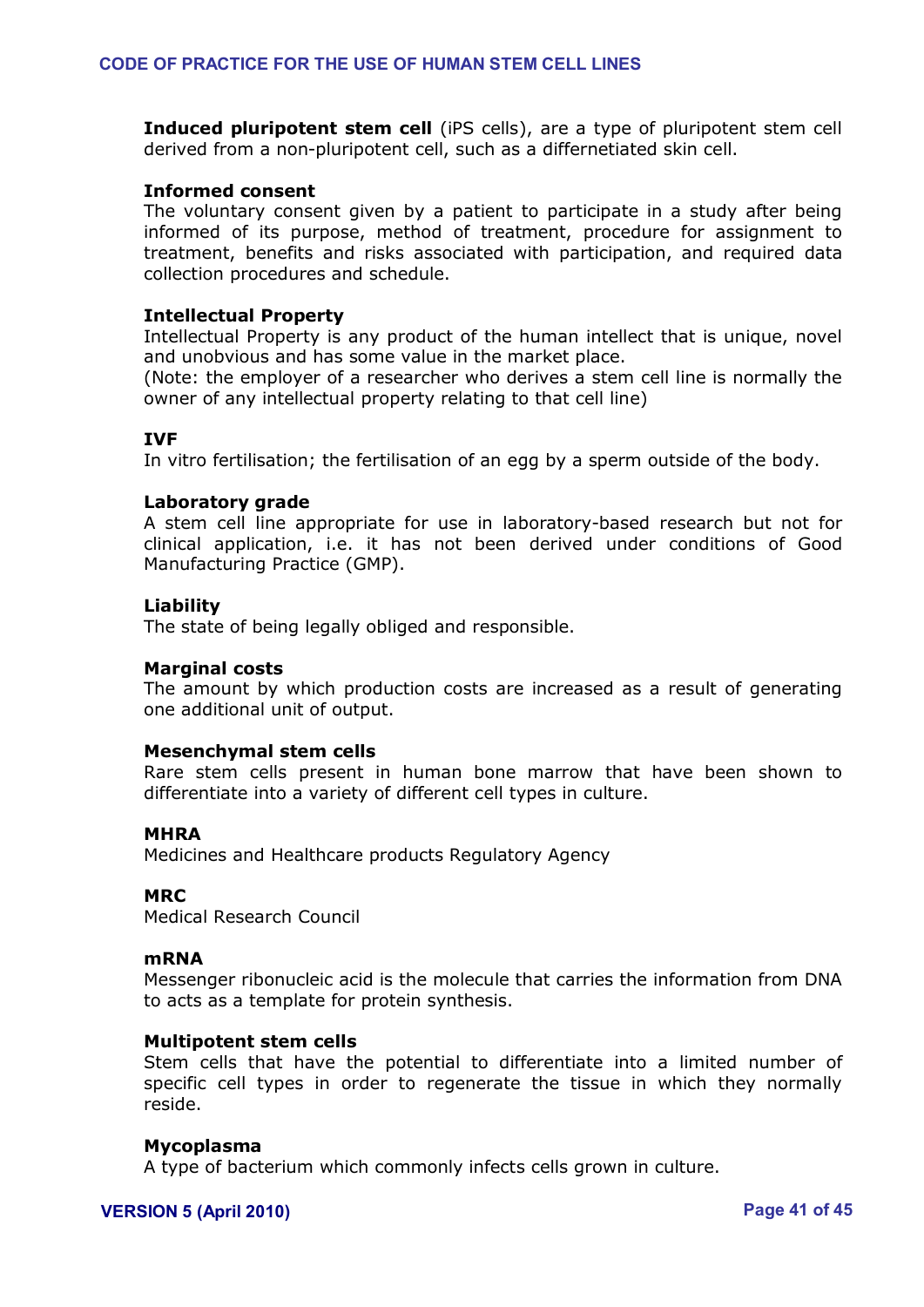#### **Passage**

Transfer of cells from one culture environment to another.

#### **Patent**

A patent for an invention is granted by government to the inventor, giving the inventor the right for a limited period to stop others from making, using or selling the invention without the permission of the inventor. When a patent is granted, the invention becomes the property of the inventor, which like any other form of property or business asset - can be bought, sold, rented or hired.

#### **Phenotype**

The "outward, physical manifestation" of the organism; i.e. the sum of the atoms, molecules, macromolecules, cells, structures, metabolism, energy utilization, tissues, organs, reflexes and behaviours. The phenotype is the product of the genotype.

#### **Pluripotent stem cell**

A single pluripotent stem cell has the ability to give rise to types of cells that develop from the three germ layers (mesoderm, endoderm and ectoderm) from which all the cells in the body arise. Pluripotent cells thus have the potential to develop into every cell type in the human body, but cannot develop into an embryo on their own.

#### **Population doubling**

A measured doubling of cell numbers.

#### **Primary cells**

Cells derived from an in vivo or ex vivo source.

#### **Primordial Germ Cells**

Precursors of reproductive cells within the embryo that give rise to eggs and sperm.

#### **Processing**

All operations involved in the preparation of the stem cell line, from receipt through preparation and packaging to its completion as a finished therapy.

#### **Quality management systems**

The set of interrelated or interacting elements that is implemented by an organisation to direct and control its activities in order to fulfil stated, implied or obligatory needs or expectations.

(Note: fundamental principles of Quality Management Systems are described in ISO 9000)

#### **Reproductive cloning**

The implantation of an embryo produced by cell nucleus replacement / somatic cell nuclear transfer (therapeutic cloning) into the womb of a woman for the purposes of generating a pregnancy therefrom.

(Note: this procedure is illegal in the UK and in many other countries in the world.)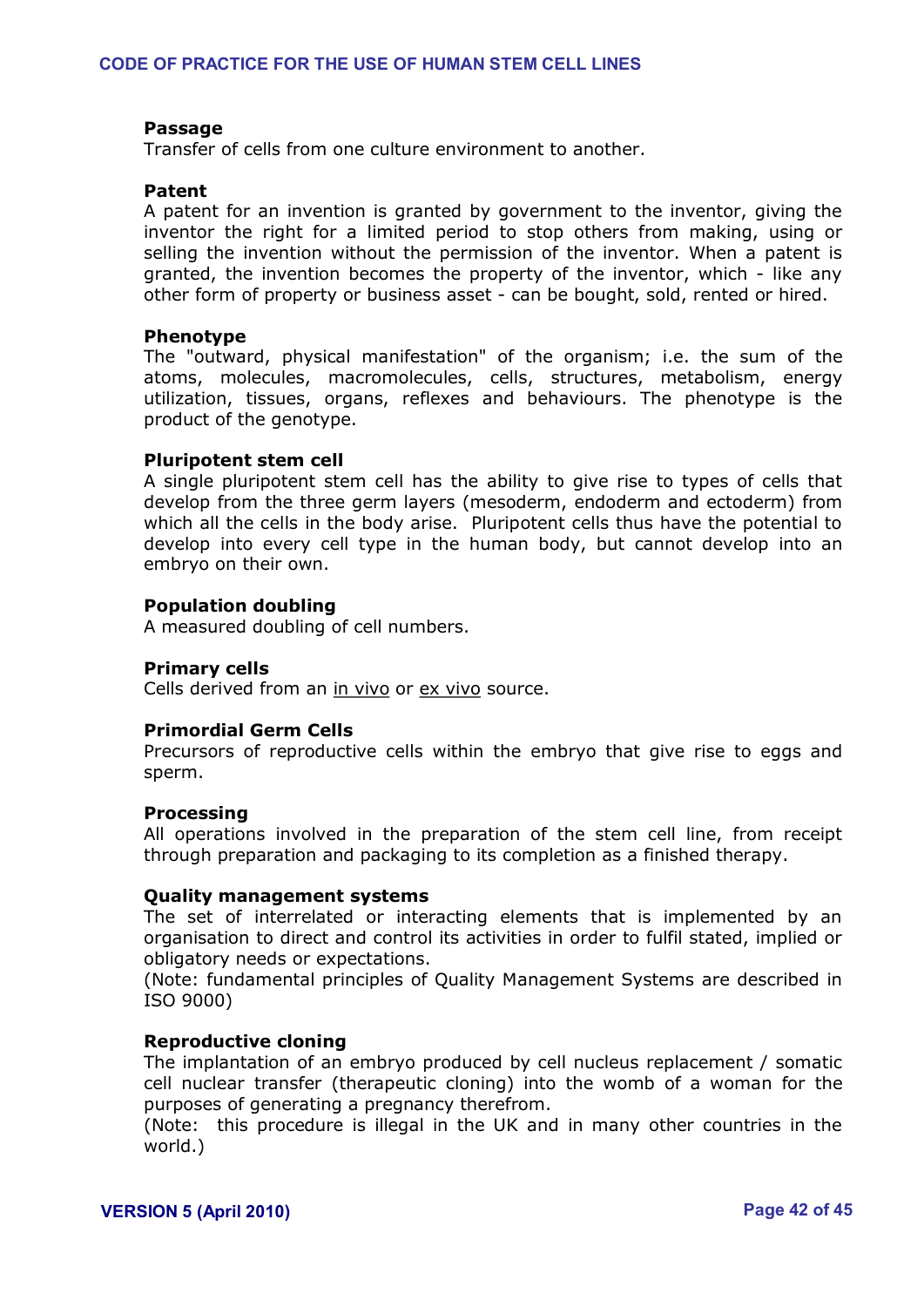#### **Requestor**

A researcher seeking approval from the Steering Committee to withdraw a stem cell line from the UK Stem Cell Bank for use in an approved research project. (Note: applications to the Steering Committee to access a stem cell line from the UK Stem Cell Bank must be made by the host institution rather than the researcher.)

#### **Risk**

Combination of the probability of occurrence of harm and the severity of that harm.

#### **Risk/benefit assessment**

Weighing of the potential benefits of a treatment against the harm that the recipient might experience.

### **Somatic stem cells**

Stem cells derived from the adult body or fetus.

#### **Somatic Cell Nuclear Transfer (SCNT)**

The transfer of an adult cell nucleus into an egg that has had its nucleus removed to asexually create an embryonic clone without the fusion of sperm and egg**.**

## **Stakeholders**

Parties or individuals with an interest in an issue or question.

#### **Stem cells**

Cells capable of self replication, proliferation and differentiation.

#### **Stem Cell Bank**

A facility that is responsible for accessioning, processing, packaging, labelling, storage and delivery of a finished stem cell line issued under its name.

#### **Sterile**

Condition of a product that is free from contaminating organisms.

#### **Tissue engineering**

The application of principles and methods of engineering and life sciences to the design, specification and fabrication of cells, biomaterials or biomolecules to restore or modify the biological functions of tissues.

## **Third party**

Someone other than the principals who are involved in a transaction

### **Totipotent stem cell**

At two to three days after fertilisation an embryo consists of identical cells which are totipotent; that is to say, each could give rise to an embryo on its own. Such cells are totally unspecialised and have the capacity to differentiate into any of the cells which constitute the fetus including the placenta and membranes around the fetus.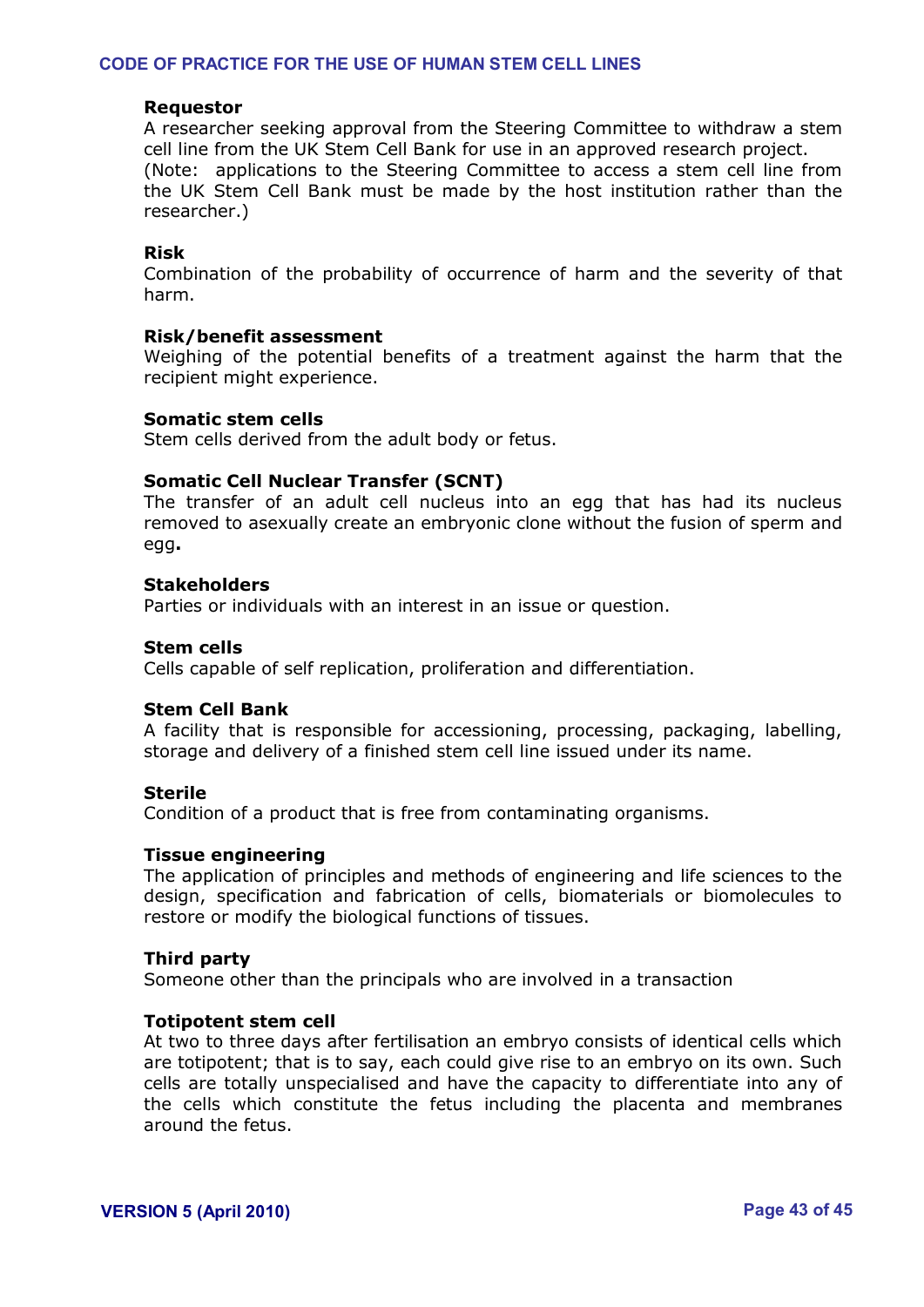#### **Toxicology**

Study of the potential of materials to give rise to harm to health by virtue of their effect on biological systems.

### **Traceability**

Tracking an individual through their medical history.

### **Trademark**

A formally registered symbol identifying the manufacturer or distributor of a product.

### **Validation**

Establishment of documented evidence which provides a high degree of assurance that a planned process will consistently perform according to the intended specified outcomes.

## **Verification**

Confirmation by examination and provision of objective evidence that specified requirements have been fulfilled.

# **13. Full Website Links:**

- **3.1 The Human Tissue Act (2004):** <http://www.legislation.hmso.gov.uk/acts/acts2004/20040030.htm>
- **3.2 European Tissue and Cells Directive:** http://www.hta.gov.uk/legislationpoliciesandcodesofpractice/legislation/eutissue andcellsdirectives.cfm
- **3.3. The Human [Fertilisation and Embryology \(HFE\) Act](http://www.hmso.gov.uk/acts/acts1990/Ukpga_19900037_en_1.htm) (1990 and 2008)**  [http://www.opsi.gov.uk/acts/acts1990/Ukpga\\_19900037\\_en\\_1.htm](http://www.opsi.gov.uk/acts/acts1990/Ukpga_19900037_en_1.htm)
- **3.4 [Medicines for Human Use \(Clinical Trials\) Regulations 2004](http://www.uk-legislation.hmso.gov.uk/si/si2004/20041031.htm)** http://www.uk-legislation.hmso.gov.uk/si/si2004/20041031.htm

## **3.5 EC Regulations on Advanced Therapy Medicinal Products 2007**

[http://www.mhra.gov.uk/Howweregulate/Advancedtherapymedicinalproducts/in](http://www.mhra.gov.uk/Howweregulate/Advancedtherapymedicinalproducts/index.htm) dex.htm

- **3.6 The Role of [the Gene Therapy Advisory Committee](http://www.dh.gov.uk/ab/GTAC/index.htm) (GTAC) and the Regulatory Route Map:** <http://www.dh.gov.uk/ab/GTAC/index.htm>
- **3.7 The UK Stem Cell Tool Kit**  http://www.sc-toolkit.ac.uk
- **4. The UK Stem Cell Bank:**

**VERSION 5 (April 2010) Page 44 of 45**